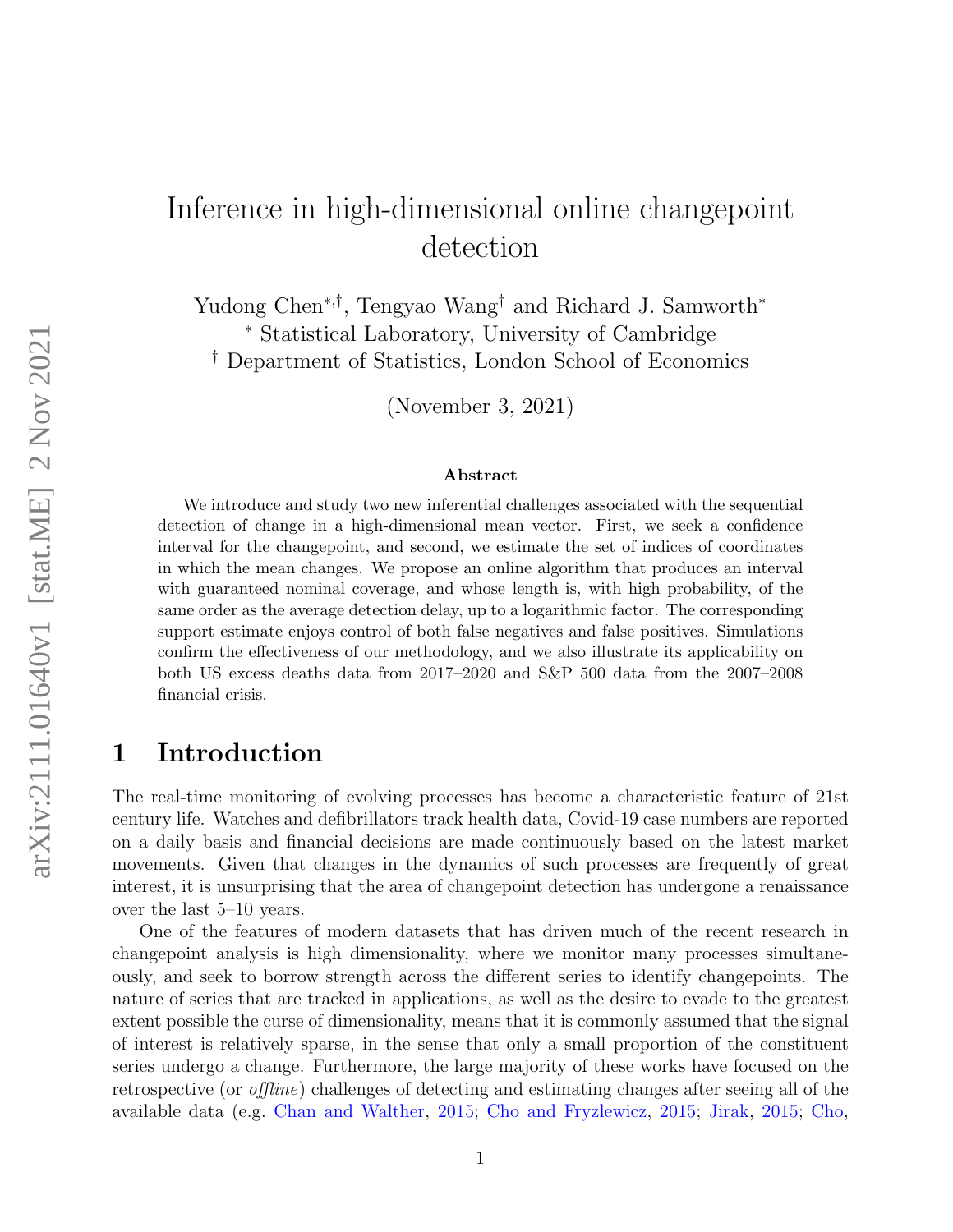[2016;](#page-28-2) [Soh and Chandrasekaran,](#page-30-0) [2017;](#page-30-0) [Wang and Samworth,](#page-30-1) [2018;](#page-30-1) [Enikeeva and Harchaoui,](#page-29-1) [2019;](#page-29-1) [Padilla et al.,](#page-29-2) [2019;](#page-29-2) [Kaul et al.,](#page-29-3) [2021;](#page-29-3) [Follain et al.,](#page-29-4) [2021;](#page-29-4) [Liu et al.,](#page-29-5) [2021;](#page-29-5) [Londschien](#page-29-6) [et al.,](#page-29-6) [2021;](#page-29-6) [Rinaldo et al.,](#page-29-7) [2021\)](#page-29-7). Nevertheless, the related problem where one observes data sequentially and seeks to declare changes as soon as possible after they have occurred, is nowadays receiving increasing attention (e.g. [Kirch and Stoehr,](#page-29-8) [2019;](#page-29-8) Dette and Gösmann, [2020;](#page-29-9) Gösmann et al., 2020; [Chen et al.,](#page-28-4) [2021;](#page-28-4) [Yu et al.,](#page-30-2) [2021b\)](#page-30-2). Although the focus of our review here has been on recent developments, including finite-sample results in multivariate and high-dimensional settings, we also mention that changepoint analysis has a long history (e.g. [Page,](#page-29-10) [1954\)](#page-29-10). Entry points to this classical literature include Csörgő and Horváth [\(1997\)](#page-28-5) and Horváth and Rice  $(2014)$ . For univariate data, sequential changepoint detection is also studied under the banner of statistical process control [\(Duncan,](#page-28-6) [1952;](#page-28-6) [Tartakovsky et al.,](#page-30-3) [2014\)](#page-30-3). In the field of high-dimensional statistical inference more generally, uncertainty quantification has become a major theme over the last decade, originating with influential work on the debiased Lasso in (generalised) linear models [\(Javanmard and Montanari,](#page-29-12) [2014;](#page-29-12) [van de](#page-30-4) [Geer et al.,](#page-30-4) [2014;](#page-30-4) [Zhang and Zhang,](#page-30-5) [2014\)](#page-30-5), and subsequently developed in other settings (e.g. Janková and van de Geer, [2015;](#page-29-13) [Yu et al.,](#page-30-6) [2021a\)](#page-30-6).

The aim of this paper is to propose methods to address two new inferential challenges associated with the high-dimensional, sequential detection of a sparse change in mean. The first is to provide a confidence interval for the location of the changepoint, while the second is to estimate the signal set of indices of coordinates that undergo the change. Despite the importance of uncertainty quantification and signal support recovery in changepoint applications, neither of these problems has previously been studied in the multivariate sequential changepoint detection literature, to the best of our knowledge. Of course, one option here would be to apply an offline confidence interval construction after a sequential procedure has declared a change. However, this would be to ignore the essential challenge of the sequential nature of the problem, whereby one wishes to avoid storing all historical data, to enable inference to be carried out in an online manner. By this we mean that the computational complexity for processing each new observation, as well as the storage requirements, should depend only on the number of bits needed to represent the new data point observed<sup>[1](#page-1-0)</sup>. The online requirement turns out to impose severe restrictions on the class of algorithms available to the practitioner, and lies at the heart of the difficulty of the problem.

To give a brief outline of our construction of a confidence interval with guaranteed  $(1-\alpha)$ level coverage, consider for simplicity the univariate setting, where  $(X_n)_{n\in\mathbb{N}}$  form a sequence of independent random variables with  $X_1, \ldots, X_z \stackrel{\text{iid}}{\sim} \mathcal{N}(0, 1)$  and  $X_{z+1}, X_{z+2}, \ldots \stackrel{\text{iid}}{\sim} \mathcal{N}(\theta, 1)$ . Without loss of generality, we assume that  $\theta > 0$ . Suppose that  $\theta$  is known to be at least  $b > 0$  and, for  $n \in \mathbb{N}$ , let<sup>[2](#page-1-1)</sup>

<span id="page-1-2"></span>
$$
t_{n,b} := \underset{0 \le h \le n}{\text{argmax}} \sum_{i=n-h+1}^{n} (X_i - b/2). \tag{1}
$$

Since  $\sum_{i=n-h+1}^{n}(X_i - b/2)$  can be viewed as the likelihood ratio statistic for testing the null

<span id="page-1-0"></span><sup>&</sup>lt;sup>1</sup>Here, we ignore the errors in rounding real numbers to machine precision; thus, we do not distinguish between continuous random variables and quantised versions where the data have been rounded to machine precision.

<span id="page-1-1"></span><sup>&</sup>lt;sup>2</sup>In the case of a tie, we choose the smallest  $h$  achieving the minimum.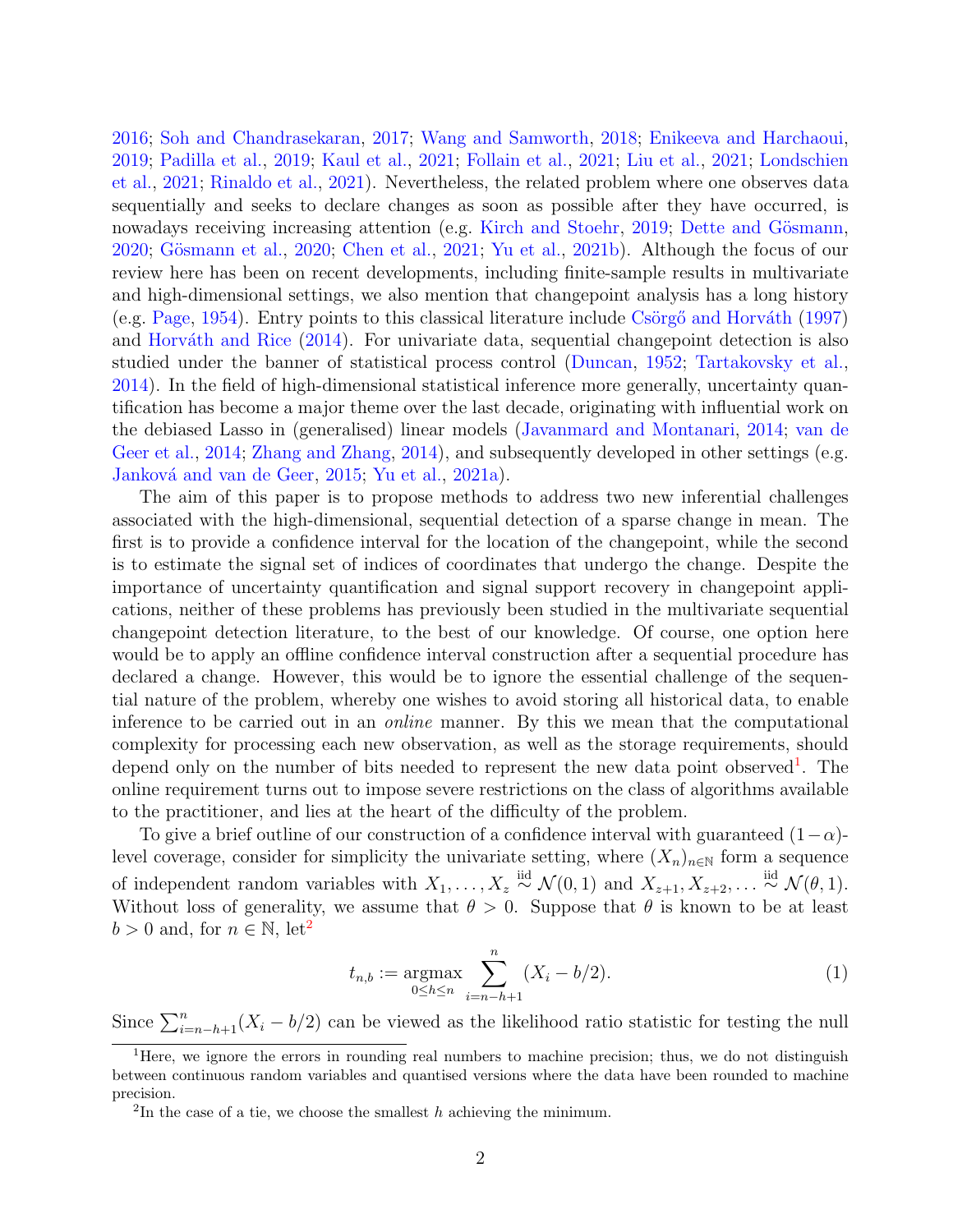of  $\mathcal{N}(0, 1)$  against the alternative of  $\mathcal{N}(b, 1)$  using  $X_{n-h+1}, \ldots, X_n$ , the quantity  $t_{n,b}$  is the tail length for which the likelihood ratio statistic is maximised. If  $N$  is the stopping time defining a good sequential changepoint detection procedure, then, intuitively,  $N - t_{N,b}$  should be close to the true changepoint location z, and almost pivotal. This motivates the construction of a confidence interval of the form  $\left[\max\{N - t_{N,b} - g(\alpha, b), 0\}, N\right]$ , where we control the tail probability of the distribution of  $N - t_{N,b}$  to choose  $g(\alpha, b)$  so as to ensure the desired coverage. In the multivariate case, considerable care is required to handle the post-selection nature of the inferential problem, as well as to determine an appropriate left endpoint for the confidence interval. For this latter purpose, we only assume a lower bound on the Euclidean norm of the vector of mean change, and employ a delicate multivariate and multiscale aggregation scheme; see Section [2](#page-3-0) for details.

In terms of the base sequential changepoint detection procedures, we focus on the ocd algorithm (short for online changepoint detection) introduced by [Chen et al.](#page-28-4) [\(2021\)](#page-28-4), as well as its variant ocd', which provides guarantees on both the average and worst-case detection delays, subject to a guarantee on the patience, or average false alarm rate under the null hypothesis of no change. Crucially, these are both online algorithms. Our confidence intervals, which we correspondingly denote ocd\_CI and ocd\_CI', inherit this same online property, thereby making them applicable even in very high-dimensional settings and where changes may be rare, so that we may need to see many new data points before declaring a change.

In Section [3](#page-6-0) we study the theoretical performance of the  $\text{gcd\_CI}'$  procedure. In particular, we prove in Theorem [1](#page-6-1) that, for a suitable choice of input parameters, the confidence interval has at least nominal coverage. Moreover, Theorem [2](#page-6-2) ensures that, with high probability, its length is of the same order as the average detection delay for the base ocd' procedure, up to a logarithmic factor. This is remarkable in view of the intrinsic challenge that the better such a changepoint detection procedure performs, the fewer post-change observations are available for inferential tasks.

A very useful byproduct of our ocd CI methodology is that we obtain a natural estimate of the set of signal coordinates (i.e. those that undergo change). In Theorem [3,](#page-8-0) we prove that, with high probability, it is able both to recover the effective support of the signal (see Section [3.1](#page-6-3) for a formal definition), and avoids noise coordinates.

Section [4](#page-8-1) is devoted to a study of the numerical performance of our methodological proposals. Our simulations confirm that the ocd CI methodology attains the desired coverage level across a wide range of parameter settings, that the average confidence interval length is of comparable order to the average detection delay and that our support recovery guarantees are validated empirically. Moreover, in Sections [4.4.1](#page-12-0) and [4.4.2,](#page-14-0) we illustrate the practical utility of our methods by applying them to both excess death data during the Covid-19 pandemic in the US and S&P 500 data during the 2007–2008 financial crisis.

Proofs are given in Section [5,](#page-15-0) with auxiliary results deferred to Section [6.](#page-22-0) An R implementation of our methodology is available at [github.com/yudongchen88/ocd\\_CI](github.com/yudongchen88/ocd_CI).

We conclude this introduction with some notation used throughout the paper. We write  $\mathbb{N}_0$  for the set of all non-negative integers. For  $d \in \mathbb{N}$ , we write  $[d] := \{1, \ldots, d\}$ . Given  $a, b \in \mathbb{R}$ , we denote  $a \vee b := \max(a, b)$  and  $a \wedge b := \min(a, b)$ . For a set S, we use  $\mathbb{1}_S$  and  $|S|$  to denote its indicator function and cardinality respectively. For a real-valued function f on a totally ordered set S, we write sargmax<sub>x∈S</sub>  $f(x) := \min \arg \max_{x \in S} f(x)$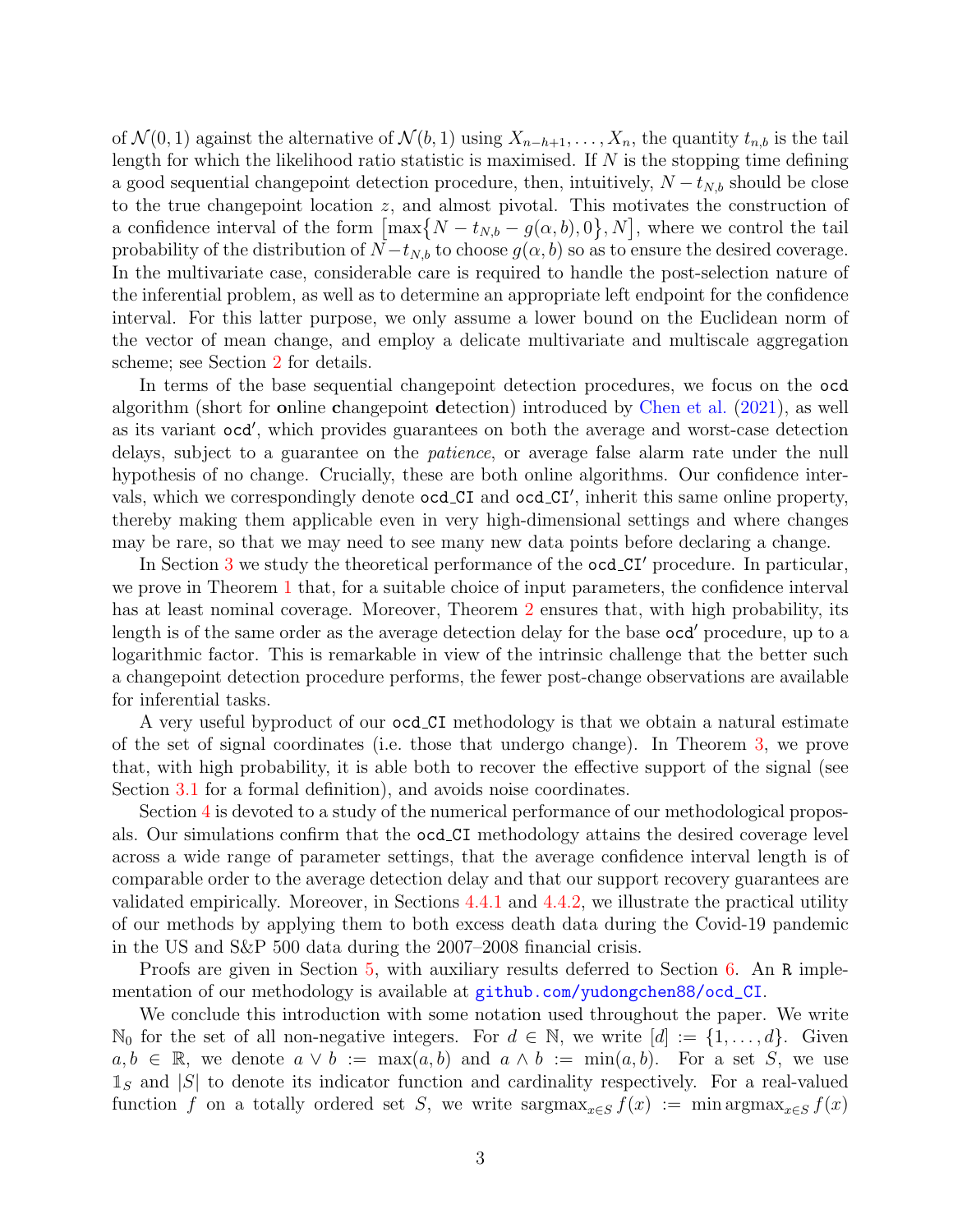and largmax<sub>x∈S</sub>  $f(x) := \max \arg \max_{x \in S} f(x)$  for the smallest and largest maximisers of f in S, and define sargmin<sub>x∈S</sub>  $f(x)$  and largmin<sub>x∈S</sub>  $f(x)$  analogously. For a vector  $v =$  $(v^1,\ldots,v^M)^\top \in \mathbb{R}^M$ , we define  $||v||_0 := \sum_{i=1}^M \mathbb{1}_{\{v^i\neq 0\}}, ||v||_2 := \left\{\sum_{i=1}^M (v^i)^2\right\}^{1/2}$  and  $||v||_{\infty} :=$  $\max_{i\in[M]}|v^i|$ . In addition, for  $j\in[M]$ , we define  $||v^{-j}||_2 := \left\{\sum_{i:i\neq j}(v^i)^2\right\}^{1/2}$ . For a matrix  $A = (A^{i,j}) \in \mathbb{R}^{d_1 \times d_2}$  and  $j \in [d_2]$ , we write  $A^{\cdot,j} := (A^{1,j}, \ldots, A^{d_1,j})^{\top} \in \mathbb{R}^{d_1}$  and  $A^{-j,j} := (A^{1,j}, \ldots, A^{j-1,j}, A^{j+1,j}, \ldots, A^{d_1,j})^{\top} \in \mathbb{R}^{d_1-1}$ . We use  $\Phi(\cdot)$ ,  $\bar{\Phi}(\cdot)$  and  $\phi(\cdot)$  to denote the distribution function, survivor function and density function of the standard normal distribution respectively. For two real-valued random variables U and V, we write  $U \geq_{st} V$ or  $V \leq_{st} U$  if  $\mathbb{P}(U \leq x) \leq \mathbb{P}(V \leq x)$  for all  $x \in \mathbb{R}$ . We adopt conventions that an empty sum is 0 and that min  $\emptyset := \infty$ , max  $\emptyset := -\infty$ .

# <span id="page-3-0"></span>2 Confidence interval construction and support estimation methodology

In the multivariate sequential changepoint detection problem, we observe  $p$ -variate observations  $X_1, X_2, \ldots$  in turn, and seek to report a stopping time<sup>[3](#page-3-1)</sup> N by which we believe a change has occurred. The focus of this work is on changes in the mean of the underlying process, and we denote the time of the changepoint by z. Moreover, since our primary interest is in highdimensional settings, we will also seek to exploit sparsity in the vector of mean change. Given  $\alpha \in (0,1)$ , then, our primary goal is to construct a confidence interval  $\mathcal{C} \equiv \mathcal{C}(X_1,\ldots,X_N,\alpha)$ with the property that  $z \in \mathcal{C}$  with probability at least  $1 - \alpha$ .

For  $i \in \mathbb{N}$  and  $j \in [p]$ , let  $X_i^j$  denote the j<sup>th</sup> coordinate of  $X_i$ . The ocd algorithm of [Chen](#page-28-4) [et al.](#page-28-4) [\(2021\)](#page-28-4), which forms part of Algorithm [1,](#page-5-0) relies on a lower bound  $\beta > 0$  for the  $\ell_2$ -norm of the vector of mean change and sets of signed scales  $\mathcal{B}$  and  $\mathcal{B}_0$  defined in terms of  $\beta$ . From our perspective, the key aspects of this multiscale algorithm are that, in addition to returning a stopping time N as output, it produces a matrix of residual tail lengths  $(t_{N,b}^j)_{j\in[p],b\in\mathcal{B}\cup\mathcal{B}_0}$  with  $t_{N,b}^j := \operatorname{sargmax}_{0 \leq h \leq N} \sum_{i=N-h+1}^N (X_i^j - b/2)$  (similarly to [\(1\)](#page-1-2)), an 'anchor' coordinate  $\hat{j} \in [p],$ a signed anchor scale  $\hat{b} \in \mathcal{B}$  and a tail partial sum vector  $A_{\mathcal{N}}^{i, \hat{j}}$  $\forall \vec{y}, \hat{i} \in \mathbb{R}^p$  with jth component  $A_{\scriptscriptstyle\mathcal{M}}^{j,\hat{j}}$  $\frac{\dot{j}\hat{j}}{N\hat{b}}:=\sum_{i=N-t}\^{N}\hat{j}$  $_{\overset{\hat{j}}{N},\hat{b}+1}X_{i}^{j}$  $i$ . The intuition is that the anchor coordinate and signed scale are chosen so that the final  $t^{\hat{j}}_{\lambda}$  $N, \hat{b}$  observations provide the best evidence among all of the residual tail lengths against the null hypothesis of no change. Meanwhile,  $A_{\mathcal{N}}^{(\hat{j})}$  $\hat{h}_{N,\hat{b}}^{\hat{j}}$  aggregates the last  $t_{N}^{\hat{j}}$  $N, \hat{b}$ observations in each coordinate, thereby providing a measure of the strength of this evidence against the null.

The main idea of our confidence interval construction is to seek to identify coordinates with large post-change signal. To this end, observe when  $t_i^{\hat{j}}$  $_{N,\hat{b}}^j$  is not too much larger than  $N - z$ , the quantity  $E_{N}^{j,\hat{j}}$  $\hat{A}^{j,\hat{j}}_{N,\hat{b}}:=A^{j,\hat{j}}_{N,\hat{j}}$  $_{N,\hat{b}}^{j,\hat{j}}/(t_{I}^{\hat{j}}% ,\epsilon_{I}^{j,\hat{\gamma}}(t_{I}^{\hat{\gamma}}))$  $(\hat{j}_{N,\hat{b}} \vee 1)^{1/2}$  should be centred close to  $\theta^j(t^{\hat{j}}_N)$  $(\hat{j}_{N,\hat{b}})^{1/2}$  for  $j \in [p] \setminus {\hat{j}}$ ,

<span id="page-3-1"></span><sup>&</sup>lt;sup>3</sup>Here and throughout, a stopping time is understood to be with respect to the natural filtration, so that the event  $\{N = n\}$  belongs to the  $\sigma$ -algebra generated by  $X_1, \ldots, X_n$ .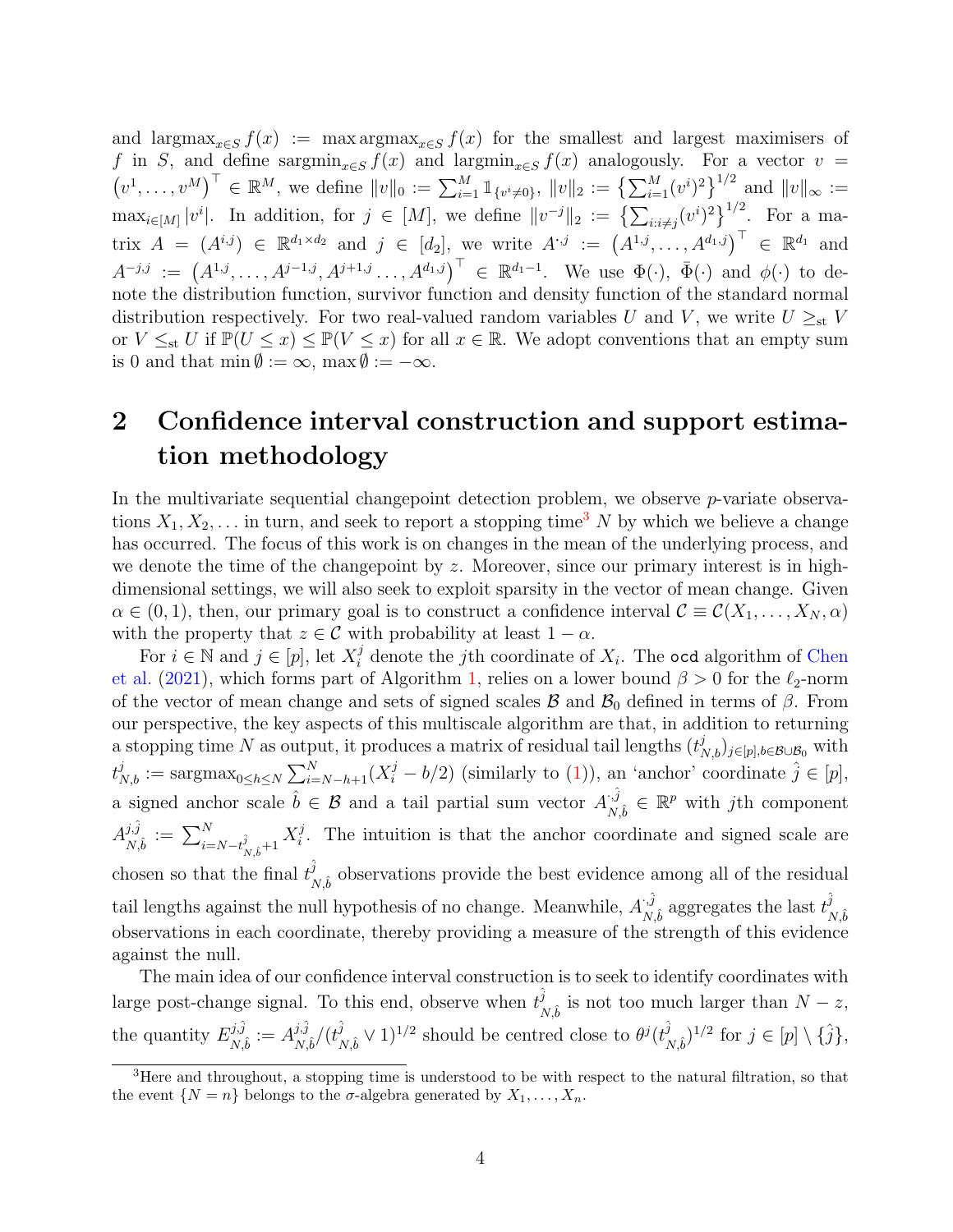with variance close to 1. Indeed, if  $\hat{j}$ ,  $\hat{b}$ , N and  $t^{\hat{j}}$  $\hat{j}$ <sub>N,</sub> $\hat{b}$  were fixed, and if  $0 < t<sub>N</sub>$ <sup> $\hat{j}$ </sup>  $\frac{\partial}{\partial N,\hat{b}} \leq N-z,$ then the former quantity would be normally distributed around this centering value, with unit variance. The random nature of these quantities, however, introduces a post-selection inference aspect to the problem. Nevertheless, by choosing an appropriate threshold value  $d_1 > 0$ , we can ensure that with high probability, when  $j \neq \hat{j}$  is a noise coordinate, we have  $|E_{\scriptscriptstyle \cal M}^{j,\hat{j}}|$  $\frac{d^j}{dx^j}$   $\leq d_1$ , and when  $j \neq \hat{j}$  is a coordinate with sufficiently large signal, there exists a signed scale  $b \in (\mathcal{B} \cup \mathcal{B}_0) \cap [-|\theta^j|, |\theta^j|]$ , having the same sign as  $\theta^j$ , for which  $|E_{N,i}^{j,\hat{j}}|$  $\frac{d\hat{\beta}}{N\hat{\beta}}\big| - |b|(t_{N}^{\hat{\jmath}})$  $_{N,\hat{b}}^{j})^{1/2}\geq d_{1}.$ In fact, such a signed scale, if it exists, can always be chosen to be from  $\mathcal{B}_0$ . As a convenient byproduct, the set of indices j for which the latter inequality holds, which we denote as  $S$ , forms a natural estimate of the set of coordinates in which the mean change is large.

For each  $j \in \hat{\mathcal{S}}$ , there exists a largest scale  $b \in (\mathcal{B} \cup \mathcal{B}_0) \cap (0, \infty)$  for which  $|E_{N,i}^{j,\hat{j}}|$  $\frac{d^{j,j}}{N,\hat{b}}$   $\vert$   $$  $b(t^{\hat{j}}_{\cdot}$  $\sum_{N,\hat{b}}^{j}$   $\geq d_1$ . We denote the signed version of this quantity, where the sign is chosen to agree with that of  $E_{\text{M}i}^{j,\hat{j}}$  $\delta^{j, \tilde{j}}_{N, \hat{b}}$ , by  $\tilde{b}^{j}$ ; this can be regarded as a shrunken estimate of  $\theta^{j}$ , and therefore plays the role of the lower bound b from the univariate problem discussed in the introduction. Finally, then, our confidence interval can be constructed as the intersection over indices  $j \in \mathcal{S}$ of the confidence interval from the univariate problem in coordinate j, with signed scale  $\tilde{b}^j$ .

Pseudo-code for this ocd CI confidence interval construction is given in Algorithm [1,](#page-5-0) where we suppress the *n* dependence on quantities that are updated at each time step. The computational complexity per new observation, as well as the storage requirements, of this algorithm are  $O(p^2 \log(ep))$  regardless of the observation history, so it satisfies the condition to be an online algorithm, as discussed in the introduction.

## <span id="page-4-0"></span>2.1 A slight variant of the ocd CI algorithm

While our experience is that  $\text{gcd\_CI}$  performs very well empirically, in our theoretical analysis it turns out to be easier to study a slight variant of this algorithm, denoted ocd\_CI'. There are two main differences between the algorithms. First, in ocd CI, the base changepoint detection procedure is ocd, while in ocd\_CI', we use the ocd' procedure of [Chen et al.](#page-28-4) [\(2021\)](#page-28-4) instead. This latter algorithm is designed to avoid difficulties caused by adversarial pre-change observations that may lead to lengthy response delays for the ocd procedure. In particular, for each  $j \in [p]$  and  $b \in \mathcal{B}$ , instead of using the final  $t_{n,b}^j$  observations at time n to construct test statistics based on  $A_{n,b}^{.,j}$ , the ocd' procedure aggregates over a reduced number  $\tau_{n,b}^j$  of observations to obtain test statistics based on  $\Lambda_{n,b}^{j,j}$ , where  $\tau_{n,b}^{j}$  is constructed in an online manner to lie in the interval  $[t_{n,b}^j/2, 3t_{n,b}^j/4]$  for  $t_{n,b}^j \geq 2$ . Even though the reduced tail lengths may lead to a slight deterioration in empirical performance, provided no change has been declared by time z, they guarantee that from a later time of the form  $z + O(b^{-2})$ , the last  $\tau_n^j$  $_{n,b}$ observations consist entirely of post-change data.

Second, in ocd\_CI', we allow the practitioner to observe a further  $\ell$  observations after the time of changepoint declaration, before constructing the confidence interval. The additional observations are used to determine the anchor coordinate  $\hat{i}$  and scale  $\hat{b}$ , as well as the estimated support  $\hat{S}$  and the estimated scale  $\tilde{b}^j$  for each  $j \in \hat{S}$ . Thus, the extra sampling is used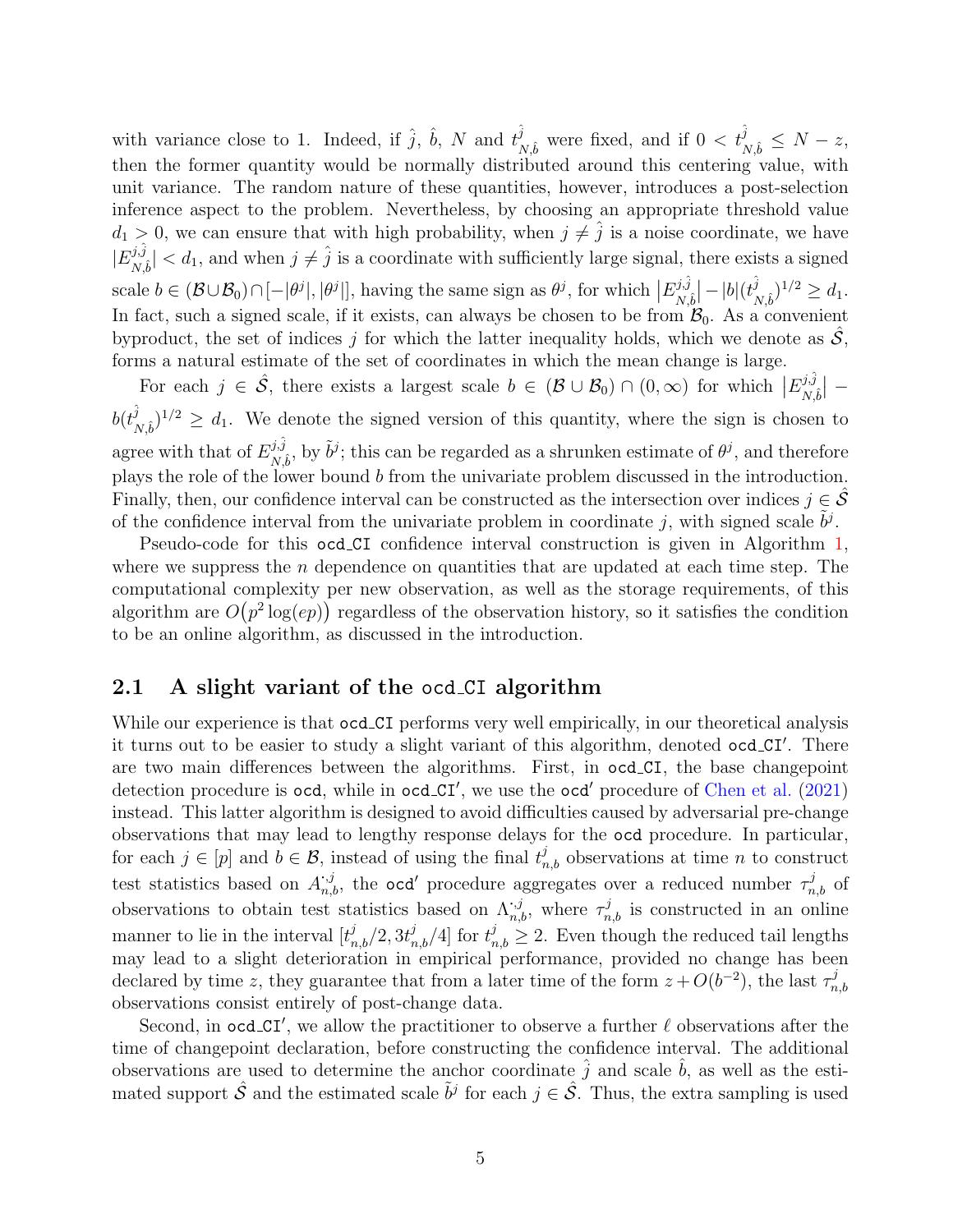**Algorithm 1:** Pseudo-code for the confidence interval construction algorithm ocd\_CI

<span id="page-5-0"></span>**Input:**  $X_1, X_2, \ldots \in \mathbb{R}^p$  observed sequentially,  $\beta > 0$ ,  $a \ge 0$ ,  $T^{\text{diag}}, T^{\text{off}} > 0$ ,  $d_1, d_2 > 0$ Set:  $b_{\min} = \frac{\beta}{\sqrt{\text{else}(2n)}}$  $\frac{\beta}{2^{\lfloor \log_2(2p) \rfloor}\log_2(2p)},$   $\mathcal{B}_0 = \{\pm b_{\min}\},$   $\mathcal{B} = \big\{\pm 2^{\ell/2}b_{\min}: \ell = 1,\ldots,\lfloor \log_2(2p) \rfloor\big\},$  $n = 0, \, \dot{A}_b = \mathbf{0} \in \mathbb{R}^{p \times p}$  and  $t_b = 0 \in \mathbb{R}^p$  for all  $b \in \mathcal{B} \cup \mathcal{B}_0$ repeat  $n \leftarrow n + 1$ observe new data vector  $X_n$ for  $(j, b) \in [p] \times (\mathcal{B} \cup \mathcal{B}_0)$  do  $t_b^j \leftarrow t_b^j + 1$  $A_b^{j,j} \leftarrow A_b^{j,j} + X_n$  $\textbf{if} \,\,{}^{\overset{\circ}{b}}\textbf{A}^{j,j}_b-\textbf{b}^2\textbf{t}^j_b$  $\frac{\partial}{\partial b}/2 \leq 0 \; {\rm then}$  $t_b^j \leftarrow 0$  and  $A_b^{j,j} \leftarrow 0$  $E_b^{\cdot,j} \leftarrow A_b^{\cdot,j}$  $\dot{\vec{b}}^{j}/\big(\vec{t_{b}}\vee 1\big)^{1/2}$  $Q_b^j \leftarrow \sum_{j' \in [p] \setminus \{j\}} (E_b^{j',j})$  $(\bar{y}',j)^2 1\!\!1_{\{|E_b^{j',j}|\geq a\}}$  $S^{\text{diag}} \leftarrow \max_{(j,b)\in [p] \times (\mathcal{B} \cup \mathcal{B}_0)} \left( b A_b^{j,j} - b^2 t_b^j \right)$  $\binom{j}{b}$  $S^{\text{off}} \leftarrow \max_{(j,b)\in [p]\times\mathcal{B}} Q_b^j$ j until  $S^{\text{diag}} \geq T^{\text{diag}}$  or  $S^{\text{off}} \geq T^{\text{off}}$ ;  $(\hat{j}, \hat{b}) \leftarrow \operatorname{argmax}_{(j,b)\in [p]\times \mathcal{B}} Q_b^j$ b  $\hat{\mathcal{S}} \leftarrow \left\{ j \in [p] \setminus \{\hat{j}\}: \left|E^{j, \hat{j}}_{\hat{b}} \right.$  $\frac{\partial \hat{j}\hat{j}}{\hat{b}}\big|-b_{\rm min}(t_{\hat{b}}^{\hat{j}})$  $(\hat{j}_b)^{1/2}\geq d_1\Big\}$ for  $j \in \hat{\mathcal{S}}$  do  $\tilde{b}^j \leftarrow \text{sgn}(E_i^{j,\hat{j}})$  $\widehat{b}^{(j,\hat{j})}$  max $\Big\{b\in(\mathcal{B}\cup\mathcal{B}_0)\cap(0,\infty):\big|E^{j,\hat{j}}_{\hat{b}}\big\}$  $\begin{vmatrix} \hat{b}^{\hat{j},\hat{j}} \end{vmatrix} - b(t_{\hat{b}}^{\hat{j}})$  $(\hat{j}_b)^{1/2} \geq d_1$ **Output:** Confidence interval  $\mathcal{C} = \left[\max\left\{n - \min_{j \in \hat{\mathcal{S}}}\left\{t_{\tilde{b}}^j\right\}\right]\right]$  $\left\{\frac{\dot{g}}{\tilde{b}^j} + \frac{d_2}{(\tilde{b}^j)^2}\right\}, 0 \right\}, n\right]$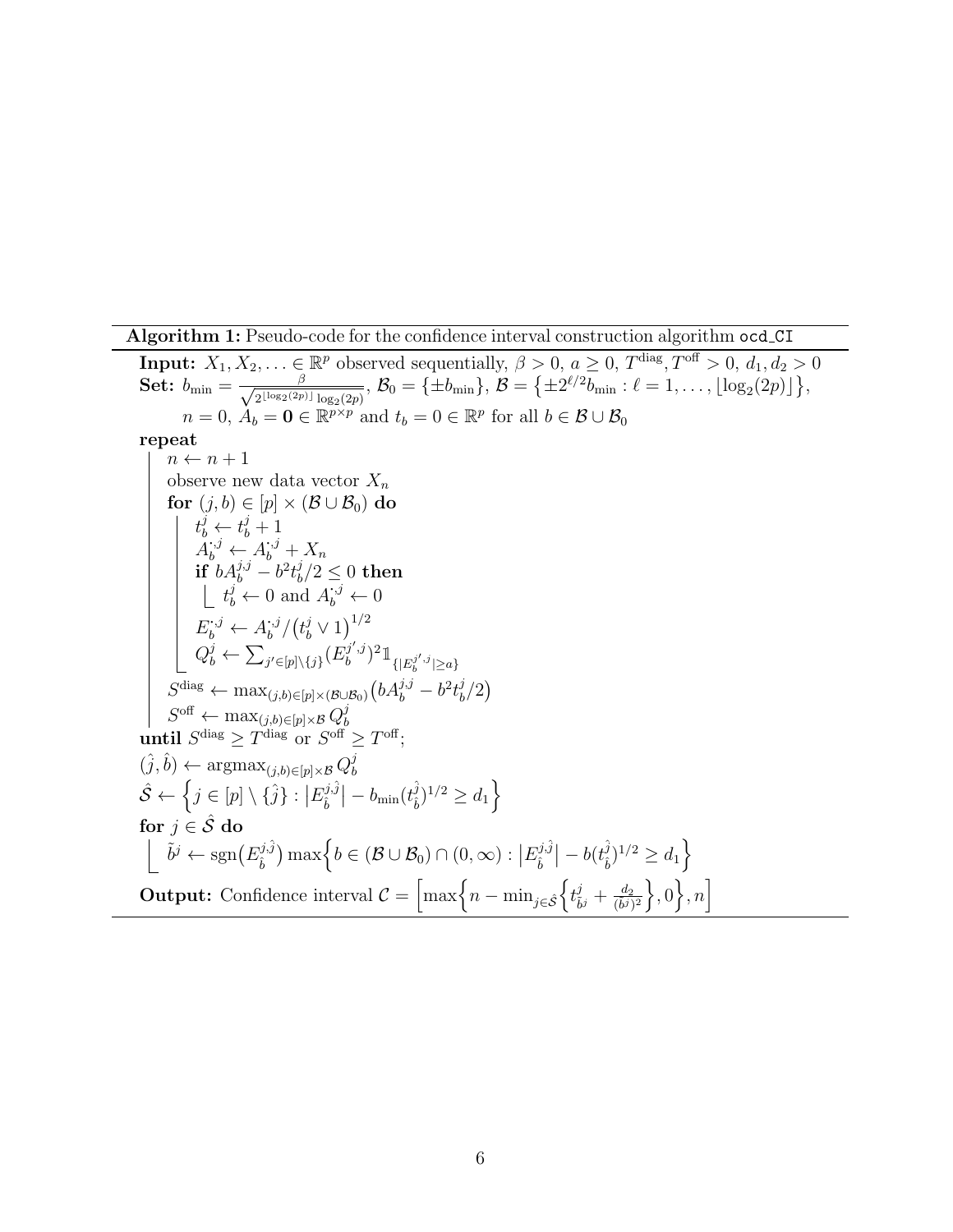to guard against an unusually early changepoint declaration that leaves very few post-change observations for inference. Nevertheless, we will see in Theorem [1](#page-6-1) below that the  $\text{ocd}_\text{C}I'$ confidence interval has guaranteed nominal coverage even with  $\ell = 0$ , so that additional observations are only used to control the length of the interval. In fact, even for this latter aspect, the numerical evidence presented in Section [4](#page-8-1) indicates that  $\ell = 0$  provides confidence intervals of reasonable length in practice. Similarly, Theorem [3](#page-8-0) ensures that with high probability, our support estimate  $\hat{\mathcal{S}}$  contains no noise coordinates (i.e. has false positive control) even with  $\ell = 0$ , so that the extra sampling is only used to provide false negative control. Pseudo-code for the ocd CI<sup>'</sup> algorithm is given in Algorithm [2;](#page-7-0) its computational complexity per new observation, and storage requirements, remain  $O(p^2 \log(ep))$ .

# <span id="page-6-0"></span>3 Theoretical analysis

Throughout this section, we will assume that the sequential observations  $X_1, X_2, \ldots$  are independent, and that there exist  $z \in \mathbb{N}_0$  and  $\theta = (\theta^1, \dots, \theta^p)^\top \neq 0$  for which  $X_1, \dots, X_z \sim$  $\mathcal{N}_p(0, I_p)$  and  $X_{z+1}, X_{z+2}, \ldots \sim \mathcal{N}_p(\theta, I_p)$ . We let  $\vartheta := \|\theta\|_2$ , and write  $\mathbb{P}_{z,\theta}$  for probabilities computed under this model, though in places we omit the subscripts for brevity. Define the *effective sparsity* of  $\theta$ , denoted  $s(\theta)$ , to be the smallest  $s \in \{2^0, 2^1, \ldots, 2^{\lfloor \log_2(p) \rfloor} \}$  such that the corresponding *effective support*  $\mathcal{S}(\theta) := \{j \in [p] : |\theta^j| \ge ||\theta||_2 / \sqrt{s \log_2(2p)}\}$  has cardinality at least  $s(\theta)$ . Thus, the sum of squares of coordinates in the effective support of  $\theta$  has the same order of magnitude as  $\|\theta\|_2^2$ , up to logarithmic factors. Moreover, if at most s components of  $\theta$  are non-zero, then  $s(\theta) \leq s$ , and the equality is attained when, for example, all non-zero coordinates have the same magnitude.

## <span id="page-6-3"></span>3.1 Coverage probability and length of the confidence interval

The following theorem shows that the confidence interval constructed in the **ocd\_CI'** algorithm has the desired coverage level.

<span id="page-6-1"></span>**Theorem 1.** Let  $p \geq 2$ . Fix  $\alpha \in (0,1)$  and  $\gamma \geq 1$  and assume that  $z \leq 2\alpha\gamma$ . Then there exist universal constants  $C_1, C_2 > 0$ , such that with inputs  $(X_t)_{t \in \mathbb{N}}$ ,  $0 < \beta \leq \vartheta$ ,  $a =$  $C_1\sqrt{\log\{p\gamma(\beta^{-2}\vee 1)\alpha^{-1}\}}, T^{\text{diag}} = \log\{16p\gamma \log_2(4p)\}, T^{\text{off}} = 8\log\{16p\gamma \log_2(2p)\}, \ell \ge 0,$  $d_1 = C_2a$  and  $d_2 = 4d_1^2$  in Algorithm [2,](#page-7-0) the output confidence interval C satisfies

$$
\mathbb{P}_{z,\theta}(z \in \mathcal{C}) \ge 1 - \alpha.
$$

As mentioned in Section [2.1,](#page-4-0) our coverage guarantee in Theorem [1](#page-6-1) holds even with  $\ell = 0$ , i.e. with no additional sampling. The condition  $z \leq 2\alpha\gamma$  ensures that the probability of a false alarm is at most  $\alpha/2$ , so that  $\mathbb{P}_{z,\theta}(N \leq z) \leq \alpha/2$ .

We now provide a guarantee on the length of the ocd\_CI' confidence interval.

<span id="page-6-2"></span>**Theorem 2.** Assume that  $\theta$  has an effective sparsity of  $s := s(\theta) \geq 2$ . Fix  $\alpha \in (0,1)$  and  $\gamma \geq 0$ 1, and assume that  $z \leq 2\alpha\gamma$ . Then there exist universal constants  $C_1, C_2, C_3, C_4 > 0$  such that, with inputs  $(X_t)_{t \in \mathbb{N}}$ ,  $0 < \beta \leq \vartheta$ ,  $a = C_1 \sqrt{\log\{p\gamma(\beta^{-2} \vee 1)\alpha^{-1}\}}, T^{\text{diag}} = \log\{16p\gamma \log_2(4p)\},$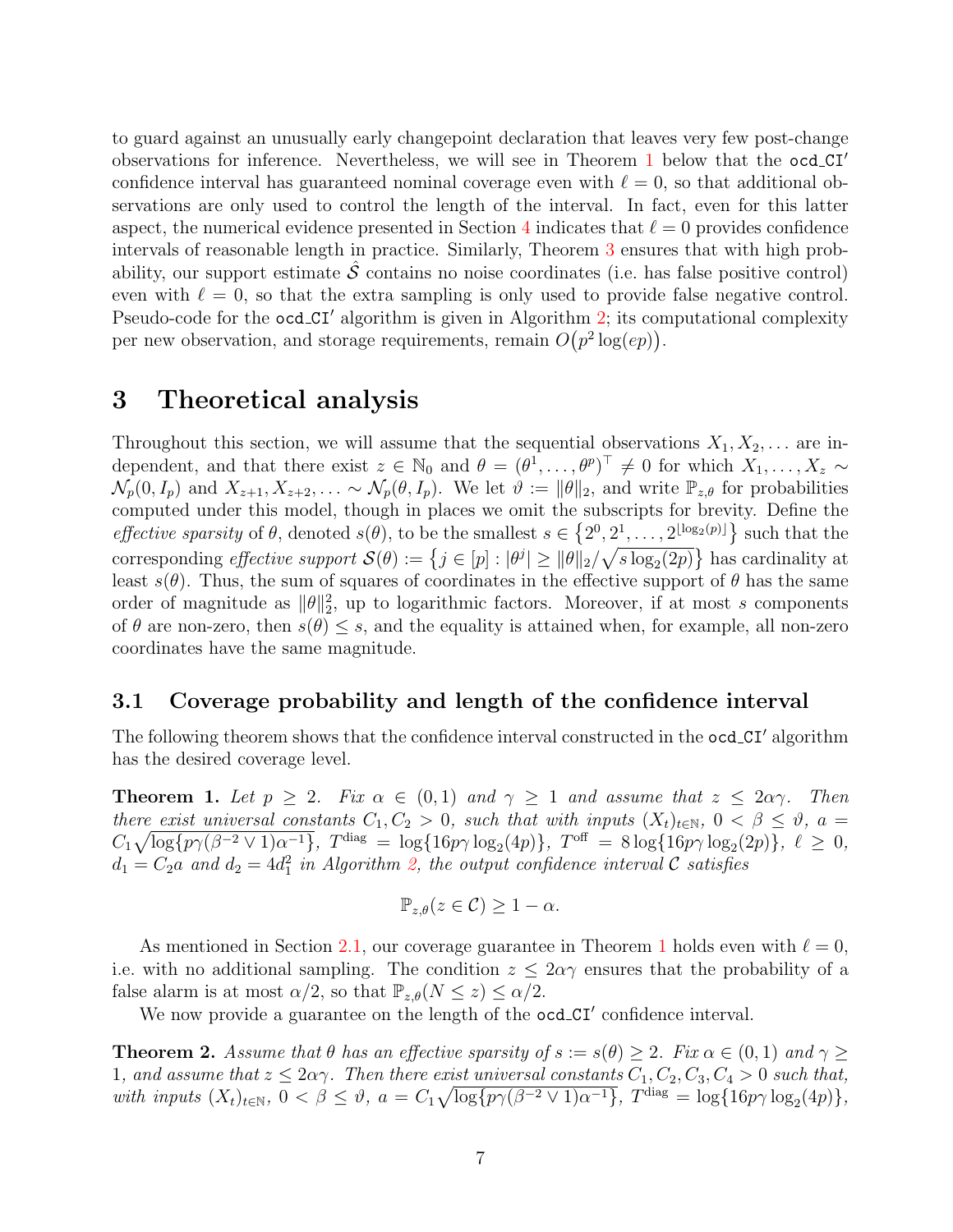Algorithm 2: Pseudo-code for the ocd  $\mathbb{C}I'$  algorithm, a slight variant of ocd  $\mathbb{C}I$ 

<span id="page-7-0"></span>**Input:**  $X_1, X_2, \ldots \in \mathbb{R}^p$  observed sequentially,  $\beta > 0$ ,  $a \ge 0$ ,  $T^{\text{diag}}, T^{\text{off}} > 0$ ,  $d_1, d_2 > 0$ and  $\ell \in \mathbb{N}_0$ Set:  $b_{\min} = \frac{\beta}{\sqrt{\text{else}(2n)}}$  $\frac{\beta}{2^{\lfloor \log_2(2p) \rfloor}\log_2(2p)},$   $\mathcal{B}_0 = \{\pm b_{\min}\},$   $\mathcal{B} = \big\{\pm 2^{\ell/2}b_{\min}: \ell = 1,\ldots,\lfloor \log_2(2p) \rfloor\big\},$  $n = 0, A_b = \Lambda_b = \tilde{\Lambda}_b = \mathbf{0} \in \mathbb{R}^{p \times p}$  and  $t_b = \tau_b = \tilde{\tau}_b = 0 \in \mathbb{R}^p$  for all  $b \in \mathcal{B} \cup \mathcal{B}_0$ repeat  $n \leftarrow n + 1$ observe new data vector  $X_n$  $\mathbf{for}\,\left(j,b\right)\in\left[p\right]\times\left(\mathcal{B}\cup\mathcal{B}_{0}\right)\,\mathbf{do}$  $t_b^j \leftarrow t_b^j + 1$  and  $A_b^{j,j} \leftarrow A_b^{j,j} + X_n$ set  $\delta = 0$  if  $t_h^j$  $\delta_b$  is a power of 2 and  $\delta = 1$  otherwise.  $\tau_b^j \leftarrow \tau_b^j$  $\tilde{b}^j_0\delta+\tilde{\tau}^j_b$  $\Lambda_b^{j}(1-\delta) + 1$  and  $\Lambda_b^{j,j} \leftarrow \Lambda_b^{j,j}$  $\tilde{\Lambda}_b^{,j}\delta+\tilde{\Lambda}_b^{,j}(1-\delta)+X_n$  $\tilde{\tau}_b^j \leftarrow (\tilde{\tau}_b^j + 1)\delta \text{ and } \tilde{\Lambda}_b^{j} \leftarrow (\tilde{\Lambda}_b^{j} + X_n)\delta.$ if  $bA_b^{j,j} - b^2t_b^j$  $\frac{\partial}{\partial b}/2 \leq 0 \; {\rm then}$  $t_b^j \leftarrow \tau_b^j \leftarrow \tilde{\tau}_b^j \leftarrow 0$  $\check{A}^{\cdot,j}_b \leftarrow \check{\Lambda}^{\cdot,j}_b \leftarrow \tilde{\Lambda}^{\cdot,j}_b \leftarrow 0$  $E_b^{:,j} \leftarrow \Lambda_b^{:,j}$  $b^{i,j}/(\tau_b^j \vee 1)^{1/2}$  $Q_b^j \leftarrow \sum_{j' \in [p] \setminus \{j\}} (E_b^{j',j})$  $(\bar{y}',j)^2 \mathbb{1}_{\{ |E_b^{j',j}| \geq a \}}$  $S^{\text{diag}} \leftarrow \max_{(j,b) \in [p] \times (\mathcal{B} \cup \mathcal{B}_0)} \left( b A_b^{j,j} - b^2 t_b^j \right)$  $\binom{j}{b}$  $S^{\text{off}} \leftarrow \max_{(j,b)\in [p]\times\mathcal{B}} Q_b^j$ b until  $S^{\text{diag}} \geq T^{\text{diag}}$  or  $S^{\text{off}} \geq T^{\text{off}}$ ; Observe  $\ell$  new data vectors  $X_{n+1}, \ldots, X_{n+\ell}$ Set  $\Xi_b^{j',j} \leftarrow \frac{\Lambda_b^{j',j} + \sum_{i=n+1}^{n+\ell} X_i^{j'}}{\sqrt{(\tau_b^j + \ell)\vee 1}}$ for  $j', j \in [p], b \in \mathcal{B} \cup \mathcal{B}_0$ Compute  $\tilde{Q}_b^j \leftarrow \sum_{j' \in [p] \setminus \{j\}} (\Xi_b^{j',j})$  $(j',j')^2 \mathbb{1}_{\{\lvert \Xi_b^{j',j} \rvert \geq a\}}$  for  $j \in [p], b \in \mathcal{B}$  $(\hat{j}, \hat{b}) \leftarrow \operatorname{argmax}_{j \in [p], b \in \mathcal{B}} \tilde{Q}_{b}^{j}$  $\hat{\mathcal{S}} \leftarrow \{j \in [p] \setminus \{\hat{j}\}: |\Xi^{j, \hat{j}}_{\hat{\imath}}|$  $\frac{j_{\mathbf{1}}j_{\mathbf{0}}^{\mathbf{0}}}{\hat{b}_{\mathbf{0}}} = b_{\mathrm{min}}(\tau_{\hat{b}}^{\hat{\mathbf{0}}}$  $\{\hat{b}_i + \ell\}^{1/2} \ge d_1\}$ for  $j \in \hat{\mathcal{S}}$  do  $\tilde{b}^j \leftarrow \text{sgn}(\Xi_b^{j,\hat{j}}) \max\big\{b\in(\mathcal{B}\cup\mathcal{B}_0)\cap(0,\infty):|\Xi_b^{j,\hat{j}}\big)$  $\frac{j\hat{,}\hat{j}}{\hat{b}}|-b(\tau_{\hat{b}}^{\hat{j}}% -\tau_{\hat{b}}^{\hat{j}})$  $(\hat{b}^j + \ell)^{1/2} \ge d_1$ **Output:** Confidence interval  $\mathcal{C} = \left[\max\left\{n - \min_{j \in \hat{\mathcal{S}}}\left\{t_{\tilde{b}}^j\right\}\right]\right]$  $\left\{\frac{\dot{J}}{\tilde{b}^j} + \frac{d_2}{(\tilde{b}^j)^2}\right\}, 0\right\}, n\right]$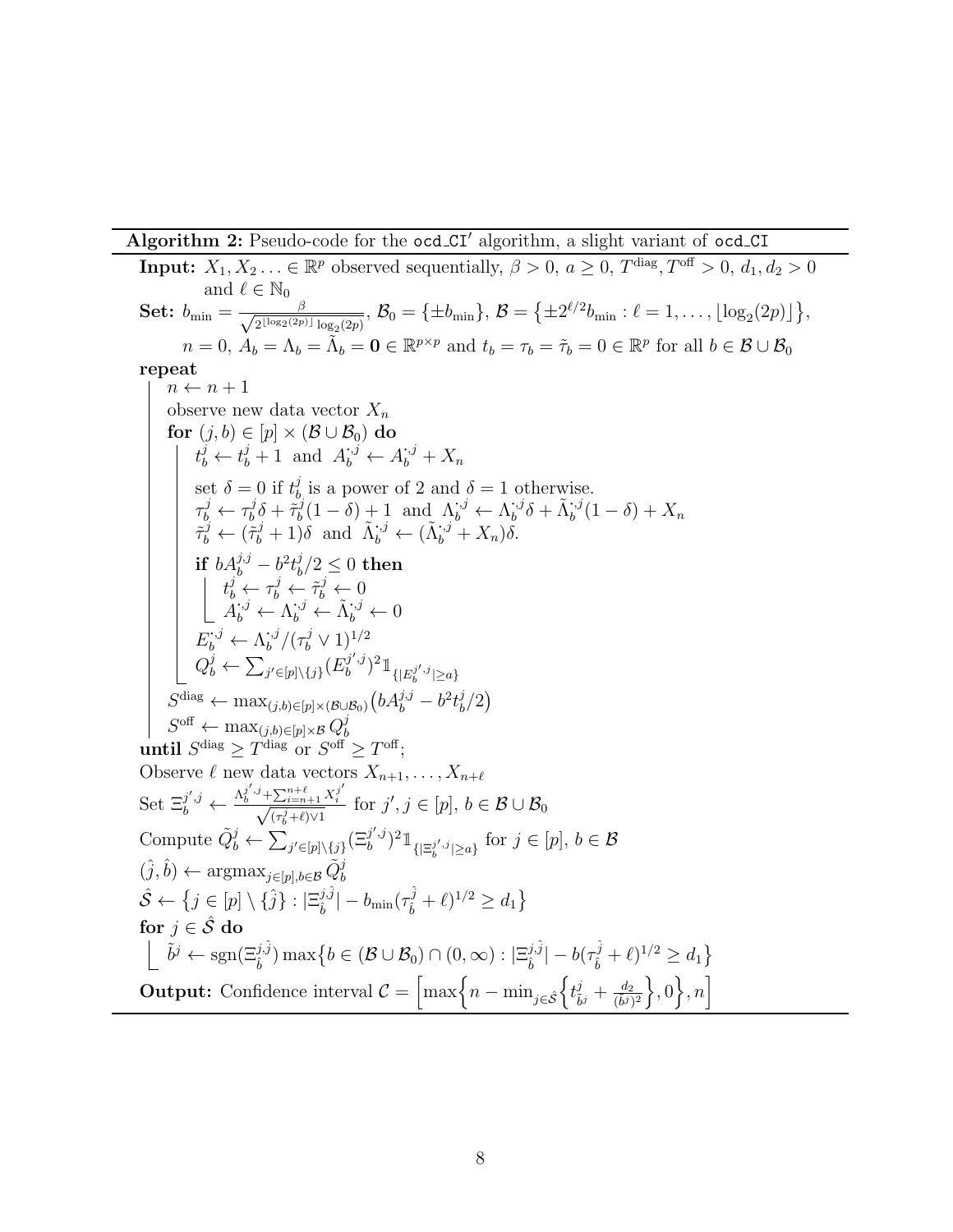$T^{\text{off}} = 8 \log \{ 16p\gamma \log_2(2p) \},\ d_1 = C_2a,\ d_2 = 4d_1^2 \ and \ \ell \geq C_3\left(\frac{a^2 s \log_2(2p)}{\beta^2} + 1\right) \ in \ Algorithm \ 2,$  $T^{\text{off}} = 8 \log \{ 16p\gamma \log_2(2p) \},\ d_1 = C_2a,\ d_2 = 4d_1^2 \ and \ \ell \geq C_3\left(\frac{a^2 s \log_2(2p)}{\beta^2} + 1\right) \ in \ Algorithm \ 2,$ the length  $L$  of the output confidence interval  $\mathcal C$  satisfies

$$
\mathbb{P}_{z,\theta}\bigg\{L > C_4\bigg(\frac{s\log_2(2p)\log\{p\gamma(\beta^{-2}\vee 1)\alpha^{-1}\}}{\beta^2} + 1\bigg)\bigg\} \leq \alpha.
$$
 (2)

The main conclusion of Theorem [2](#page-6-2) is that, with high probability, the length of the confidence interval is of the same order, up to a logarithmic factor, as the average detection delay guarantee for the  $\text{ocd}^{\prime}$  procedure [\(Chen et al.,](#page-28-7) [2020,](#page-28-7) Theorem 4). Note that the choices of inputs in Theorem [2](#page-6-2) are identical to those in Theorem [1,](#page-6-1) except that we now ask for some additional observations after the changepoint declaration, the number of which is of the same order of magnitude as the length of the interval.

#### 3.2 Support recovery

Recall the definition of  $\mathcal{S}(\theta)$  from the beginning of this section, and denote  $\mathcal{S}_{\beta}(\theta) := \{j \in \mathcal{S}(\theta) | j = 1\}$  $[p] : |\theta^j| \ge b_{\min}$ , where  $b_{\min}$ , defined in Algorithm [2,](#page-7-0) is the smallest positive scale in  $\mathcal{B} \cup \mathcal{B}_0$ , We will suppress the dependence on  $\theta$  of both these quantities in this subsection. Theorem [3](#page-8-0) below provides a support recovery guarantee for  $S$ , defined in Algorithm [2.](#page-7-0) Since neither  $S$ nor the anchor coordinate  $\hat{j}$  defined in the algorithm depend on  $d_2$ , we omit its specification; the choices of other tuning parameters mimic those in Theorems [1](#page-6-1) and [2.](#page-6-2)

<span id="page-8-0"></span>Theorem 3. Assume the conditions of Theorem [1.](#page-6-1)

(a) There exist universal constants  $C_1, C_2 > 0$ , such that with inputs  $(X_t)_{t \in \mathbb{N}}$ ,  $0 < \beta \leq \vartheta$ ,  $a = C_1 \sqrt{\log\{p\gamma(\beta^{-2} \vee 1)\alpha^{-1}\}}, T^{\text{diag}} = \log\{16p\gamma \log_2(4p)\}, T^{\text{off}} = 8\log\{16p\gamma \log_2(2p)\}, \ell \ge 0$ and  $d_1 = C_2a$  in Algorithm [2,](#page-7-0) we have

$$
\mathbb{P}_{z,\theta}(\hat{\mathcal{S}} \subseteq \mathcal{S}_{\beta}) \geq 1 - \alpha.
$$

(b) Assume further that  $\theta$  has effective sparsity  $s := s(\theta) \geq 2$ . There exist universal constants  $C_1, C_2, C_3 > 0$  such that, with inputs  $(X_t)_{t \in \mathbb{N}}$ ,  $0 < \beta \leq \vartheta$ ,  $a = C_1 \sqrt{\log\{p\gamma(\beta^{-2} \vee 1)\alpha^{-1}\}},$  $T^{\text{diag}} = \log\{16p\gamma \log_2(4p)\}, T^{\text{off}} = 8\log\{16p\gamma \log_2(2p)\}, d_1 = C_2a \text{ and } \ell \geq C_3\left(\frac{a^2 s \log_2(2p)}{\beta^2} + 1\right)$ in Algorithm [2,](#page-7-0) we have

$$
\mathbb{P}_{z,\theta}(\hat{\mathcal{S}} \cup \{\hat{j}\} \supseteq \mathcal{S}) \geq 1 - \alpha.
$$

Note that  $S \subseteq S_\beta \subseteq \{j \in [p] : \theta^j \neq 0\}$ . Thus, part (a) of the theorem reveals that with high probability, our support estimate  $\hat{\mathcal{S}}$  does not contain any noise coordinates. Part (b) offers a complementary guarantee on the inclusion of all 'big' signal coordinates, provided we augment our support estimate with the anchor coordinate  $\hat{j}$ .

## <span id="page-8-1"></span>4 Numerical studies

In this section, we study the empirical performance of the **ocd CI** algorithm. Recall that in ocd\_CI, the off-diagonal statistics  $Q_b^j$  $b<sub>b</sub>$  are computed using tail partial sums of length  $t<sub>b</sub><sup>j</sup>$  $\frac{J}{b}$  and that we do not have any extra sampling beyond the time of declaration that a change has occurred.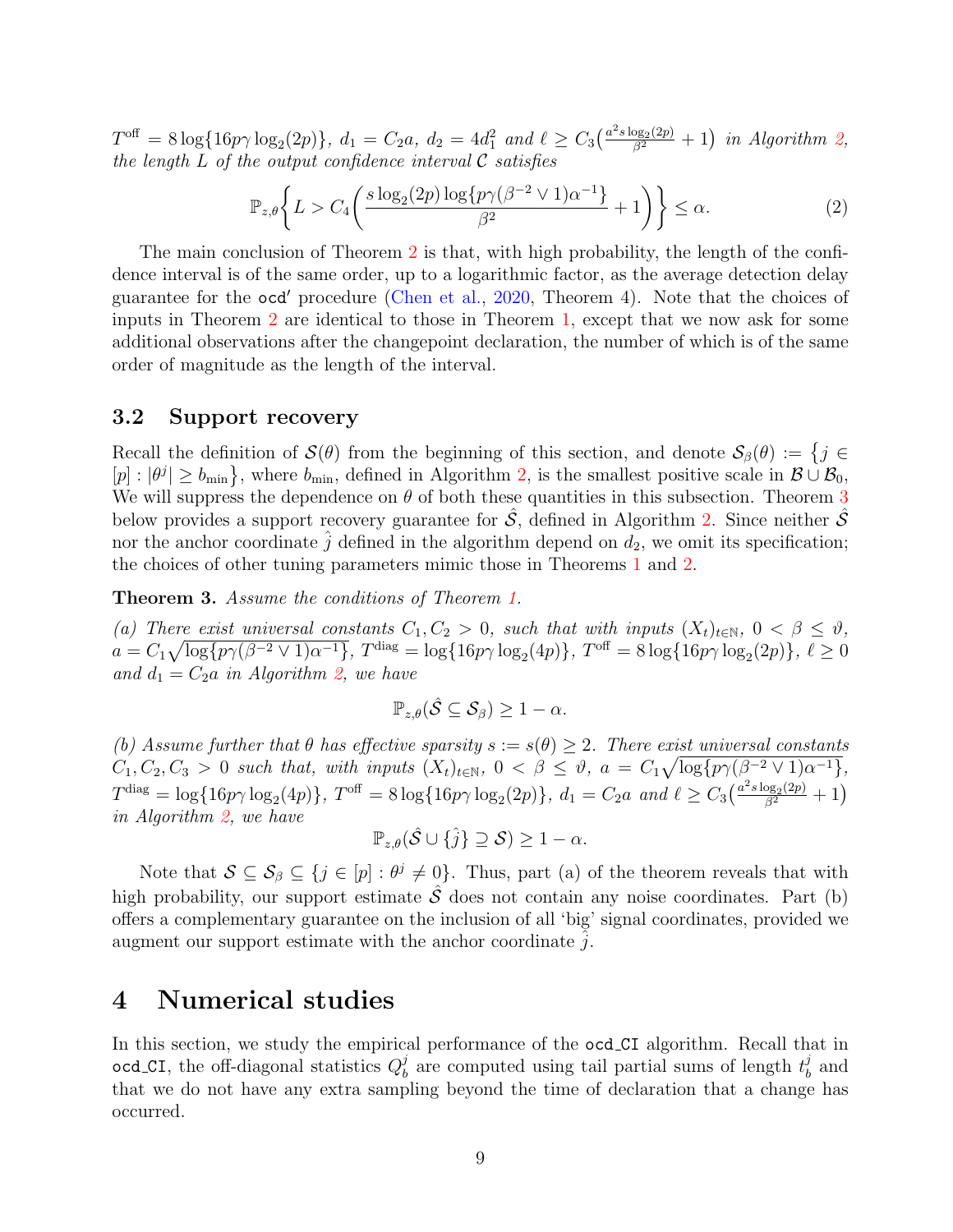## <span id="page-9-1"></span>4.1 Tuning parameters

[Chen et al.](#page-28-4) [\(2021\)](#page-28-4) found that the theoretical choices of thresholds  $T^{\text{diag}}$  and  $T^{\text{off}}$  for the ocd procedure were a little conservative, and therefore recommended determining these thresholds via Monte Carlo simulation; we replicate the method for choosing these thresholds described in their Section 4.1. Likewise, as in [Chen et al.](#page-28-4) [\(2021\)](#page-28-4), we take  $a = \sqrt{2 \log p}$  in our simulations.

This leaves us with the choice of tuning parameters  $d_1$  $d_1$  and  $d_2$ . As suggested by Theorems 1 and [2,](#page-6-2) we take  $d_2 = 4d_1^2$ . Finally, again as suggested by our theory, we take  $d_1$  to be of the form  $d_1 = c\sqrt{\log(p/\alpha)}$ , and then tune the parameter  $c > 0$  through Monte Carlo simulation, as we now describe. We considered the parameter settings  $p \in \{100, 500\}, s \in \{2, \lfloor \sqrt{p} \rfloor, p\}, \vartheta \in$  $\{2, 1, 1/2\}, \alpha = 0.05, \beta \in \{2\vartheta, \vartheta, \vartheta/2\}, \gamma = 30000 \text{ and } z = 500. \text{ Then, with } \theta \text{ generated as } \vartheta U,$ where U is uniformly distributed on the union of all s-sparse unit spheres in  $\mathbb{R}^p$  (independent of our data), we studied the coverage probabilities, estimated over 2000 repetitions as  $c$  varies, of the ocd CI confidence interval for data generated according to the Gaussian model defined at the beginning of Section [3.](#page-6-0) Figure [1](#page-9-0) displays a subset of the results (the omitted curves were qualitatively similar). On this basis, we recommend  $c = 0.5$  as a safe choice across a wide range of data generating mechanisms, and we used this value of c throughout our confidence interval simulations.

<span id="page-9-0"></span>

Figure 1: Coverage probabilities of the ocd CI confidence interval as the parameter c, involved in the choice of tuning parameter  $d_1$ , varies.

### 4.2 Coverage probability and interval length

In Table [1,](#page-11-0) we present the detection delay of the ocd procedure, as well as the coverage probabilities and average confidence interval lengths of the ocd CI procedure, all estimated over 2000 repetitions, with the same set of parameter choices and data generating mechanism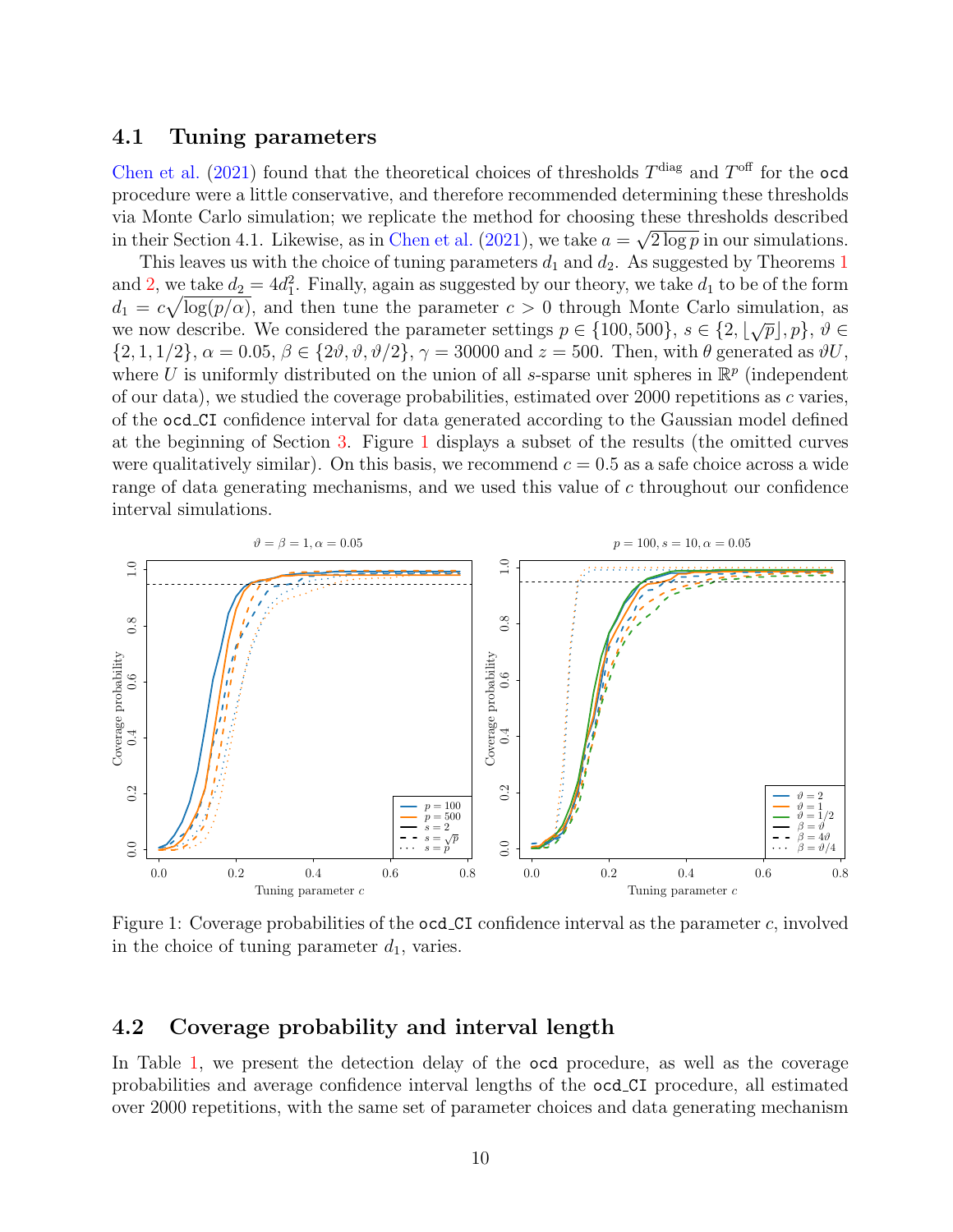as in Section [4.1.](#page-9-1) From this table, we see that the coverage probabilities are at least at the nominal level (up to Monte Carlo error) across all settings considered. Underspecification of β means that the grid of scales that can be chosen for indices in  $\hat{S}$  is shifted downwards, and therefore increases the probability that  $\tilde{b}^j$  will significantly underestimate  $\theta^j$  for  $j \in \mathcal{S}$ . In turn, this leads to a slight conservativeness for the coverage probability (and corresponding increased average confidence interval length). On the other hand, overspecification of  $\beta$  yields a shorter interval on average, though these were nevertheless able to retain the nominal coverage in all cases considered.

Another interesting feature of Table [1](#page-11-0) is to compare the average confidence interval lengths with the corresponding average detection delays. Theorem [2,](#page-6-2) as well as [Chen et al.](#page-28-4)  $(2021, ...)$  $(2021, ...)$ Theorem 4), indicate that both of these quantities are of order  $(s/\beta^2)$   $\vee$  1, up to polylogarithmic factors in p and  $\gamma$ , but of course whenever the confidence interval includes the changepoint, its length must be at least as long as the detection delay. Nevertheless, in most settings, it is only 2 to 3 times longer on average, and in all cases considered was less than 7 times longer on average. Moreover, we can also observe that the confidence interval length increases with s and decreases with  $\beta$ , as anticipated by our theory.

#### 4.3 Support recovery

We now turn our attention to the empirical support recovery properties of the quantity  $\hat{\mathcal{S}}$  (in combination with the anchor coordinate  $\hat{j}$ ) computed in the **ocd\_CI** algorithm. In Table [2,](#page-12-1) we present the probabilities, estimated over 500 repetitions, that  $\hat{S} \subseteq S_\beta$  and that  $\hat{S} \cup {\hat{j}} \supseteq S$ for  $p = 100, s \in \{5, 50\}, \vartheta \in \{1, 2\}$ , and for three different signal shapes: in the uniform, inverse square root and harmonic cases, we took  $\theta \propto (\mathbb{1}_{\{j \in [s]\}})_{j \in [p]}, \theta \propto (j^{-1/2} \mathbb{1}_{\{j \in [s]\}})_{j \in [p]}$ and  $\theta \propto (j^{-1} \mathbb{1}_{\{j \in [s]\}})_{j \in [p]}$  respectively. As inputs to the algorithm, we set  $a = \sqrt{q}$  $\overline{2 \log p},$  $\alpha = 0.05, d_1 = \sqrt{2 \log(p/\alpha)}, \ \beta = \vartheta$ , and, motivated by Theorem [3,](#page-8-0) took an additional  $\ell =$  $[a^2s\beta^{-2}\log_2(2p)]$  post-declaration observations in constructing the support estimates. The results reported in Table [2](#page-12-1) provide empirical confirmation of the support recovery properties claimed in Theorem [3.](#page-8-0)

Finally in this section, we consider the extent to which the additional observations are necessary in practice to provide satisfactory support recovery. In the left panel of Figure [2,](#page-13-0) we plot Receiver Operating Characteristic (ROC) curves to study the estimated support recovery probabilities with  $\ell = 0$  (i.e., no additional sampling) as a function of the input parameter  $d_1$ , which can be thought of as controlling the trade-off between  $\mathbb{P}(\hat{\mathcal{S}} \cup \{\hat{j}\} \supseteq \mathcal{S})$  and  $\mathbb{P}(\hat{\mathcal{S}} \subseteq \mathcal{S}_{\beta})$ . The fact that the triangles in this plot are all to the left of the dotted vertical line confirms the theoretical guarantee provided in Theorem [3\(](#page-8-0)a), which holds with  $d_1 = \sqrt{2 \log(p/\alpha)}$ , and even with  $\ell = 0$ ); the less conservative choice  $d_1 = \sqrt{2 \log p}$ , which roughly corresponds to an average of one noise coordinate included in  $S$ , allows us to capture a larger proportion of the signal. From this panel, we also see that additional sampling is needed to ensure that, with high probability, we recover all of the true signals. This is unsurprising: for instance, with a uniform signal shape and  $s = 50$ , it is very unlikely that all 50 signal coordinates will have accumulated such similar levels of evidence to appear in  $\hat{S} \cup {\hat{i}}$  by the time of declaration. The right panel confirms that, with an inverse square root signal shape, the probability that we capture each signal increases with the signal magnitude, and that even small signals tend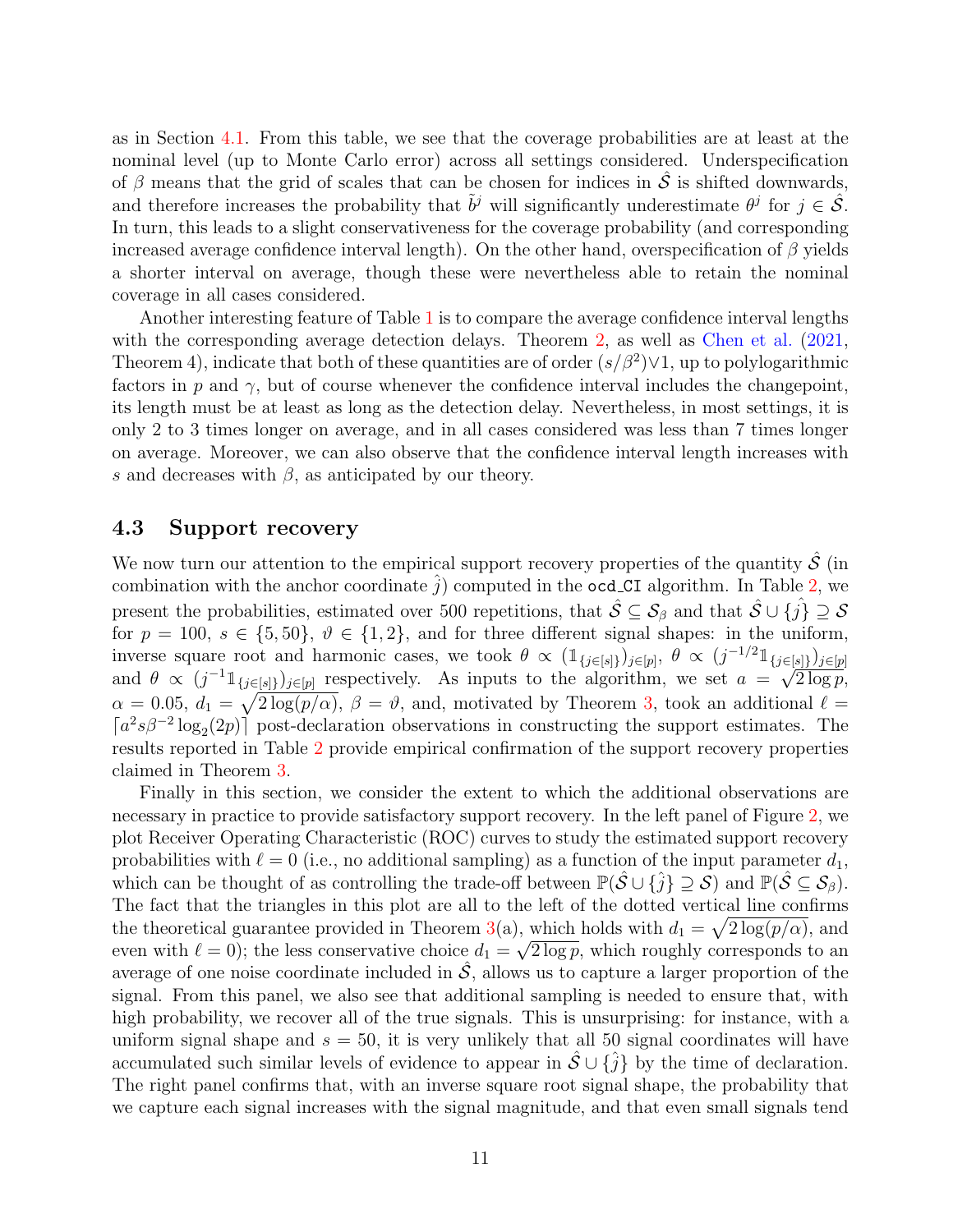<span id="page-11-0"></span>

| $\boldsymbol{p}$ | $\boldsymbol{s}$ | $\vartheta$      | β                | Detection Delay             | $(\%)$<br>Coverage              | $\overline{C}I$ Length    |
|------------------|------------------|------------------|------------------|-----------------------------|---------------------------------|---------------------------|
| 100              | $\overline{2}$   | $\boldsymbol{2}$ | $\overline{4}$   | $9.8_{(0.1)}$               | $\overline{96.2}_{(0.4)}$       | $\overline{2}0.1_{(0.7)}$ |
| 100              | $\overline{2}$   | $\overline{2}$   | $\overline{2}$   | $12.6_{(0.1)}$              | $97.0_{(0.4)}$                  | $33.7_{(0.7)}$            |
| 100              | $\overline{2}$   | $\overline{2}$   | $\mathbf 1$      | $14.1_{(0.1)}$              | $97.9_{\textcolor{red}{(0.3)}}$ | $80.8_{(1.0)}$            |
| 100              | $\overline{2}$   | $\mathbf{1}$     | $\overline{2}$   | $34.2_{(0.3)}$              | $95.8_{(0.4)}$                  | $66.1_{(1.0)}$            |
| 100              | $\sqrt{2}$       | $\mathbf{1}$     | $\mathbf 1$      | $44.2_{(0.3)}$              | $97.5_{(0.4)}$                  | $122.0_{(1.4)}$           |
| 100              | $\overline{2}$   | $\mathbf 1$      | 0.5              | $52.0_{(0.4)}$              | $97.4_{\tiny{(0.4)}}$           | $309.1_{(2.0)}$           |
| 100              | 10               | $\boldsymbol{2}$ | $\overline{4}$   | $14.7_{(0.1)}$              | $96.0_{(0.4)}$                  | $32.5_{(0.8)}$            |
| 100              | 10               | $\overline{2}$   | $\overline{2}$   | $15.7_{\tiny{(0.1)}}$       | $97.4_{(0.4)}$                  | $38.4_{(0.8)}$            |
| 100              | 10               | $\overline{2}$   | $\mathbf{1}$     | $15.9_{\left(0.1\right)}$   | $97.0_{(0.4)}$                  | $80.2_{(1.1)}$            |
| 100              | 10               | $\mathbf{1}$     | $\overline{2}$   | $52.6_{(0.5)}$              | $96.2_{(0.4)}$                  | $114.0_{(1.5)}$           |
| 100              | 10               | $\mathbf 1$      | $\mathbf{1}$     | $56.9_{\left( 0.4 \right)}$ | $97.1_{\tiny{(0.4)}}$           | $142.5_{(1.8)}$           |
| 100              | 10               | $\mathbf 1$      | 0.5              | $60.2_{(0.4)}$              | $98.2_{(0.3)}$                  | $301.1_{(1.6)}$           |
| 100              | 100              | $\boldsymbol{2}$ | $\overline{4}$   | $27.2_{(0.2)}$              | $96.1_{(0.4)}$                  | $77.6_{(0.9)}$            |
| 100              | 100              | $\overline{2}$   | $\overline{2}$   | $27.7_{(0.2)}$              | $96.0_{(0.4)}$                  | $81.8_{(1.0)}$            |
| 100              | 100              | $\boldsymbol{2}$ | 1                | $28.2_{(0.2)}$              | $97.5_{\tiny{(0.3)}}$           | $99.4_{(1.3)}$            |
| 100              | 100              | $1\,$            | $\overline{2}$   | $100.7_{(0.8)}$             | $94.7_{(0.5)}$                  | $292.8_{(3.5)}$           |
| 100              | 100              | $\mathbf 1$      | $\mathbf{1}$     | $100.5_{(0.9)}$             | $96.3_{(0.4)}$                  | $296.0_{(3.4)}$           |
| 100              | 100              | $\mathbf{1}$     | 0.5              | $103.2_{(0.8)}$             | $97.3_{(0.4)}$                  | $365.9_{(2.8)}$           |
| 500              | $\overline{2}$   | $\boldsymbol{2}$ | $\overline{4}$   | $11.3_{\left( 0.1\right) }$ | $97.2_{(0.4)}$                  | $23.1_{(0.7)}$            |
| 500              | $\sqrt{2}$       | $\overline{2}$   | $\overline{2}$   | $15.8_{(0.1)}$              | $97.7_{(0.3)}$                  | $45.2_{(0.9)}$            |
| 500              | $\overline{2}$   | $\overline{2}$   | $\mathbf{1}$     | $17.7_{(0.1)}$              | $97.5_{\tiny{(0.4)}}$           | $117.3_{(1.0)}$           |
| 500              | $\overline{2}$   | $\mathbf{1}$     | $\overline{2}$   | $41.5_{\tiny{(0.3)}}$       | $97.3_{(0.4)}$                  | $81.8_{(1.2)}$            |
| 500              | $\overline{2}$   | $\mathbf{1}$     | $\mathbf{1}$     | $55.0_{(0.4)}$              | $96.8_{(0.4)}$                  | $168.9_{(1.5)}$           |
| 500              | $\overline{2}$   | $\mathbf{1}$     | 0.5              | $64.6_{(0.5)}$              | $98.1_{(0.3)}$                  | $445.0_{(1.7)}$           |
| 500              | 22               | $\overline{2}$   | $\overline{4}$   | $23.6_{(0.2)}$              | $96.3_{\left( 0.4 \right)}$     | $55.4_{(1.0)}$            |
| 500              | 22               | $\boldsymbol{2}$ | $\overline{2}$   | $25.0_{\left( 0.2\right) }$ | $97.0_{(0.4)}$                  | $60.3_{(0.8)}$            |
| 500              | 22               | $\boldsymbol{2}$ | $\mathbf{1}$     | $25.5_{\left( 0.2\right) }$ | $98.1_{\left( 0.3 \right)}$     | $119.7_{(0.8)}$           |
| 500              | 22               | $\mathbf{1}$     | $\overline{2}$   | $88.1_{(0.7)}$              | $97.0_{(0.4)}$                  | $203.5_{(2.1)}$           |
| 500              | 22               | $\mathbf{1}$     | $\mathbf{1}$     | $91.9_{(0.6)}$              | $97.8_{(0.3)}$                  | $229.7_{(2.2)}$           |
| 500              | 22               | 1                | 0.5              | $94.9_{(0.6)}$              | $98.3_{\tiny{(0.3)}}$           | $462.8_{(1.4)}$           |
| 500              | 500              | $\overline{2}$   | 4                | $79.8_{(0.6)}$              | $95.0_{(0.5)}$                  | $238.9_{(2.7)}$           |
| 500              | 500              | $\overline{2}$   | $\boldsymbol{2}$ | $80.3_{(0.6)}$              | $95.8_{(0.4)}$                  | $245.7_{(2.6)}$           |
| 500              | 500              | $\overline{2}$   | $\mathbf{1}$     | $80.9_{(0.6)}$              | $97.5_{(0.4)}$                  | $250.2_{(2.5)}$           |
| 500              | 500              | $\mathbf{1}$     | $\overline{2}$   | $290.5_{(2.3)}$             | $94.5_{(0.5)}$                  | $819.7_{(7.9)}$           |
| 500              | 500              | $\mathbf{1}$     | $\mathbf{1}$     | $291.4_{(2.3)}$             | $95.2_{(0.5)}$                  | $831.1_{(7.5)}$           |
| 500              | 500              | $\mathbf{1}$     | 0.5              | $297.3_{(2.3)}$             | $98.1_{(0.3)}$                  | $875.0_{(6.7)}$           |

Table 1: Estimated coverage, average length of the ocd CI confidence interval and average detection delay over 2000 repetitions, with standard errors in brackets. Other parameters:  $\gamma = 30000, z = 1000, \alpha = 0.05, a =$  $\mathbf{15},$  $\overline{2 \log p}$ ,  $c = 0.5$ ,  $d_1 = c \sqrt{\log(p/\alpha)}$ ,  $d_2 = 4d_1^2$ .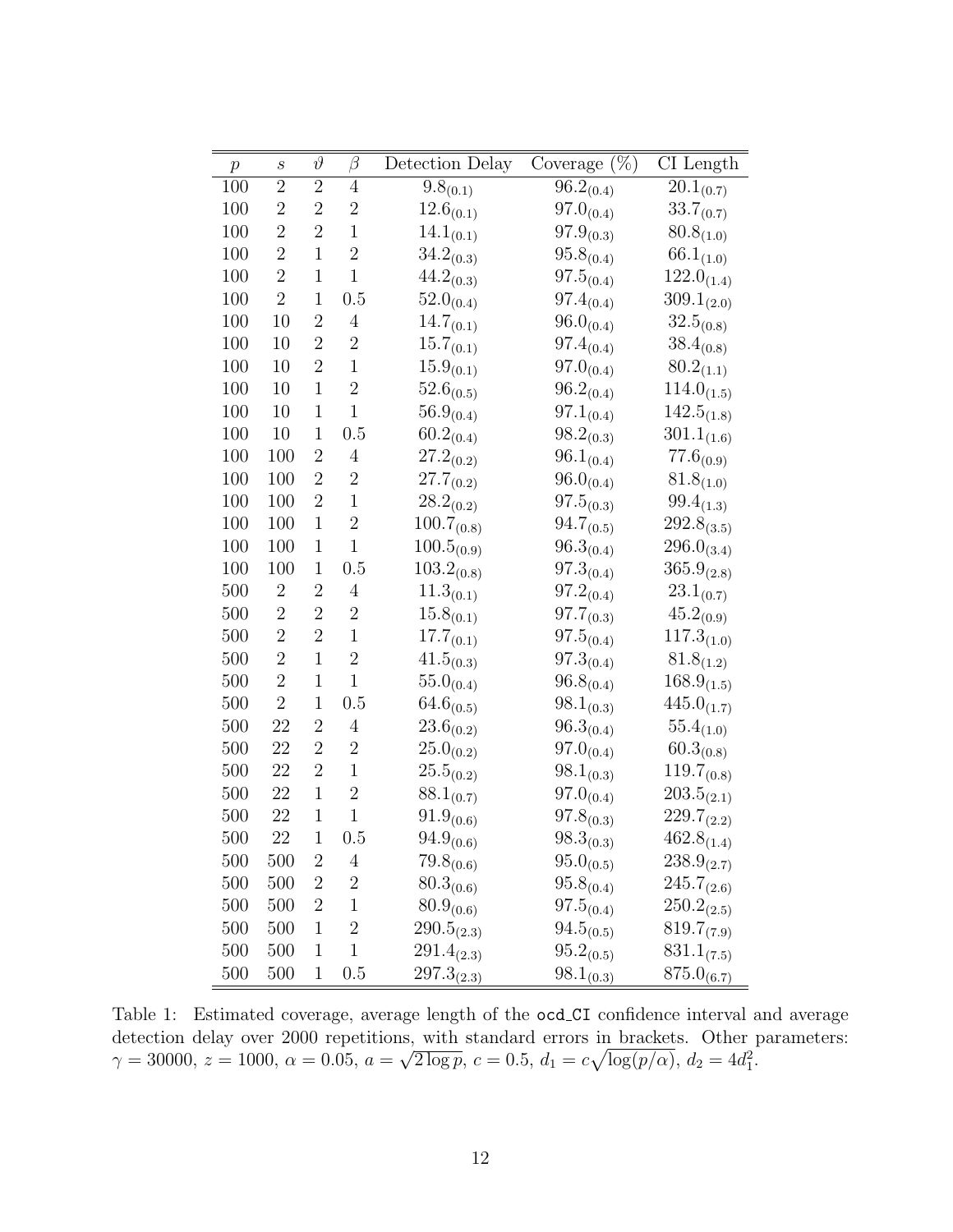<span id="page-12-1"></span>

| $\mathcal{S}_{0}$ | $\vartheta$    | Signal Shape | $\mathcal{S} \subseteq \mathcal{S}_{\beta}$ (%) | $\hat{\mathcal{S}} \cup$<br>$\{\hat{j}\}\supseteq\mathcal{S}\ (\%)$ |
|-------------------|----------------|--------------|-------------------------------------------------|---------------------------------------------------------------------|
| 5                 | 2              | uniform      | $99.8_{(0.2)}$                                  | $97.6_{(0.7)}$                                                      |
| 5                 | 1              | uniform      | $100.0_{(0.0)}$                                 | $97.6_{(0.7)}$                                                      |
| 50                | $\overline{2}$ | uniform      | $100.0_{(0.0)}$                                 | $95.6_{(0.9)}$                                                      |
| 50                | 1              | uniform      | $100.0_{(0.0)}$                                 | $97.8_{(0.7)}$                                                      |
| 5                 | 2              | inv sqrt     | $99.6_{(0.3)}$                                  | $96.6_{(0.8)}$                                                      |
| 5                 | 1              | inv sqrt     | $100.0_{(0.0)}$                                 | $98.8_{(0.5)}$                                                      |
| 50                | 2              | inv sqrt     | $100.0_{(0.0)}$                                 | $99.8_{(0.2)}$                                                      |
| 50                | 1              | inv sqrt     | $100.0_{(0.0)}$                                 | $100.0_{(0.0)}$                                                     |
| 5                 | 2              | harmonic     | $100.0_{(0.0)}$                                 | $97.6_{(0.7)}$                                                      |
| 5                 | 1              | harmonic     | $99.6_{(0.3)}$                                  | $97.8_{(0.7)}$                                                      |
| 50                | $\overline{2}$ | harmonic     | $100.0_{(0.0)}$                                 | $99.4_{(0.3)}$                                                      |
| 50                |                | harmonic     | $100.0_{(0.0)}$                                 | $100.0_{(0.0)}$                                                     |

Table 2: Estimated support recovery probabilities (with standard errors in brackets). Other settings:  $p = 100$ ,  $a = \sqrt{2 \log p}$ ,  $\alpha = 0.05$ ,  $d_1 = \sqrt{2 \log (p/\alpha)}$ ,  $\beta = \vartheta$ , and with an additional  $\ell = \lceil a^2 s \beta^{-2} \log_2(2p) \rceil$  post-declaration observations.

to be selected with higher probability than noise coordinates.

## 4.4 Real data examples

#### <span id="page-12-0"></span>4.4.1 US Covid-19 data

In this section, we apply ocd CI to a dataset of weekly deaths in the United States between January 2017 and June 2020<sup>[4](#page-12-2)</sup>. The data up to 29 June 2019 are treated as our training data. For each of the 50 states, as well as Washington, D.C.  $(p = 51)$ , we pre-process the data as follows. To remove the seasonal effect, we first estimate the 'seasonal death curve', i.e. the mean death numbers for each day of the year, for each state. The seasonal death curve is estimated by first splitting the weekly death numbers evenly across the seven relevant days, and then estimating the average number of deaths on each day of the year from these derived daily death numbers using a Gaussian kernel with a bandwidth of 20 days. As the death numbers follow an approximate Poisson distribution, we apply a square-root transformation to stabilise the variance; more precisely, the transformed weekly excess deaths are computed as the difference of the square roots of the weekly deaths and the predicted weekly deaths from the seasonal death curve. Finally, we standardise the transformed weekly excess deaths using the mean and standard deviation of the transformed data over the training period. The standardised, transformed data are plotted in Figure [3](#page-14-1) for 12 states. When applying ocd CI to these data, we take  $a = \sqrt{2 \log p}$ ,  $T^{\text{diag}} = \log\{16p\gamma \log_2(4p)\}\$ ,  $T^{\text{off}} = 8 \log\{16p\gamma \log_2(2p)\}\$ ,  $d_1 = 0.5\sqrt{\log(p/\alpha)}$  and  $d_2 = 4d_1^2$ , with  $\alpha = 0.05$ ,  $\beta = 50$  and  $\gamma = 1000$ . On the monitoring data (from 30 June 2019), the ocd CI algorithm declares a change on the week ending 28 March 2020, and provides a confidence interval from the week ending 21 March 2020 to the

<span id="page-12-2"></span><sup>4</sup>Available at: [https://www.cdc.gov/nchs/nvss/vsrr/covid19/excess\\_deaths.htm](https://www.cdc.gov/nchs/nvss/vsrr/covid19/excess_deaths.htm).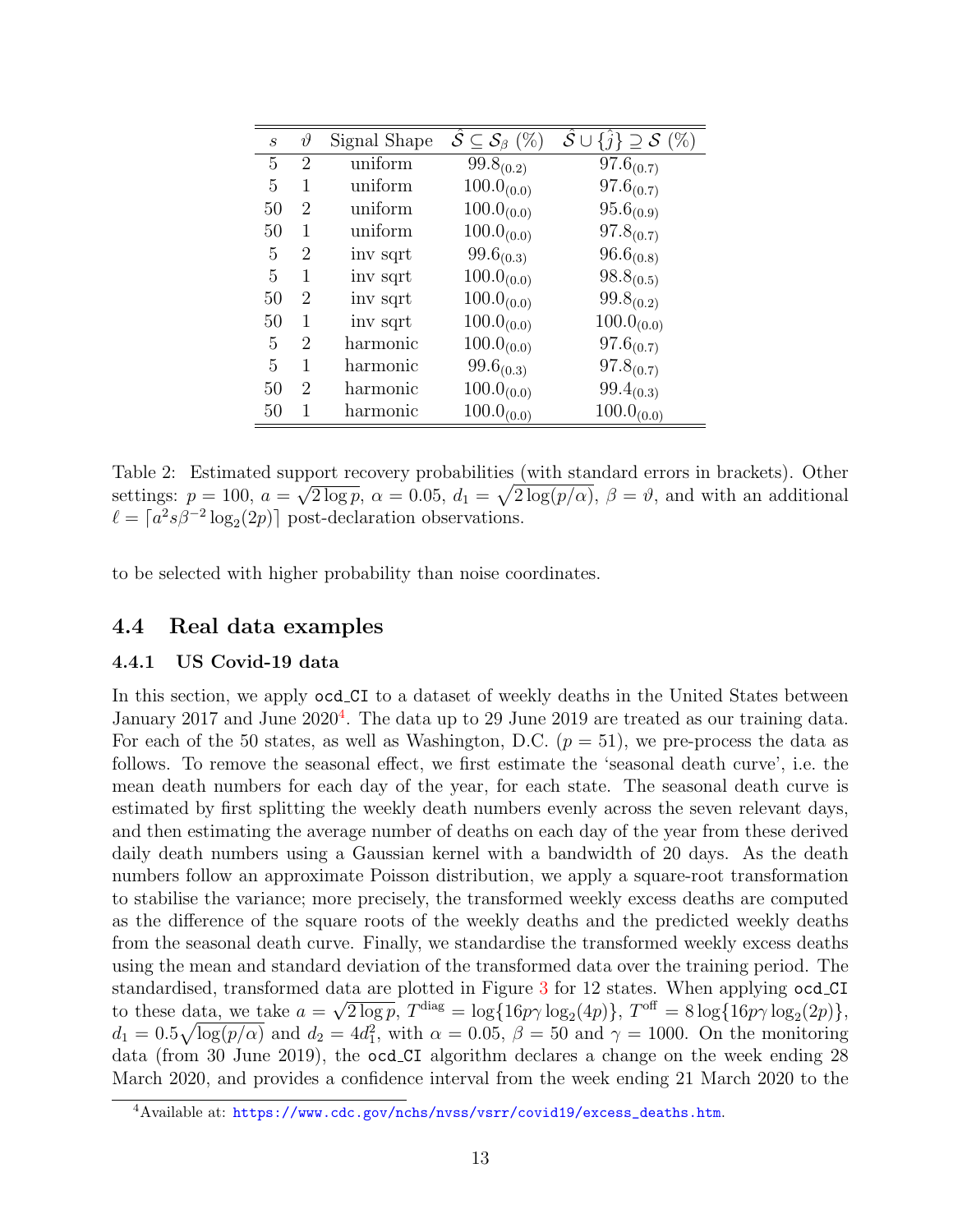<span id="page-13-0"></span>

Figure 2: Support recovery properties of ocd CI. In the left panel, we plot ROC curves for three different signal shapes and for sparsity levels  $s \in \{5, 50\}$ . The triangles and circles correspond to points on the curves with  $d_1 = \sqrt{2 \log(p/\alpha)}$  (with  $\alpha = 0.05$ ), and  $d_1 = \sqrt{2 \log p}$ respectively. The dotted vertical line corresponds to  $\mathbb{P}(\hat{S} \subseteq \mathcal{S}_{\beta}) = 1 - \alpha$ . In the right panel, we plot the proportion of 500 repetitions for which each coordinate belongs to  $\hat{S} \cup {\hat{j}}$  with  $d_1 = \sqrt{2 \log p}$ ; here, the  $s = 20$  signals have an inverse square root shape, and are plotted in red; noise coordinates are plotted in black. Other parameters for both panels:  $p = 100$ ,  $\beta = \vartheta = 2, \, \ell = 0, \, a = \sqrt{2 \log p}.$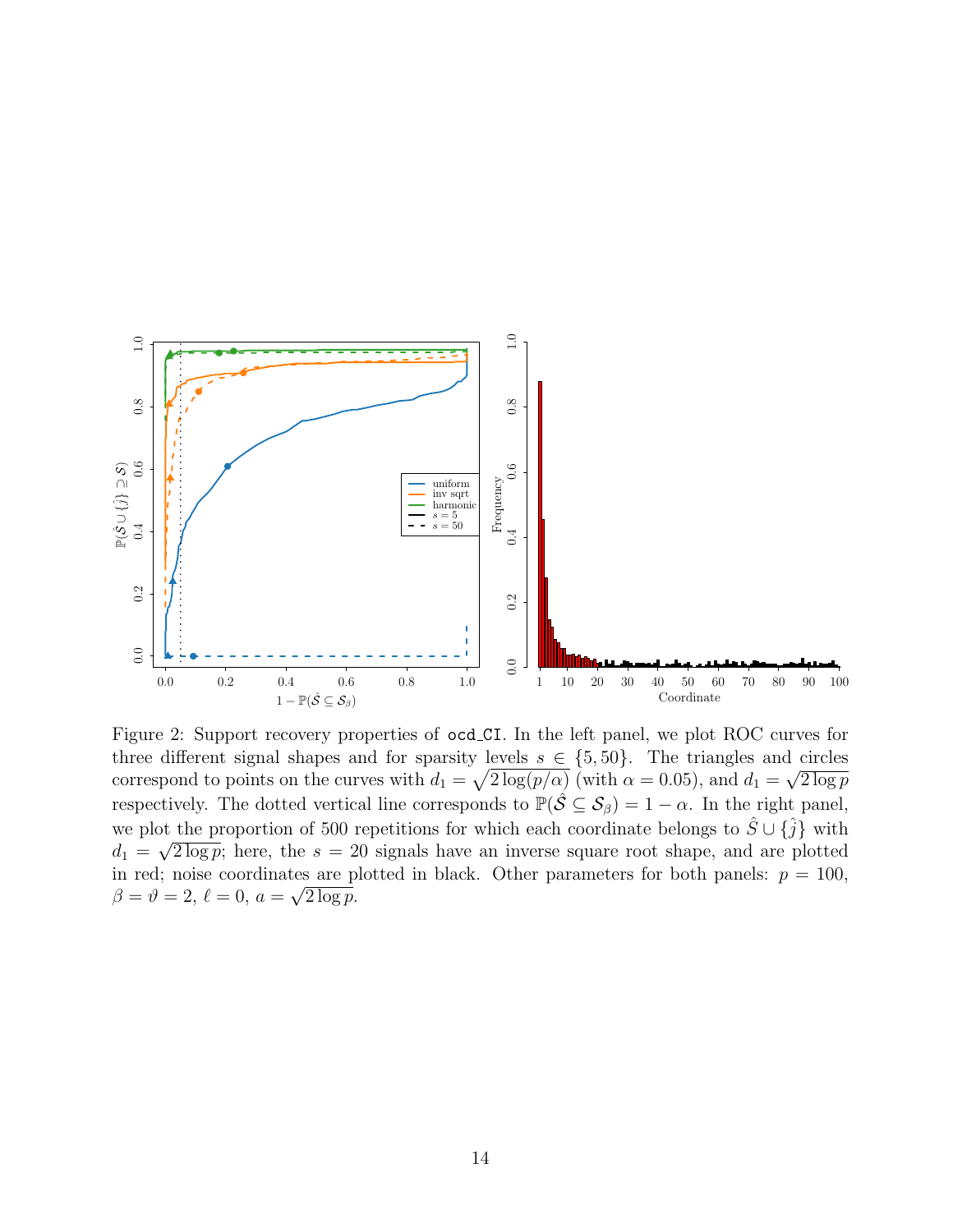week ending 28 March 2020. This coincides with the beginning of the first wave of Covid-19 deaths in the United States. The algorithm also identifies New York, New Jersey, Connecticut, Michigan and Louisiana as the estimated support of the change. Interestingly, if we run the ocd CI procedure from the beginning of the training data period (while still standardising as before, due to the lack of available data prior to 2017), it identifies a subtler change on the week ending 6 January 2018, with a confidence interval of [17 December 2017, 6 January 2018. This corresponds to a bad influenza season at the end of  $2017^5$  $2017^5$ .

<span id="page-14-1"></span>

Figure 3: Standardised, transformed weekly excess death data from 12 states (including Washington, D.C.). The monitoring period starts from 30 June 2019 (dashed line). The data from the states in the support estimate are shown in red. The confidence interval [8 March 2020, 28 March 2020] is shown in the light blue shaded region.

#### <span id="page-14-0"></span>4.4.2 S&P 500 data

We now use ocd CI to study market movements leading up to the financial crisis of 2007– 2008. We selected the  $p = 254$  stocks that were both in the S&P 500 listing and were traded throughout the period from 1 January 2006 to 31 December 2007. The historical price data were downloaded from <finance.yahoo.com> using the quantmod R package [\(Ryan et al.,](#page-29-14) [2020\)](#page-29-14); a similar dataset was studied by [Cai and Wang](#page-28-8) [\(2021\)](#page-28-8). For each stock, we compute the daily logarithmic returns from the adjusted closing prices. We use the data from 2006 as the training data and standardise the entire data according to the mean and variance over the training period. Since these logarithmic returns have a heavy-tailed distribution, we clip the standardised data at  $\pm 3$ .

When applying the **ocd\_CI** procedure to this dataset, we used the same input parameters as in Section [4.4.1.](#page-12-0) So as to be able to use ocd CI repeatedly to identify multiple changes, we also set a cool-down period of 10 trading days (i.e. the monitoring resets and restarts 10 trading days after a change is declared). This allows the market to recover from any loss (or gain) from the previous change so that the same market movement is not identified as more

<span id="page-14-2"></span><sup>5</sup>See <https://www.cdc.gov/flu/about/season/flu-season-2017-2018.htm>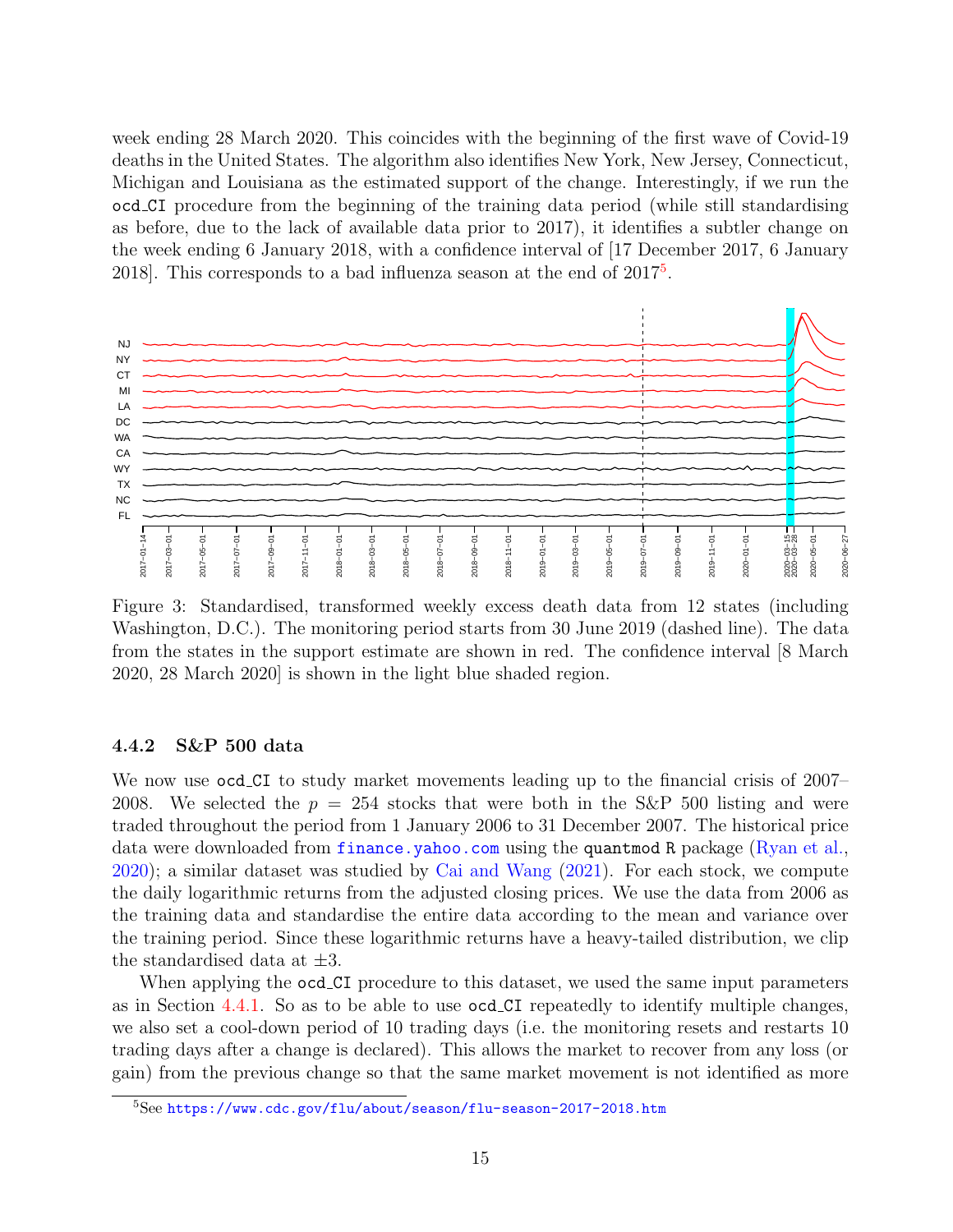than one changepoint. The first four changes were declared on 27 February 2007, 24 May 2007, 24 July 2007 and 8 August 2007, with corresponding confidence intervals shown in Figure [4.](#page-15-1) This figure also depicts the relative sector impact of each change by showing the percentage of stocks in each sector (according to the Global Industry Classification Standard<sup>[6](#page-15-2)</sup>) that belongs to the estimated support of a changepoint. In particular, the first and last identified changepoints are primarily associated with changes in Real Estate stocks; these correspond to an HSBC announcement indicating loan losses on subprime mortgages in February 2007, and American Home Mortgage Investment Corporation filing for bankruptcy in August 2007 respectively [\(Hausman and Johnston,](#page-29-15) [2014\)](#page-29-15).

<span id="page-15-1"></span>

Figure 4: Heatmap of sector impact of the four changepoints in the S&P 500 data identified by ocd CI, measured as a proportion of the stocks in a sector that appear in the support estimate of the changepoint. The confidence intervals for each of the changepoints are given on the left.

# <span id="page-15-0"></span>5 Proofs of main results

*Proof of Theorem [1.](#page-6-1)* Fix  $n > z, j \in [p], b \in \mathcal{B}$  and  $j' \in [p] \setminus \{j\}$ . We assume, without loss of generality, that  $\theta^{j'} \geq 0$ . The case  $\theta^{j'} < 0$  can be analysed similarly. Recall that  $b_{\min}$ , defined in Algorithm [2,](#page-7-0) is the smallest positive scale in  $\mathcal{B} \cup \mathcal{B}_0$ , and write  $b_{\text{aux}}^{j'} := \min\{b \in$  $(\mathcal{B}\cup\mathcal{B}_0)\cap(0,\infty):b\geq\theta^{j'}\}$ . Then we have  $\Lambda_{n,b}^{j',j}+\sum_{i=n+1}^{n+\ell}X_i^{j'}$  $\mathcal{I}_i^{j'} \mid \tau_{n,b}^j \sim \mathcal{N}\bigl( \theta^{j'} \min\{n+\ell-\ell'\}$ 

<span id="page-15-2"></span> $6$ See <https://www.msci.com/our-solutions/indexes/gics>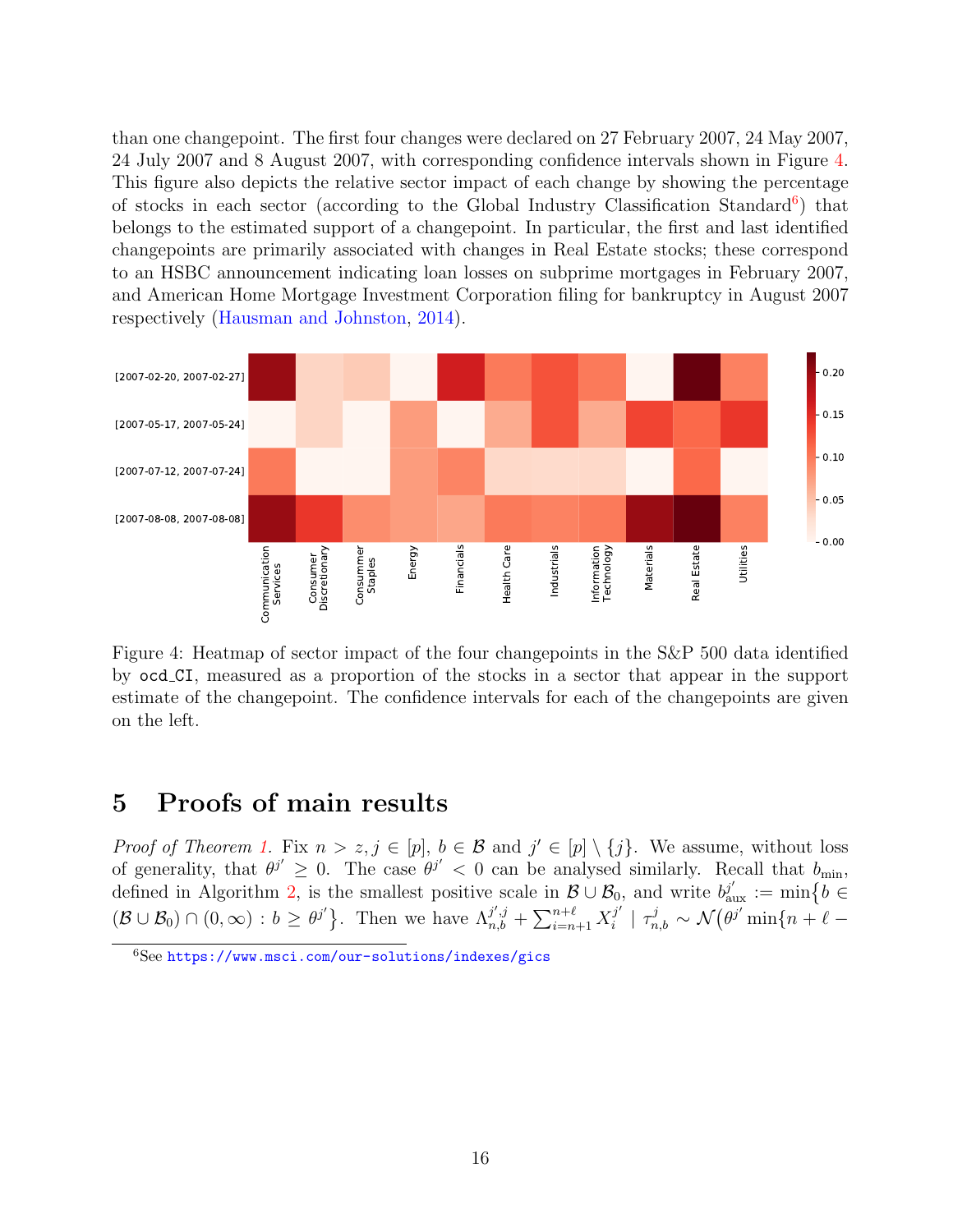$$
z, \tau_{n,b}^{j} + \ell, \tau_{n,b}^{j} + \ell
$$
. Thus, recalling the definition of  $\hat{S}$  and  $\tilde{b}^{j'}$  from Algorithm 2, we have  
\n
$$
\mathbb{P}(\lbrace j' \in \hat{S} \rbrace \cap \lbrace \tilde{b}^{j'} \notin (0, \theta^{j'}) \rbrace \cap \lbrace N = n, \hat{j} = j, \hat{b} = b \rbrace)
$$
\n
$$
= \mathbb{E} \Big\{ \mathbb{P} \Big( \lbrace j' \in \hat{S} \rbrace \cap \lbrace \tilde{b}^{j'} \notin (-b_{\min}, b_{\text{aux}}^{j'}) \rbrace \cap \lbrace N = n, \hat{j} = j, \hat{b} = b \rbrace \Big| \tau_{n,b}^{j} \Big) \Big\}
$$
\n
$$
\leq \mathbb{E} \Big\{ \mathbb{P} \Big( \Lambda_{n,b}^{j',j} + \sum_{i=n+1}^{n+\ell} X_i^{j'} \geq b_{\text{aux}}^{j'}(\tau_{n,b}^{j} + \ell) + d_1(\tau_{n,b}^{j} + \ell)^{1/2} \Big| \tau_{n,b}^{j} \Big) \Big\}
$$
\n
$$
+ \mathbb{E} \Big\{ \mathbb{P} \Big( \Lambda_{n,b}^{j',j} + \sum_{i=n+1}^{n+\ell} X_i^{j'} \leq -b_{\min}(\tau_{n,b}^{j} + \ell) - d_1(\tau_{n,b}^{j} + \ell)^{1/2} \Big| \tau_{n,b}^{j} \Big) \Big\}
$$
\n
$$
\leq \mathbb{E} \{ \bar{\Phi} \big( (b_{\text{aux}}^{j'} - \theta^{j'}) (\tau_{n,b}^{j} + \ell)^{1/2} + d_1 \big) \} + \mathbb{E} \{ \bar{\Phi} \big( (b_{\min} + \theta^{j'}) (\tau_{n,b}^{j} + \ell)^{1/2} + d_1 \big) \}
$$
\n
$$
\leq 2 \bar{\Phi}(d_1).
$$
\n(3)

<span id="page-16-1"></span>Moreover, by a similar argument to [\(13\)](#page-22-1) in the proof of Proposition [4,](#page-22-2) for  $b \in (0, \theta^{j'})$ , we have

<span id="page-16-0"></span>
$$
\mathbb{P}(n - t_{n,b}^{j'} - d_2/b^2 > z) \le 2\bar{\Phi}\left(\frac{\sqrt{d_2}}{b}(\theta^{j'} - b/2)\right) \le 2\bar{\Phi}(\sqrt{d_2}/2). \tag{4}
$$

Combining  $(3)$  and  $(4)$ , we have

$$
\mathbb{P}\Big(\{j' \in \hat{\mathcal{S}}\} \cap \{n - t_{n,\tilde{b}j'}^{j'} - d_2/(\tilde{b}j')^2 > z\} \cap \{N = n, \hat{j} = j, \hat{b} = b\}\Big) \leq \mathbb{P}\Big(\{j' \in \hat{\mathcal{S}}\} \cap \{\tilde{b}j' \notin (0, \thetaj')\} \cap \{N = n, \hat{j} = j, \hat{b} = b\}\Big) + \sum_{b \in (\mathcal{B} \cup \mathcal{B}_0) \cap (0, \theta^j)} 2\bar{\Phi}(\sqrt{d_2}/2) \leq 2\bar{\Phi}(d_1) + 2\log_2(4p)\bar{\Phi}(\sqrt{d_2}/2).
$$

Now, write

<span id="page-16-2"></span>
$$
r_0 := \left(\frac{24T^{\text{off}}}{\vartheta^2} \vee \frac{12(a^2 \vee 8 \log 2)s}{\vartheta^2} \vee \frac{128(T^{\text{diag}} + \log(8/\alpha))s}{\beta^2}\right) \log_2(2p) + 2. \tag{5}
$$

By a union bound and Proposition  $6$ , we have

$$
\mathbb{P}\left(N - \min_{j \in \hat{\mathcal{S}}}\left\{t_{N,\tilde{b}^{j}}^{j} + \frac{d_{2}}{(\tilde{b}^{j})^{2}}\right\} > z\right) \n\leq \mathbb{P}(N > z + r_{0}) \n+ \sum_{n=z+1}^{z+|r_{0}|} \sum_{j=1}^{p} \sum_{b \in \mathcal{B}} \sum_{j'=1}^{p} \mathbb{P}\left(\left\{j' \in \hat{\mathcal{S}}\right\} \cap \left\{n - t_{n,\tilde{b}^{j'}}^{j'} - \frac{d_{2}}{(\tilde{b}^{j'})^{2}} > z\right\} \cap \left\{N = n, \hat{j} = j, \hat{b} = b\right\}\right) \n\leq \exp\left\{-\frac{\beta^{2}(r_{0} - 1)}{48 \log_{2}(2p)}\right\} + p \exp\left\{-\frac{\vartheta^{2}(r_{0} - 1)}{128 \log_{2}(2p)}\right\} + 4p^{2} \log_{2}^{2}(4p)r_{0} \left\{\bar{\Phi}(d_{1}) + \bar{\Phi}\left(\sqrt{d_{2}}/2\right)\right\}.
$$

Therefore, for sufficiently large  $C_1 > 0$  and  $C_2 > 0$ , the choice of  $d_1$  and  $d_2$  in the statement of the theorem ensures that

$$
\mathbb{P}\bigg(N - \min_{j \in \hat{\mathcal{S}}} \left\{ t^j_{N, \tilde{b}^j} + \frac{d_2}{(\tilde{b}^j)^2} \right\} > z\bigg) \le \alpha/2.
$$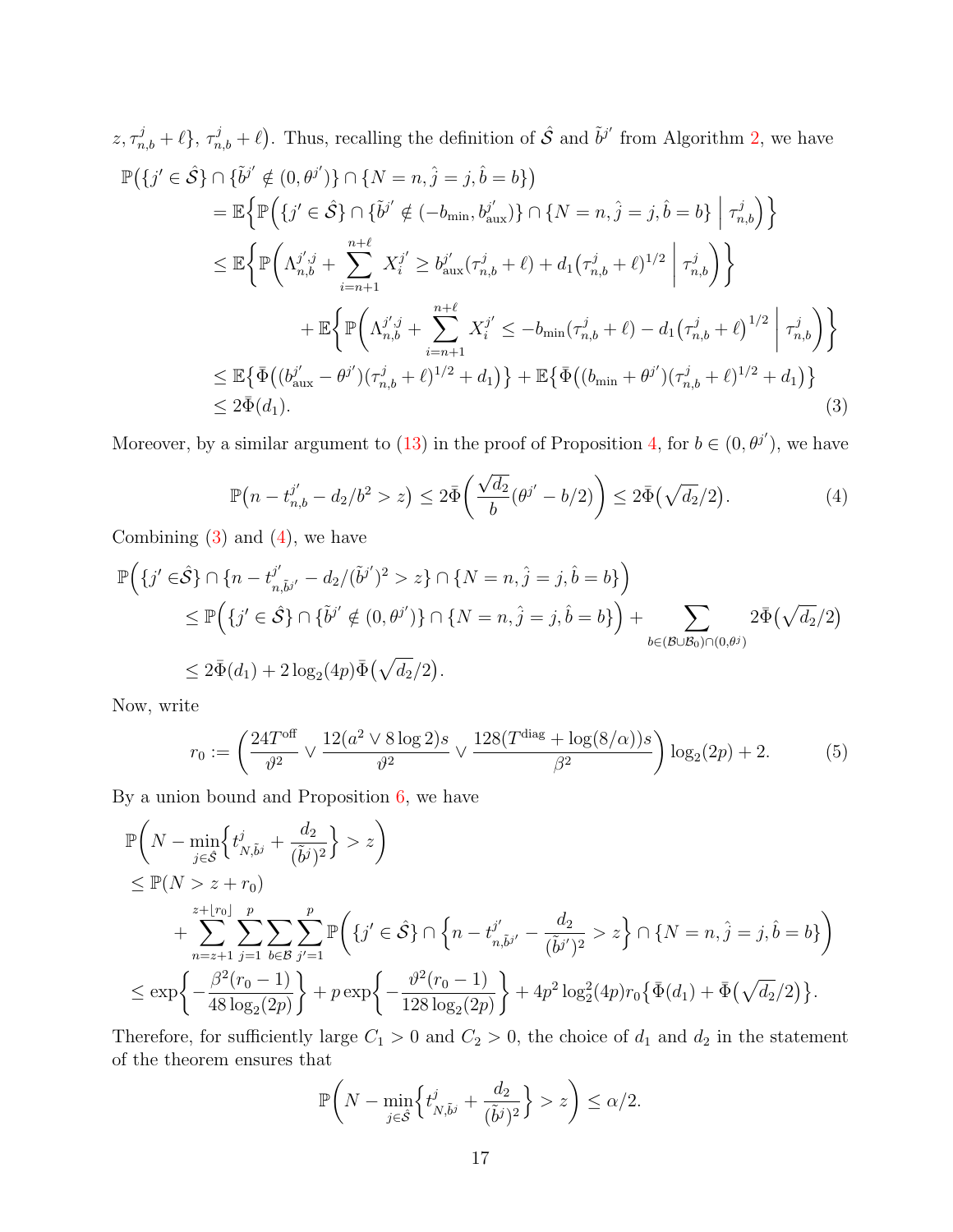Combining this with the fact that  $\mathbb{P}(N \leq z) \leq z/(4\gamma) \leq \alpha/2$ , which follows from Lemma [7](#page-26-0) when  $C_1 \geq \sqrt{8}$ , we deduce the result.  $\Box$ 

*Proof of Theorem [2.](#page-6-2)* Denote  $\ell_0 := C_3 \left( \frac{a^2 s \log_2(2p)}{\beta^2} + 1 \right)$  $\ell_0 := C_3 \left( \frac{a^2 s \log_2(2p)}{\beta^2} + 1 \right)$  $\ell_0 := C_3 \left( \frac{a^2 s \log_2(2p)}{\beta^2} + 1 \right)$ . Since the output of Algorithm 2 remains unchanged if we replace  $(X_t^j)$  $t : t \in \mathbb{N}$ ) by  $\left(-X_t^j\right)$  $t : t \in \mathbb{N}$  for any fixed j, we may assume without loss of generality that  $\theta^1 \ge \theta^2 \ge \theta/\sqrt{s \log_2(2p)}$ . For  $j \in \{1, 2\}$ , we denote  $b^j := \max\{b \in \mathbb{R}^p\}$  $\mathcal{B}\cup\mathcal{B}_0:b\leq\theta^j$ . Since  $\theta\geq\beta$  and  $s\leq 2^{\lfloor \log_2(p)\rfloor}$ , we have  $b^1\geq b^2\geq \beta/\sqrt{s\log_2(2p)}\geq\sqrt{2}b_{\min}$ . For  $C_5 > 0$ , let

$$
r:=\frac{C_5 a^2 s \log_2(2p)}{\beta^2}+2, \quad u:=\frac{\ell_0 \beta^2}{80 s \log_2(2p)} \quad \text{and} \quad \delta:=\frac{a}{2\sqrt{r+\ell}}.
$$

Now define the following events:

$$
\Omega_0 := \{ z < N \leq z + r \}
$$
\n
$$
\Omega_1 := \{ t_{N,b}^j \leq N - z + ub^{-2} \text{ for all } j \in [p] \text{ and } b \in \mathcal{B} \cup \mathcal{B}_0 \},
$$
\n
$$
\Omega_2 := \left\{ \left| \Lambda_{N,b}^{j',j} + \sum_{i=N+1}^{N+\ell} X_i^{j'} \right| < a \sqrt{\tau_{N,b}^j + \ell} \text{ for all } b \in \mathcal{B} \cup \mathcal{B}_0, j \in [p] \right\}
$$
\n
$$
\text{and all } j' \in [p] \setminus \{j\} \text{ with } |\theta^{j'}| \leq \delta \right\},
$$
\n
$$
\Omega_3 := \{ \tau_{N,b}^{\hat{j}} \leq N - z + \ell/20 \}.
$$

Finally, we denote event

<span id="page-17-0"></span>
$$
\Omega_4 := \Omega_{4,1} \cup \Omega_{4,2},
$$

with

$$
\Omega_{4,1} := \left\{ \hat{j} \neq 1, 1 \in \hat{\mathcal{S}}, \tilde{b}^1 \ge b^1/\sqrt{2} \right\}
$$
  

$$
\Omega_{4,2} := \left\{ \hat{j} = 1, 2 \in \hat{\mathcal{S}}, \tilde{b}^2 \ge b^2/\sqrt{2} \right\}.
$$

Henceforth, we will assume without loss of generality that  $C_2 \geq 1/2$ . Then, on the event  $\bigcap_{k=0}^4 \Omega_k$ , we have

$$
L = \min_{j \in \hat{\mathcal{S}}} \left\{ t_{N, \tilde{b}^j}^j + \frac{d_2}{(\tilde{b}^j)^2} \right\} \wedge N \le N - z + \frac{2(u + d_2)}{(b^2)^2} \le r + \frac{\ell_0}{40} + \frac{2sd_2\log_2(2p)}{\beta^2} \n\le C_1^2 \Big( C_5 + \frac{C_3}{40} + 8C_2^2 \Big) \Big( \frac{s \log_2(2p) \log \{ p \gamma (\beta^{-2} \vee 1) \alpha^{-1} \}}{\beta^2} + 1 \Big).
$$

Let  $C_4 := C_1^2 (C_5 + \frac{C_3}{40} + 8C_2^2)$ . Then

$$
\mathbb{P}\left(L > C_4\left(\frac{s\log_2(2p)\log\{p\gamma(\beta^{-2} \vee 1)\alpha^{-1}\}}{\beta^2} + 1\right)\right) \le \mathbb{P}\left(\bigcup_{k=0}^4 \Omega_k^c\right). \tag{6}
$$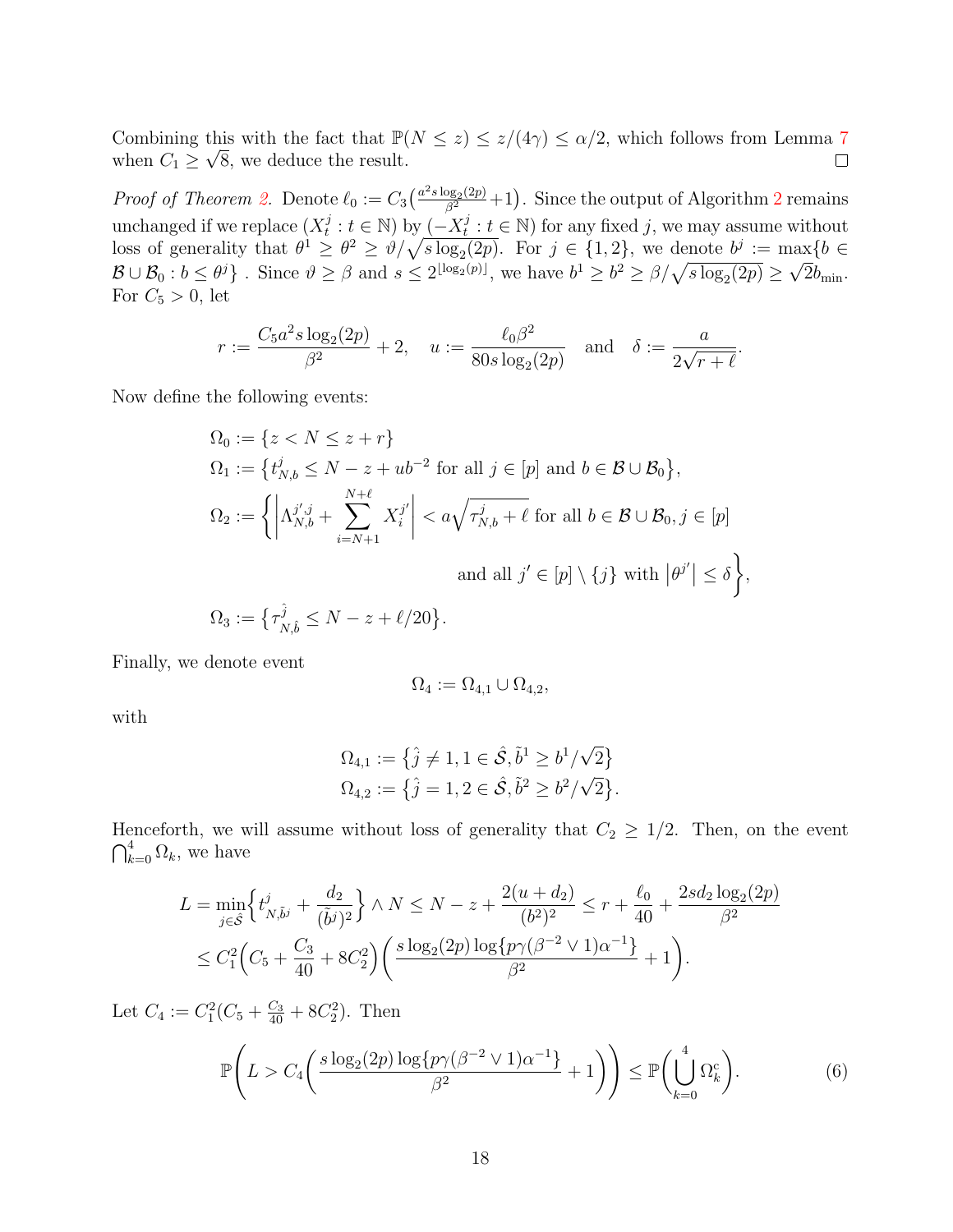By choosing  $C_1 \geq$ √  $8$  and choosing  $C_5$  to be a sufficiently large universal constant, we have  $r \geq \left(\frac{24T^{\text{off}}}{\vartheta^2} \vee \frac{12a^2s}{\vartheta^2} \vee \frac{24T^{\text{diag}}s}{\beta^2}\right)$  $\frac{p_{\text{diag}_s}}{p^2}$ )  $\log_2(2p) + 2$ , so we may apply Proposition [6](#page-23-0) and Lemma [7](#page-26-0) to deduce that

$$
\mathbb{P}(\Omega_0^c) = \mathbb{P}(N > z + r) + \mathbb{P}(N \le z) \le 2p \exp\left\{-\frac{\beta^2(r-1)}{128 \log_2(2p)}\right\} + \frac{z}{4\gamma} \le 2p \exp\left\{-\frac{C_5 C_1^2 s \log\{p\gamma(\beta^{-2} \vee 1)\alpha^{-1}\}}{128}\right\} + \frac{z}{4\gamma}.
$$
 (7)

On  $\Omega_0$ , we have for any  $j \in [p]$  and  $b \in \mathcal{B} \cup \mathcal{B}_0$  that

<span id="page-18-0"></span>
$$
t_{N,b}^j = \underset{0 \le h \le N}{\text{argmax}} \sum_{i=N-h+1}^N b(X_i^j - b/2) \le \underset{N-z \le h \le N}{\text{argmax}} \sum_{i=N-h+1}^N b(X_i^j - b/2)
$$
  
=  $N - z + \underset{0 \le h \le z}{\text{argmax}} \sum_{i=z-h+1}^z b(X_i^j - b/2).$ 

Thus, by Lemma [5](#page-22-3) (taking  $\mu = -b/2$ ) and a union bound, we have

<span id="page-18-1"></span>
$$
\mathbb{P}(\Omega_0 \cap \Omega_1^c) \le 2p \log_2(4p) e^{-u/8} = 2p \log_2(4p) \exp\left\{-\frac{\ell_0 \beta^2}{640s \log_2(2p)}\right\}.
$$
 (8)

Now observe that, for all  $z < n \leq z + r, b \in \mathcal{B} \cup \mathcal{B}_0, j \in [p]$  and  $j' \in [p] \setminus \{j\}$ , we have

$$
\Lambda_{n,b}^{j',j} + \sum_{i=n+1}^{n+\ell} X_i^{j'} \mid \tau_{n,b}^j \sim \mathcal{N}\Big(\theta^{j'} \big\{\ell + \min\big(\tau_{n,b}^j, n-z\big)\big\}, \tau_{n,b}^j + \ell\Big).
$$

Hence, when  $|\theta^{j'}| \leq \delta$ , we have that

$$
\mathbb{P}\bigg(\bigg|\Lambda_{n,b}^{j',j} + \sum_{i=n+1}^{n+\ell} X_i^{j'}\bigg| \ge a\sqrt{\tau_{n,b}^j + \ell} \bigg| \tau_{n,b}^j\bigg) \le \mathbb{P}(|Y_1| \ge a) \le 2\mathbb{P}(Y_1 \ge a) \le e^{-a^2/8},
$$

where  $Y_1 \sim \mathcal{N}(\delta)$ √ nere  $Y_1 \sim \mathcal{N}(\delta \sqrt{n-z} + \ell, 1)$ , and where the last inequality follows from the relation  $a =$  $2\delta\sqrt{r} + \ell$ . Thus, by a union bound, we have

<span id="page-18-2"></span>
$$
\mathbb{P}(\Omega_0 \cap \Omega_2^c) \le 2rp^2 \log_2(4p) e^{-a^2/8} \le 2rp^2 \log_2(4p) \{p\gamma(\beta^{-2} \vee 1)\alpha^{-1}\}^{-C_1^2/8}.
$$
 (9)

By [Chen et al.](#page-28-4) [\(2021,](#page-28-4) Lemma 9 in the supplement), we have  $t_{n,b}^j/2 \leq \tau_{n,b}^j \leq t_{n,b}^j$  for all  $n \in \mathbb{N}_0$ ,  $b \in \mathcal{B} \cup \mathcal{B}_0$  and  $j \in [p]$ . Moreover, when  $C_3 \geq 80(C_5 \vee 2)$ , we have  $\ell_0 \geq 80r$ . Define  $b_* := \beta/\sqrt{s \log_2(2p)} \in \mathcal{B}$ , so that  $u = \ell_0 b_*^2/80$ . We therefore have for any  $z < n \leq z+r, j \in [p]$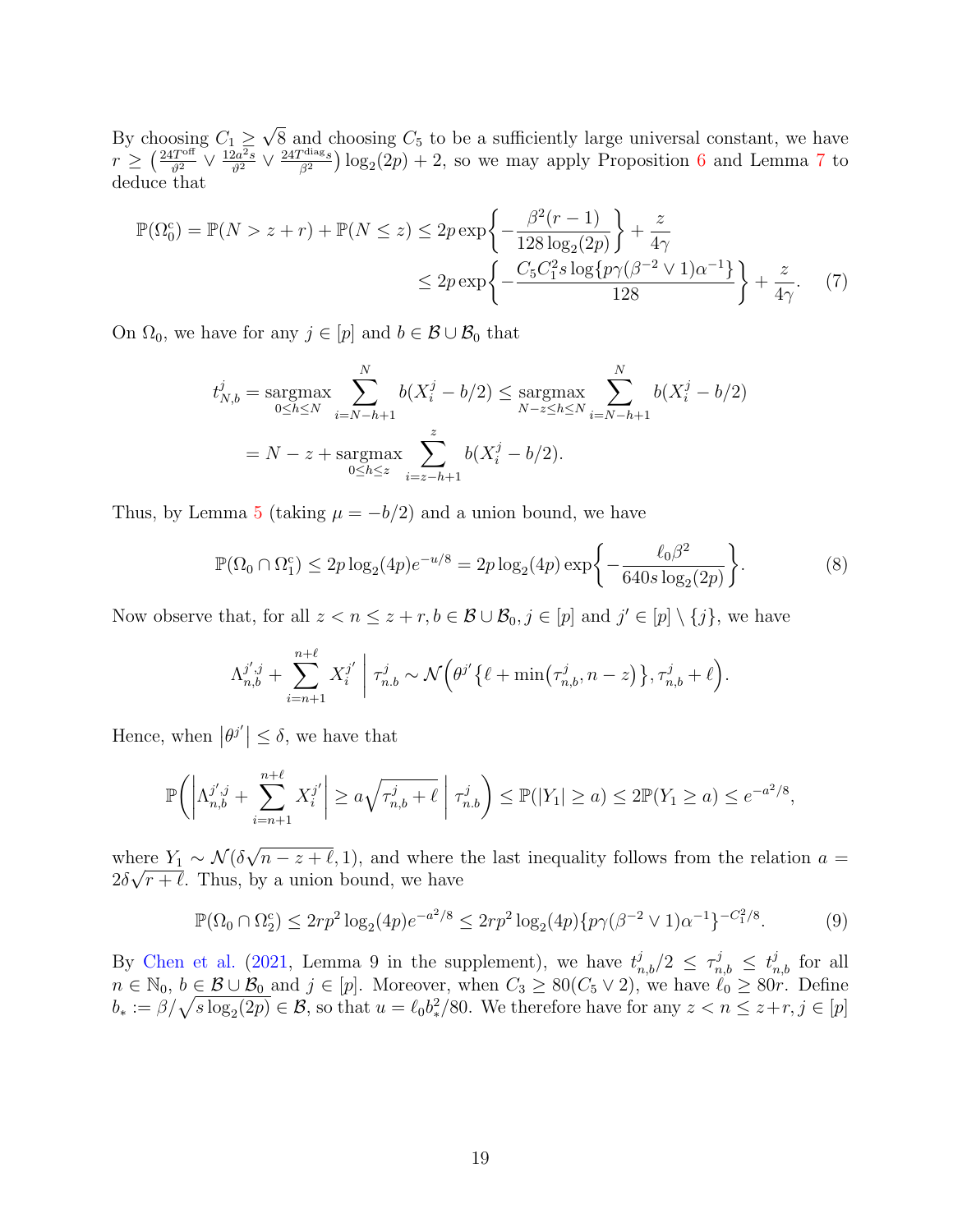and  $b \in \mathcal{B}$  that

$$
\mathbb{P}\Big(\{N=n\}\cap\Omega_{1}\cap\Omega_{2}\cap\{\tilde{Q}_{n,b}^{j}\geq\tilde{Q}_{n,b_{*}}^{j}\}\cap\{\tau_{n,b}^{j}>n-z+\ell/20\}\Big| X_{1}^{j},X_{2}^{j},\ldots\Big)
$$
\n
$$
\leq \mathbb{P}\Big(\bigcup_{\substack{j'\in[p]\backslash\{j\}:\ |\beta^{j'}|> \delta}}\left\{\left|\Xi_{n,b}^{j',j}\right|\geq\left|\Xi_{n,b_{*}}^{j',j}\right|\right\}\cap\{N=n\}\cap\Omega_{1}\cap\Omega_{2}\cap\{\tau_{n,b}^{j}>n-z+\ell/20\}\Big| X_{1}^{j},X_{2}^{j},\ldots\Big)
$$
\n
$$
\leq \sum_{\substack{j'\in[p]\backslash\{j\}:\ |\beta^{j'}|> \delta}}\mathbb{P}\Big(\left\{\left|\Xi_{n,b}^{j',j}\right|\geq\left|\Xi_{n,b_{*}}^{j',j}\right|\right\}\cap\left\{n-z<\tau_{n,b_{*}}^{j}\leq n-z+\ell/80\right\}
$$
\n
$$
\cap\left\{\tau_{n,b}^{j}>n-z+\ell/20\right\}\Big| X_{1}^{j},X_{2}^{j},\ldots\Big)
$$
\n
$$
+\sum_{\substack{j'\in[p]\backslash\{j\}:\ |\beta^{j'}|> \delta}}\mathbb{P}\Big(\left\{\left|\Xi_{n,b}^{j',j}\right|\geq\left|\Xi_{n,b_{*}}^{j',j}\right|\right\}\cap\left\{\tau_{n,b_{*}}^{j}\leq n-z\right\}\cap\left\{\tau_{n,b}^{j}>n-z+\ell/20\right\}\Big| X_{1}^{j},X_{2}^{j},\ldots\Big)
$$
\n
$$
\leq p\exp\Big(-\frac{\ell\delta^{2}}{960}\Big)=p\exp\Big(-\frac{\ell a^{2}}{3840(\tau+\ell)}\Big),
$$

where the final inequality follows from Lemma [8\(](#page-26-1)a), applied with  $U = \sum_{i=n-\tau_{n,b_*}^j+1}^z X_i^{j'}$  $\frac{j}{i}$  ,  $V = \sum_{i=-\infty}^{n-\tau_{n,b*}^j}$  $\frac{n-\tau_{n,b_*}^j}{i=n-\tau_{n,b}^j+1}X_i^{j'}$  $j', Y = \sum_{i=z+1}^{n+\ell} X_i^{j'}$  $j', \alpha = \theta^{j'}, \phi_1 = z - n + \tau_n^j$  $n_{n,b_*}^j$ ,  $\phi_2 = z - n + \tau_{n,b}^j$ ,  $\phi_3 = n - z + \ell$ and  $\kappa = \ell/80$ , as well as Lemma [8\(](#page-26-1)b), with  $U = \sum_{i=n-\tau_{n,b}^j+1}^z X_i^{j'}$  $j', Y = \sum_{i=n-\tau_{n,b_*}^j+1}^{n+\ell} X_i^{j'}$  $\frac{j}{i}$ ,  $Z = \sum_{i=z+1}^{n-\tau_{n,b*}^j} X_i^{j'}$  $j', \ \alpha = \theta^{j'}, \ \phi_1 = z - n + \tau_{n,b}^j, \ \phi_3 = \ell + \tau_n^j$  $a_{n,b_*}^j, \, \phi_4 = n-z-\tau_n^j$  $n_{n,b_*}$  and  $\kappa = \ell/80$ . Observe that  $\tilde{Q}^{\hat{j}}$  $\hat{\hat{j}}_{n,\hat{b}} \geq \tilde{Q}_n^{\hat{j}}$  $_{n,b_*}^j$ . Thus, by a union bound, we have

$$
\mathbb{P}(\Omega_0 \cap \Omega_1 \cap \Omega_2 \cap \Omega_3^c)
$$
\n
$$
\leq \sum_{j=1}^p \sum_{b \in \mathcal{B}} \sum_{n=z+1}^{z+ \lfloor r \rfloor} \mathbb{P}\Big(\{N = n\} \cap \Omega_1 \cap \Omega_2 \cap \{\tilde{Q}_{n,b}^j \geq \tilde{Q}_{n,b_*}^j\} \cap \{\tau_{n,b}^j > n-z+\ell/20\}\Big)
$$
\n
$$
\leq 2rp^2 \log_2(2p) \exp\left(-\frac{\ell a^2}{3840(r+\ell)}\right).
$$
\n(10)

When  $C_3 \geq 144C_2^2 \vee 80C_5 \vee 160$ , we have  $\ell_0 \geq 80r$  and  $d_1 \leq$  $\frac{\sqrt{\ell_0}\beta}{12\sqrt{s\log_2(2p)}}\leq b^1\sqrt{ }$  $\ell/12$ . Thus, on  $\Omega_0 \cap \Omega_3$ , we have

<span id="page-19-0"></span>
$$
\tau_{N,\hat{b}}^{\hat{j}} \le N - z + \ell/20 \le r + \ell/20 \le \ell/16.
$$

Hence, for any  $z < n \leq z + r, j \in [p] \setminus \{1\}$  and  $b \in \mathcal{B}$ , we have

$$
\mathbb{P}(\Omega_3 \cap \{N = n, \hat{j} = j, \hat{b} = b\} \cap \Omega_{4,1}^c \mid X_1^j, X_2^j, \dots)
$$
\n
$$
\leq \mathbb{P}\left(\{\tau_{n,b}^j \leq \ell/16\} \cap \left\{\Xi_{n,b}^{1,j} - b^1 \sqrt{(\tau_{n,b}^j + \ell)/2} < d_1\right\} \mid X_1^j, X_2^j, \dots\right) \leq \frac{1}{2} e^{-d_1^2/2}.
$$

Here, in the final bound, we have used the facts that  $\Xi_{n,b}^{1,j} \mid \tau_{n,b}^j \sim \mathcal{N}(\theta^1 \min\{(n+\ell-z)(\tau_{n,b}^j +$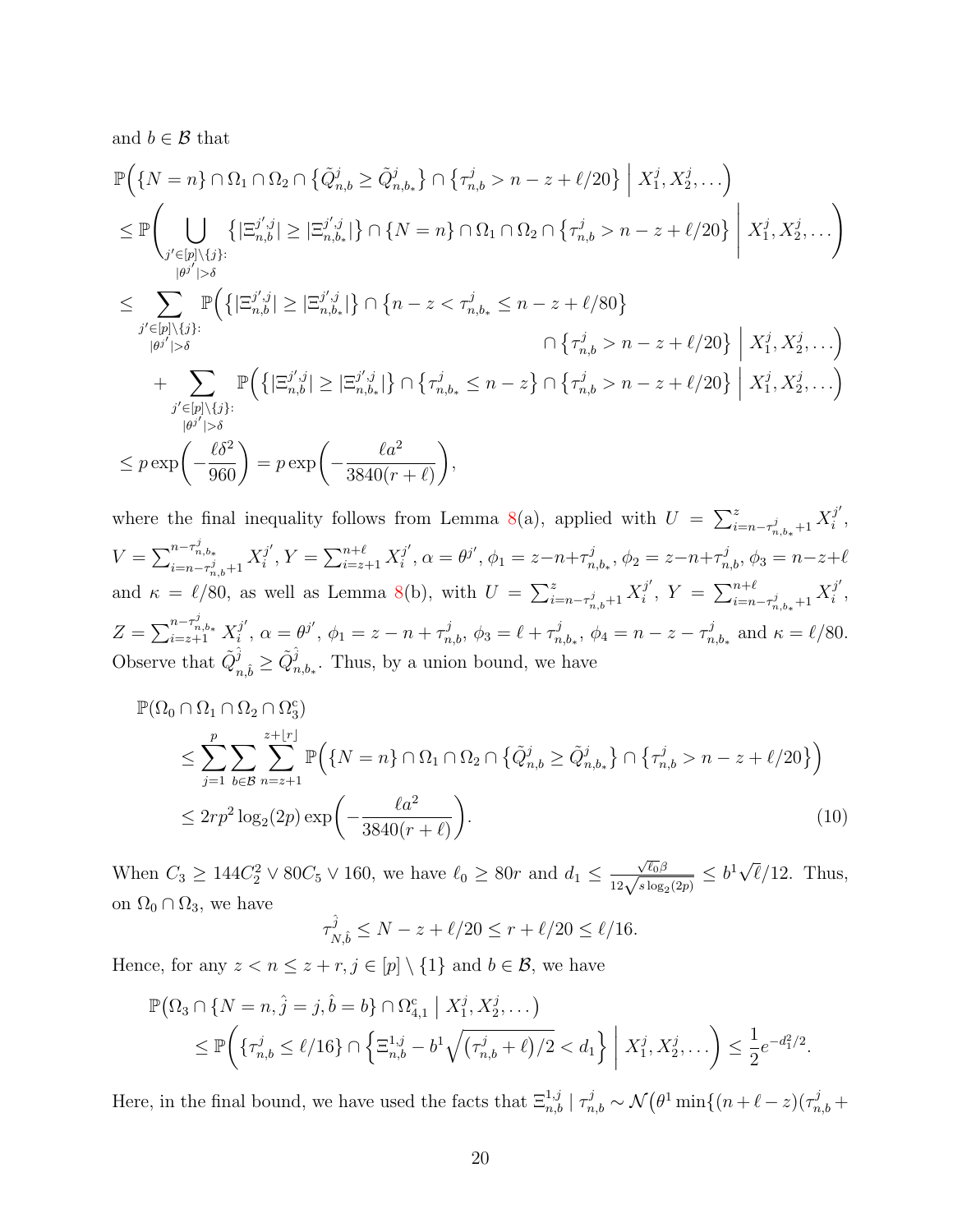$(\ell)^{-1/2}, (\tau_{n,b}^j + \ell)^{1/2}, 1)$  and that

$$
\theta^{1} \min\left\{(n+\ell-z)(\tau_{n,b}^{j}+\ell)^{-1/2}, (\tau_{n,b}^{j}+\ell)^{1/2}\right\} - b^{1} \sqrt{(\tau_{n,b}^{j}+\ell)/2}
$$

$$
\geq \frac{4\theta^{1}\sqrt{\ell}}{\sqrt{17}} - \frac{b^{1}\sqrt{17\ell}}{4\sqrt{2}} \geq \frac{b^{1}\sqrt{\ell}}{6} \geq 2d_{1},
$$

when  $\tau_{n,b}^j \leq \ell/16$ , as well as the standard Gaussian tail bound used at the end of the proof of Lemma [5.](#page-22-3) By a similar argument, we also have for any  $z < n \leq z + r$  and  $b \in \mathcal{B}$  that

$$
\mathbb{P}(\Omega_3 \cap \{N = n, \hat{j} = 1, \hat{b} = b\} \cap \Omega_{4,2}^c \mid X_1^1, X_2^1, \dots)
$$
  
\$\leq \mathbb{P} \bigg( \{\tau\_{n,b}^1 \leq \ell/16\} \cap \left\{\Xi\_{n,b}^{2,1} - b^2 \sqrt{(\tau\_{n,b}^1 + \ell)/2} < d\_1\right\} \mid X\_1^1, X\_2^1, \dots \bigg) \leq \frac{1}{2} e^{-d\_1^2/2}.

Thus, by a union bound, we have

$$
\mathbb{P}(\Omega_0 \cap \Omega_3 \cap \Omega_4^c) = \mathbb{P}(\Omega_0 \cap \Omega_3 \cap \Omega_{4,1}^c \cap \Omega_{4,2}^c) \n\le \sum_{j=2}^p \sum_{b \in \mathcal{B}} \sum_{n=z+1}^{z+|r|} \mathbb{P}(\Omega_3 \cap \{N=n, \hat{j}=j, \hat{b}=b\} \cap \Omega_{4,1}^c) \n+ \sum_{b \in \mathcal{B}} \sum_{n=z+1}^{z+|r|} \mathbb{P}(\Omega_3 \cap \{N=n, \hat{j}=1, \hat{b}=b\} \cap \Omega_{4,2}^c) \n\le rp \log_2(2p)e^{-d_1^2/2}.
$$
\n(11)

Hence by substituting  $(7)$ ,  $(8)$ ,  $(9)$ ,  $(10)$  and  $(11)$  into  $(6)$ , we conclude that, by increasing the universal constant  $C_1 > 0$  if necessary,

$$
\mathbb{P}\left(L > C_4\left(\frac{s\log_2(2p)\log\{p\gamma(\beta^{-2} \vee 1)\alpha^{-1}\}}{\beta^2} + 1\right)\right)
$$
\n
$$
\leq 2p\{p\gamma(\beta^{-2} \vee 1)\alpha^{-1}\}^{-C_1^2C_5s/128} + \frac{z}{4\gamma} + 2p\log_2(4p)\{p\gamma(\beta^{-2} \vee 1)\alpha^{-1}\}^{-C_1^2C_3/640} + 2rp^2\log_2(4p)\{p\gamma(\beta^{-2} \vee 1)\alpha^{-1}\}^{-C_1^2/8} + 2rp^2\log_2(2p)\{p\gamma(\beta^{-2} \vee 1)\alpha^{-1}\}^{-C_1^2/3888} + rp\log_2(2p)\{p\gamma(\beta^{-2} \vee 1)\alpha^{-1}\}^{-C_1^2C_2^2/2} \leq \alpha,
$$

as required.

Proof of Theorem [3.](#page-8-0) (a) For  $j' \in S_\beta^c$ , we have  $|\theta^{j'}| < b_{\min}$ , so the event  $\{|\tilde{\theta}^{j'}| \leq |\theta^{j'}|\}$  is empty. Thus by [\(3\)](#page-16-0), we have, for  $n > z, j \in [p]$ ,  $b \in \mathcal{B}$  and  $j' \in \mathcal{S}_{\beta}^{\mathsf{c}}$ , that

<span id="page-20-0"></span> $\Box$ 

$$
\mathbb{P}_{z,\theta}\big(\{j'\in\hat{\mathcal{S}}\}\cap\{N=n,\hat{j}=j,\hat{b}=b\}\big)\leq 2\bar{\Phi}(d_1).
$$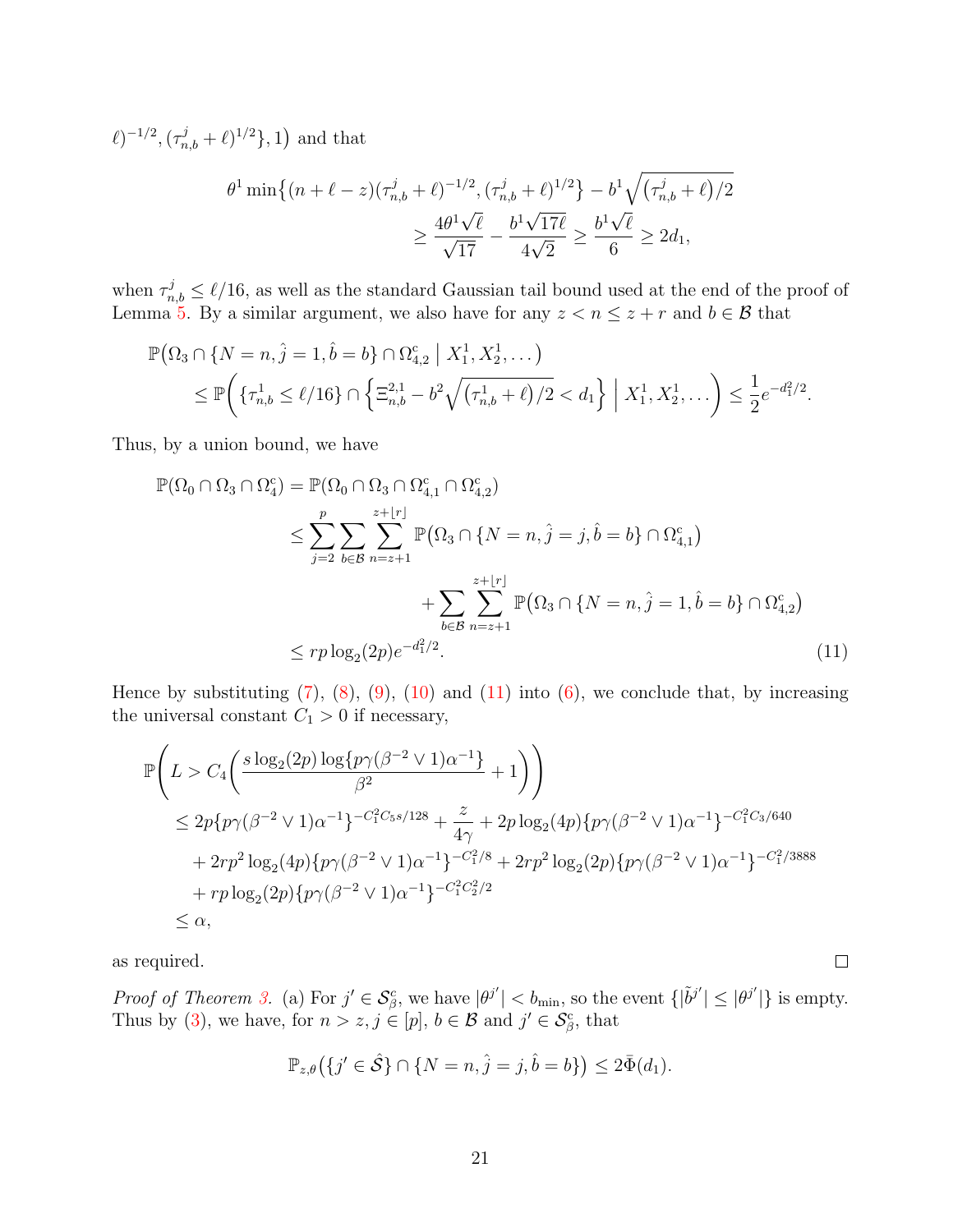Hence, recalling the definition of  $r_0$  from [\(5\)](#page-16-2), by Lemma [7](#page-26-0) applied with  $C_1 \geq$ √ 8, a union bound and Proposition [6,](#page-23-0) we have

$$
\mathbb{P}_{z,\theta}(\hat{\mathcal{S}} \nsubseteq \mathcal{S}_{\beta}) \leq \mathbb{P}_{z,\theta}(N \leq z) + \mathbb{P}_{z,\theta}(N > z + r_0)
$$
\n
$$
+ \sum_{n=z+1}^{z+\lfloor r_0 \rfloor} \sum_{j=1}^p \sum_{b \in \mathcal{B}} \sum_{j' \in \mathcal{S}_{\beta}^c} \mathbb{P}_{z,\theta}\left(\{j' \in \hat{\mathcal{S}}\} \cap \{N=n,\hat{j}=j,\hat{b}=b\}\right)
$$
\n
$$
\leq \frac{\alpha}{2} + \exp\left\{-\frac{\beta^2(r_0 - 1)}{48\log_2(2p)}\right\} + p \exp\left\{-\frac{\vartheta^2(r_0 - 1)}{128\log_2(2p)}\right\} + 4p^2 \log_2(2p)r_0\bar{\Phi}(d_1) \leq \alpha,
$$

where the final bound follows as in the proof of Theorem [1.](#page-6-1)

(b) We use the events  $\Omega_0, \Omega_1, \Omega_2, \Omega_3$  defined in the proof of Theorem [2.](#page-6-2) Recall from the argument immediately below [\(10\)](#page-19-0) that when  $C_3 \geq 144C_2^2 \vee 80C_5 \vee 160$ , we have  $\tau_N^{\hat{j}}$  $\frac{J}{N,\hat{b}} \leq \ell/16$ and  $d_1 \leq \min_{j' \in \mathcal{S}} |\theta^{j'}|$  $\sqrt{\ell}/12$  on  $\Omega_0 \cap \Omega_3$ . Recall also the definition of  $\Xi_{n,b}^{j',j}$  from Algorithm [2.](#page-7-0) Then, for any  $z < n \leq z + r$ ,  $j \in [p]$ ,  $j' \in S \setminus \{j\}$  and  $b \in \mathcal{B}$ , we have

$$
\mathbb{P}_{z,\theta}\left(\Omega_3 \cap \{N=n, \hat{j}=j, \hat{b}=b, j' \notin \hat{\mathcal{S}}\} \mid X_1^j, X_2^j, \ldots\right) \n= \mathbb{P}_{z,\theta}\left(\Omega_3 \cap \{N=n, \hat{j}=j, \hat{b}=b\} \cap \left\{|\Xi_{n,b}^{j',j}| < b_{\min}\sqrt{\tau_{n,b}^j + \ell} + d_1\right\} \mid X_1^j, X_2^j, \ldots\right) \n\le \mathbb{P}_{z,\theta}\left(\{\tau_{n,b}^j \le \ell/16\} \cap \left\{|\Xi_{n,b}^{j',j}| - b_{\min}\sqrt{\tau_{n,b}^j + \ell} < d_1\right\} \mid X_1^j, X_2^j, \ldots\right) \le \frac{1}{2}e^{-d_1^2/2},
$$
\n(12)

where, in the final bound, we have used the facts that  $\Xi_{n,b}^{j',j} \mid \tau_{n,b}^j \sim \mathcal{N}(\theta^{j'} \min\{(n+\ell-z)(\tau_{n,b}^j +$  $(\ell)^{-1/2}, (\tau_{n,b}^j + \ell)^{1/2}, 1)$  and that

<span id="page-21-0"></span>
$$
\begin{aligned} |\theta^{j'}| \min\big\{ (n+\ell-z) (\tau_{n,b}^j+\ell)^{-1/2}, (\tau_{n,b}^j+\ell)^{1/2} \big\} - b_{\min} \sqrt{\tau_{n,b}^j+\ell} \\ &\geq \frac{4|\theta^{j'}|\sqrt{\ell}}{\sqrt{17}} - \frac{b_{\min} \sqrt{17\ell}}{4\sqrt{2}} \geq \frac{|\theta^{j'}|\sqrt{\ell}}{6} \geq 2d_1, \end{aligned}
$$

when  $\tau_{n,b}^j \leq \ell/16$ . Hence

$$
\mathbb{P}_{z,\theta}(\hat{S} \cup \{\hat{j}\} \not\supseteq S) \n\leq \mathbb{P}_{z,\theta}(\Omega_{0}^{c}) + \mathbb{P}_{z,\theta}(\Omega_{0} \cap \Omega_{1}^{c}) + \mathbb{P}_{z,\theta}(\Omega_{0} \cap \Omega_{2}^{c}) + \mathbb{P}_{z,\theta}(\Omega_{0} \cap \Omega_{1} \cap \Omega_{2} \cap \Omega_{3}^{c}) \n+ \sum_{n=z+1}^{z+|r|} \sum_{j=1}^{p} \sum_{b \in \mathcal{B}} \sum_{j' \in S \setminus \{j\}} \mathbb{P}_{z,\theta}(\Omega_{3} \cap \{N=n,\hat{j}=j,\hat{b}=b,j' \notin \hat{S}\}) \n\leq 2p\{p\gamma(\beta^{-2} \vee 1)\alpha^{-1}\}^{-C_{1}^{2}C_{5}s/128} + \frac{z}{4\gamma} + 2p\log_{2}(4p)\{p\gamma(\beta^{-2} \vee 1)\alpha^{-1}\}^{-C_{1}^{2}C_{3}/640} \n+ 2rp^{2}\log_{2}(4p)\{p\gamma(\beta^{-2} \vee 1)\alpha^{-1}\}^{-C_{1}^{2}/8} + 2rp^{2}\log_{2}(2p)\{p\gamma(\beta^{-2} \vee 1)\alpha^{-1}\}^{-C_{1}^{2}/3888} \n+ rp^{2}\log_{2}(2p)\{p\gamma(\beta^{-2} \vee 1)\alpha^{-1}\}^{-C_{1}^{2}C_{2}^{2}/2} \leq \alpha,
$$

where the penultimate inequality follows from  $(7)$ ,  $(8)$ ,  $(9)$ ,  $(10)$  and  $(12)$ , and the last inequality follows by choosing the universal constant  $C_1 > 0$  to be sufficiently large.  $\Box$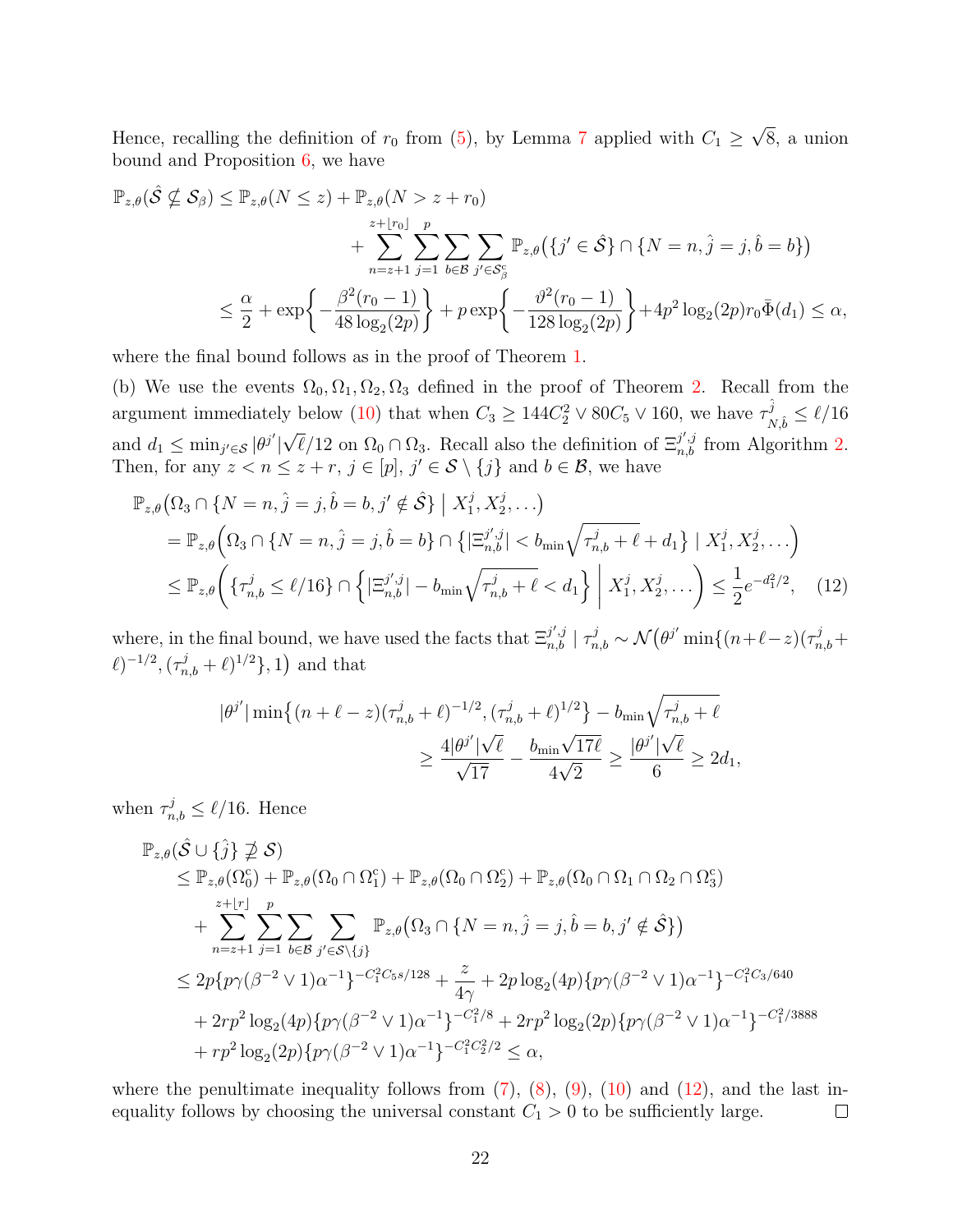## <span id="page-22-0"></span>6 Auxiliary results

<span id="page-22-2"></span>**Proposition 4.** Let  $X_1, X_2, \ldots$  be independent random variables with  $X_1, \ldots, X_z \stackrel{\text{iid}}{\sim} \mathcal{N}(0, 1)$ and  $X_{z+1}, X_{z+2}, \ldots \stackrel{\text{iid}}{\sim} \mathcal{N}(\theta, 1)$ . Assume that  $0 < b \leq \theta$  and let  $t_{n,b}$  be defined as in [\(1\)](#page-1-2) for  $n \in \mathbb{N}$ . Then for any  $\alpha \in (0,1)$ , and any stopping time N satisfying  $\mathbb{P}(N \leq z) \leq \alpha/2$ , we have that the confidence interval

<span id="page-22-1"></span>
$$
\mathcal{C}_0 := \left[ N - t_{N,b} - \frac{4\{\Phi^{-1}(1-\alpha/4)\}^2}{b^2}, N \right]
$$

satisfies  $\mathbb{P}(z \in \mathcal{C}_0) \geq 1 - \alpha$ .

**Remark.** We could also replace  $4\{\Phi^{-1}(1-\alpha/4)\}^2/b^2$  by  $8\log(2/\alpha)/b^2$  in the confidence interval construction, if we apply the final bound from Lemma  $5$  in  $(13)$ .

*Proof.* For  $n \in \mathbb{N}$ , define  $R_{n,b} := \max\{R_{n-1,b} + b(X_n - b/2), 0\}$ , with  $R_{0,b} = 0$ . By [Chen](#page-28-4) [et al.](#page-28-4) [\(2021,](#page-28-4) Lemma 2 in the supplement), we have  $t_{N,b} = \min\{i : 0 \le i \le N, R_{N-i,b} = 0\}$ sargmax<sub>0≤h≤N</sub>  $\sum_{i=N-h+1}^{N} b(X_i - b/2)$ . Let  $U_{n,b} := \sum_{i=z+1}^{z+n} (X_i - b/2)$  for  $n \in \mathbb{N}$ , with  $U_{0,b} := 0$ . Then  $R_{n+z,b} \geq bU_{n,b}$  for all  $n \in \mathbb{N}$ . Hence, for  $y \in [0,\infty)$ , we have

$$
\mathbb{P}(N - t_{N,b} - y \ge z) \le \mathbb{P}\left(\inf_{n \in \mathbb{N}_0 : n \ge z+y} R_{n,b} = 0\right) \le \mathbb{P}\left(\inf_{n \in \mathbb{N}_0 : n \ge y} U_{n,b} \le 0\right) \le 2\bar{\Phi}\left(\sqrt{y}(\theta - b/2)\right),\tag{13}
$$

where the last inequality follows from Lemma [5.](#page-22-3) Thus, if we choose  $y = 4\{\Phi^{-1}(1-\alpha/4)\}^2/b^2$ , then we are guaranteed that  $\mathbb{P}(N-t_{N,b}-y>z)\leq \alpha/2$ . Combining this with the assumption that  $\mathbb{P}(N < z) \leq \alpha/2$ , the desired result follows. ⊔

<span id="page-22-3"></span>**Lemma 5.** Let  $Y_1, Y_2, \ldots \stackrel{iid}{\sim} \mathcal{N}(\mu, 1)$ . Define  $U_n := \sum_{i=1}^n Y_i$  for  $n \in \mathbb{N}_0$ , and let  $\xi :=$ sargmin<sub>n∈N0</sub>  $\mu U_n$ . Then, for  $y \in [0, \infty)$ , we have

$$
\mathbb{P}(\xi \ge y) \le \mathbb{P}\Big(\inf_{n \in \mathbb{N}_0 : n \ge y} \mu U_n \le 0\Big) \le 2\bar{\Phi}\big(\sqrt{y}|\mu|\big) \le e^{-y\mu^2/2}.
$$

*Proof.* The first inequality holds since  $\mu U_{\xi} \leq \mu U_0 = 0$ . For the second and third inequalities, we may assume without loss of generality that  $\mu > 0$ , since the result is clear when  $\mu = 0$ , and if  $\mu < 0$  then the result will follow from the corresponding result with  $\mu > 0$  by setting  $Y_i' := -Y_i$  for  $i \in \mathbb{N}$ . Note that  $(U_n - n\mu)_{n \in \mathbb{N}_0}$  is a standard Gaussian random walk starting at 0. Let  $(B_t)_{t\in[0,\infty)}$  denote a standard Brownian motion starting at 0. Then, we have for any  $y \in \mathbb{N}_0$  and  $u > 0$  that

<span id="page-22-4"></span>
$$
\mathbb{P}\left(\inf_{n\in\mathbb{N}_0:n\geq y} U_n \leq 0 \mid U_y = u\right) \leq \mathbb{P}\left\{\inf_{t\in[y,\infty)} (B_t + t\mu) \leq 0 \mid B_y = u\right\} \leq e^{-2u\mu},\qquad(14)
$$

where the final inequality follows from [Siegmund](#page-30-7) [\(1986,](#page-30-7) Proposition 2.4 and Equation (2.5)).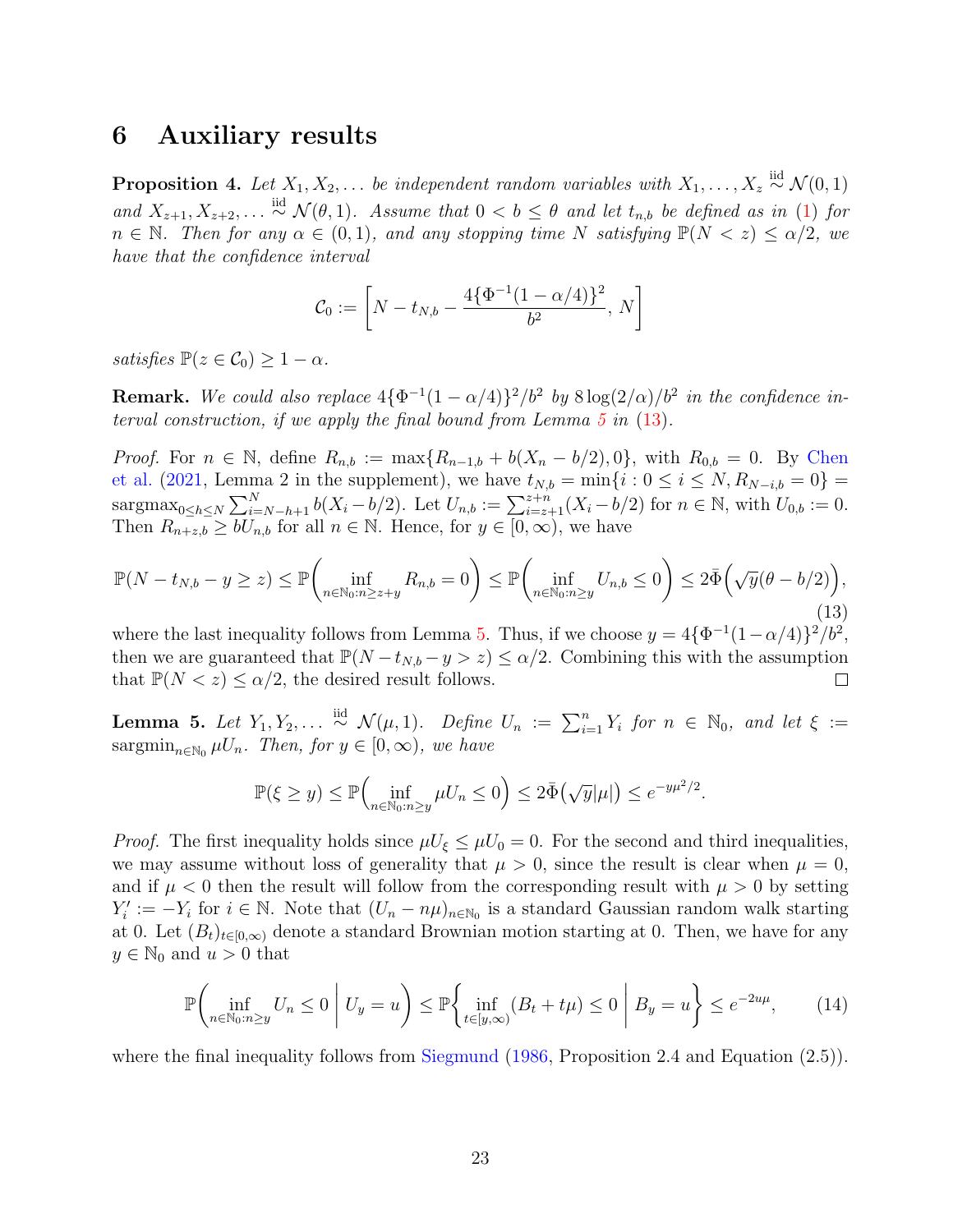Thus, for  $y \in [0, \infty)$ , we have

$$
\mathbb{P}\left(\inf_{n\in\mathbb{N}_0:n\geq y} U_n \leq 0\right) = \mathbb{P}\left(U_{\lceil y\rceil} \leq 0\right) + \mathbb{E}\left\{\mathbb{P}\left(\inf_{n\in\mathbb{N}_0:n\geq\lceil y\rceil} U_n \leq 0 \middle| U_{\lceil y\rceil}\right) \mathbb{1}_{\{U_{\lceil y\rceil}>0\}}\right\}
$$

$$
\leq \bar{\Phi}\left(\sqrt{\lceil y\rceil}\mu\right) + \int_0^\infty \frac{1}{\sqrt{2\pi\lceil y\rceil}} e^{-\frac{(u-\lceil y\rceil)\mu)^2}{2\lceil y\rceil}} e^{-2u\mu} du
$$

$$
= 2\bar{\Phi}\left(\sqrt{\lceil y\rceil}\mu\right) \leq 2\bar{\Phi}\left(\sqrt{y}\mu\right) \leq e^{-y\mu^2/2}.
$$

where the first inequality follows from [\(14\)](#page-22-4) and the fact that  $U_{[y]} \sim \mathcal{N}([y]\mu, [y])$  and the last inequality follows from the standard normal distribution tail bound  $\bar{\Phi}(x) \leq e^{-x^2/2}/2$  for  $x \geq 0$ .  $\Box$ 

In Proposition [6](#page-23-0) and Lemma [7](#page-26-0) below, we assume the Gaussian data generating mechanism given at the beginning of Section [3.](#page-6-0)

<span id="page-23-0"></span>**Proposition 6.** Assume that  $\theta$  has an effective sparsity of  $s := s(\theta) \geq 2$ . Then, the right endpoint N of the interval output from the ocd\_CI' algorithm, with inputs  $(X_t)_{t\in\mathbb{N}}$ ,  $0 < \beta \leq \vartheta$ ,  $a > 0$ ,  $T<sup>diag</sup> = log{16p\gamma log<sub>2</sub>(4p)}$  and  $T<sup>off</sup> = 8 log{16p\gamma log<sub>2</sub>(2p)}$ , satisfies

$$
\mathbb{P}_{z,\theta}(N > z + r) \le \exp\left\{-\frac{\beta^2(r-1)}{48\log_2(2p)}\right\} + p \exp\left\{-\frac{\vartheta^2(r-1)}{128\log_2(2p)}\right\},
$$
  
for all  $r \ge \left\{\frac{24T^{\text{off}}\log_2(2p)}{\vartheta^2} \vee \frac{12(a^2 \vee 8\log_2(2p)\log_2(2p)}{\vartheta^2} \vee \frac{24T^{\text{diag}}s\log_2(2p)}{\beta^2}\right\} + 2.$ 

Proof. For  $\theta \in \mathbb{R}^p$  with effective sparsity  $s(\theta)$ , there is at most one coordinate in  $\theta$  of mag-*Proof.* For  $\theta \in \mathbb{R}^p$  with enective sparsity  $s(\theta)$ , there is at most one coordinate in  $\theta$  or magnitude larger than  $\theta/\sqrt{2}$ , so there exists  $b_* \in {\beta/\sqrt{s(\theta) \log_2(2p)}}, -\beta/\sqrt{s(\theta) \log_2(2p)} \subseteq \mathcal{B}$ such that

$$
\mathcal{J} := \left\{ j \in [p] : \theta^j / b_* \ge 1 \text{ and } |\theta^j| \le \theta / \sqrt{2} \right\}
$$
 (15)

has cardinality at least  $s(\theta)/2$ . Note that the condition  $\theta^j/b_* \geq 1$  above ensures that  $\{\theta^j :$  $j \in \mathcal{J}$  all have the same sign as  $b_*$ . By [Chen et al.](#page-28-4) [\(2021,](#page-28-4) Proposition 8), we have on the event  $\{N > z\}$  that

<span id="page-23-2"></span><span id="page-23-1"></span>
$$
q(X_1, \ldots, X_z, \theta) := \max\{t_{z,b_*}^j : j \in \mathcal{J}\} \le \frac{8T^{\text{diag}} s \log_2(2p)}{\beta^2}.
$$
 (16)

We now fix

$$
r \ge \left\{ \frac{24T^{\text{off}} \log_2(2p)}{\vartheta^2} \vee \frac{12(a^2 \vee 8 \log 2)s \log_2(2p)}{\vartheta^2} \vee \frac{24T^{\text{diag}} s \log_2(2p)}{\beta^2} \right\} + 2 =: r_0. \tag{17}
$$

For  $j \in \mathcal{J}$ , define the event

$$
\Omega_r^j := \left\{ t_{z+\lfloor r \rfloor,b_*}^j > 2\lfloor r \rfloor/3 \right\}.
$$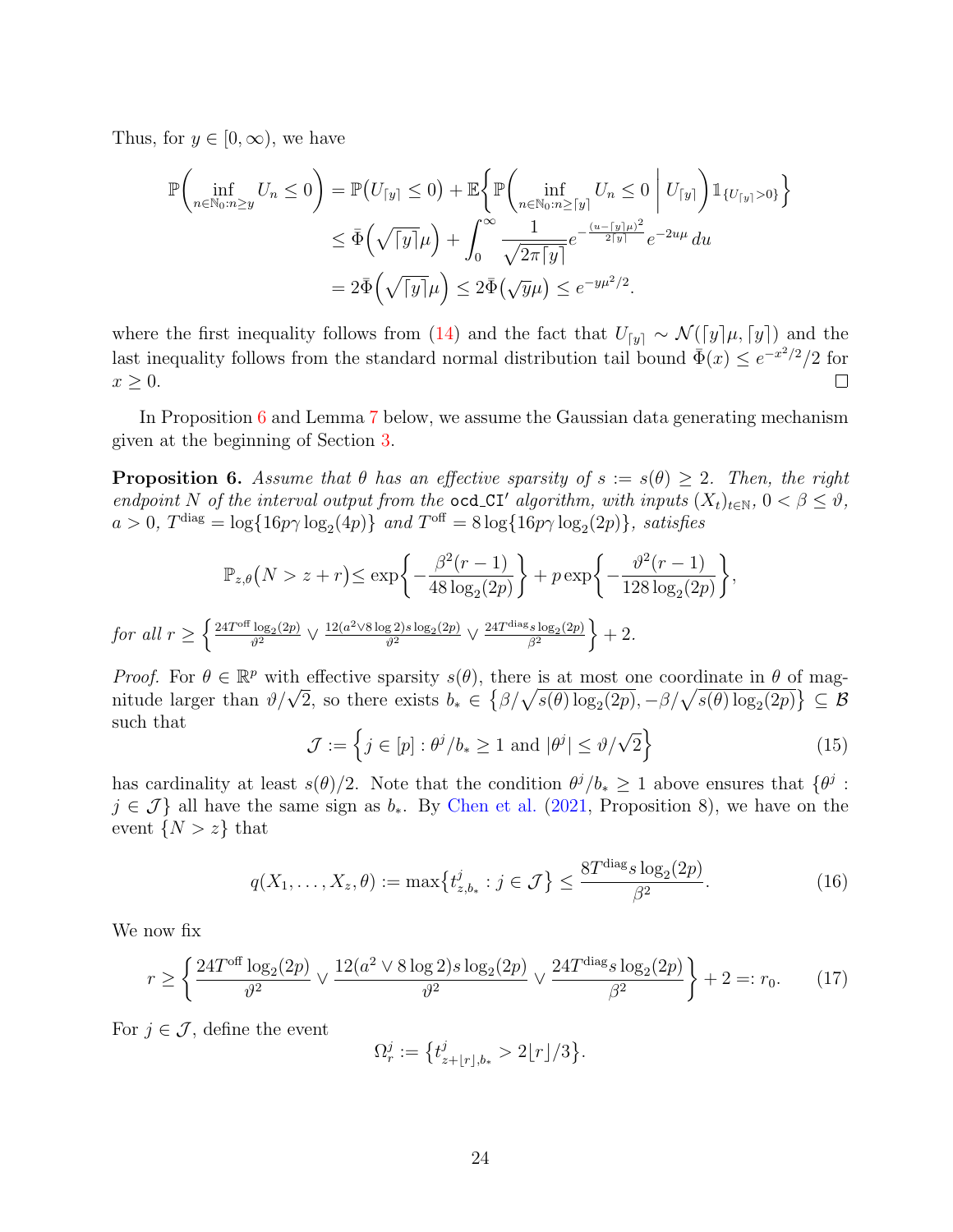By applying [Chen et al.](#page-28-4)  $(2021, \text{ Lemma } 2)$  $(2021, \text{ Lemma } 2)$  to  $t_{\gamma}^{j}$  $\mathcal{L}_{z+\lfloor r \rfloor,b_*}^j$ , we have for  $j \in \mathcal{J}$  that

$$
t_{z+|r|,b_*}^j = \underset{0 \le h \le z+|r|}{\operatorname{argmax}} \sum_{i=z+|r|-h+1}^{z+|r|} b_*(X_i^j - b_*/2) \ge \underset{0 \le h \le |r|}{\operatorname{argmax}} \sum_{i=z+|r|-h+1}^{z+|r|} b_*(X_i^j - b_*/2)
$$
  
= 
$$
\underset{0 \le h \le |r|}{\operatorname{argmax}} \sum_{i=z+1}^{z+|r|-h} -b_*(X_i^j - b_*/2) = |r| - \underset{0 \le h \le |r|}{\operatorname{argmax}} \sum_{i=z+1}^{z+h} -b_*(X_i^j - b_*/2).
$$

Recall that  $X_{z+1}, X_{z+2}, \ldots \stackrel{iid}{\sim} \mathcal{N}_p(\theta, I_p)$ . Hence, by applying [Chen et al.](#page-28-4) [\(2021,](#page-28-4) Lemma 6(b)) with  $a = 0, b = |b_*|/2$  and  $c = |r|/3$ , we have

$$
\mathbb{P}_{z,\theta}\left(\bigcap_{j\in\mathcal{J}} (\Omega_r^j)^c\right) = \prod_{j\in\mathcal{J}} \mathbb{P}_{z,\theta}\left(t_{z+\lfloor r\rfloor,b_*}^j \le \frac{2\lfloor r\rfloor}{3}\right)
$$
\n
$$
\le \prod_{j\in\mathcal{J}} \mathbb{P}_{z,\theta}\left(\underset{0\le h\le \lfloor r\rfloor}{\operatorname{argmax}} \sum_{i=z+1}^{z+h} -b_*(X_i^j - b_*/2) \ge \frac{\lfloor r\rfloor}{3}\right)
$$
\n
$$
\le \prod_{j\in\mathcal{J}} \mathbb{P}_{z,\theta}\left(\underset{h\ge \lfloor r\rfloor/3}{\operatorname{sup}} \sum_{i=z+1}^{z+h} -\operatorname{sgn}(b_*)(X_i^j - b_*/2) \ge 0\right)
$$
\n
$$
\le \exp\left(-|\mathcal{J}|b_*^2\lfloor r\rfloor/24\right) \le \exp\left(-sb_*^2\lfloor r\rfloor/48\right). \tag{18}
$$

We now work on the event  $\Omega_r^j$ , for some fixed  $j \in \mathcal{J}$ . We note that [\(17\)](#page-23-1) guarantees that  $r \geq 2$ , and thus  $t^j_z$  $\sum_{z+\lfloor r \rfloor,b_*}^{j} \geq [2\lfloor r \rfloor/3] \geq 2$ . Then, by [\(16\)](#page-23-2) and [\(17\)](#page-23-1), we have  $r_0 > 3t_2^j$  $_{z,b_*}^j$ , and hence by [Chen et al.](#page-28-4) [\(2021,](#page-28-4) Lemma 9),

<span id="page-24-0"></span>
$$
\frac{\lfloor r \rfloor}{3} < \frac{t^j_{z+\lfloor r \rfloor,b_*}}{2} \leq \tau^j_{z+\lfloor r \rfloor,b_*} \leq \frac{3t^j_{z+\lfloor r \rfloor,b_*}}{4} \leq \frac{3\bigl(t^j_{z,b_*}+r\bigr)}{4} < r.
$$

We conclude that

<span id="page-24-2"></span>
$$
2/3 \le \lfloor r \rfloor / 3 < \tau_{z + \lfloor r \rfloor, b_*}^j \le \lfloor r \rfloor. \tag{19}
$$

<span id="page-24-1"></span>Recall that  $\Lambda^{j,j}_{z+|r|,b_*} \in \mathbb{R}^p$  records the tail CUSUM statistics with tail length  $\tau^j_z$  $x+_{\lfloor r \rfloor,b_*}.$  We observe by [\(19\)](#page-24-0) that only post-change observations are included in  $\Lambda_{z+\lfloor r\rfloor,b_*}^{i,j}$ . Hence we have that

$$
\Lambda_{z+\lfloor r \rfloor,b_*}^{k,j} \mid \tau_{z+\lfloor r \rfloor,b_*}^j \stackrel{\text{ind}}{\sim} \mathcal{N}\big(\theta^k \tau_{z+\lfloor r \rfloor,b_*}^j, \tau_{z+\lfloor r \rfloor,b_*}^j\big) \tag{20}
$$

for  $k \in [p] \setminus \{j\}$ . By the definition of the effective sparsity of  $\theta$ , the set

$$
\mathcal{L}^j := \left\{ j' \in [p] : |\theta^{j'}| \ge \frac{\vartheta}{\sqrt{s \log_2(2p)}} \text{ and } j' \ne j \right\}
$$

has cardinality at least  $s-1$ . Hence, by [\(19\)](#page-24-0), for all  $k \in \mathcal{L}^j$ ,

$$
|\theta^k|\sqrt{\tau_{z+\lfloor r \rfloor,b_*}^j} > \sqrt{\frac{\vartheta^2\lfloor r \rfloor}{3s\log_2(2p)}} =: \tilde{a}_r.
$$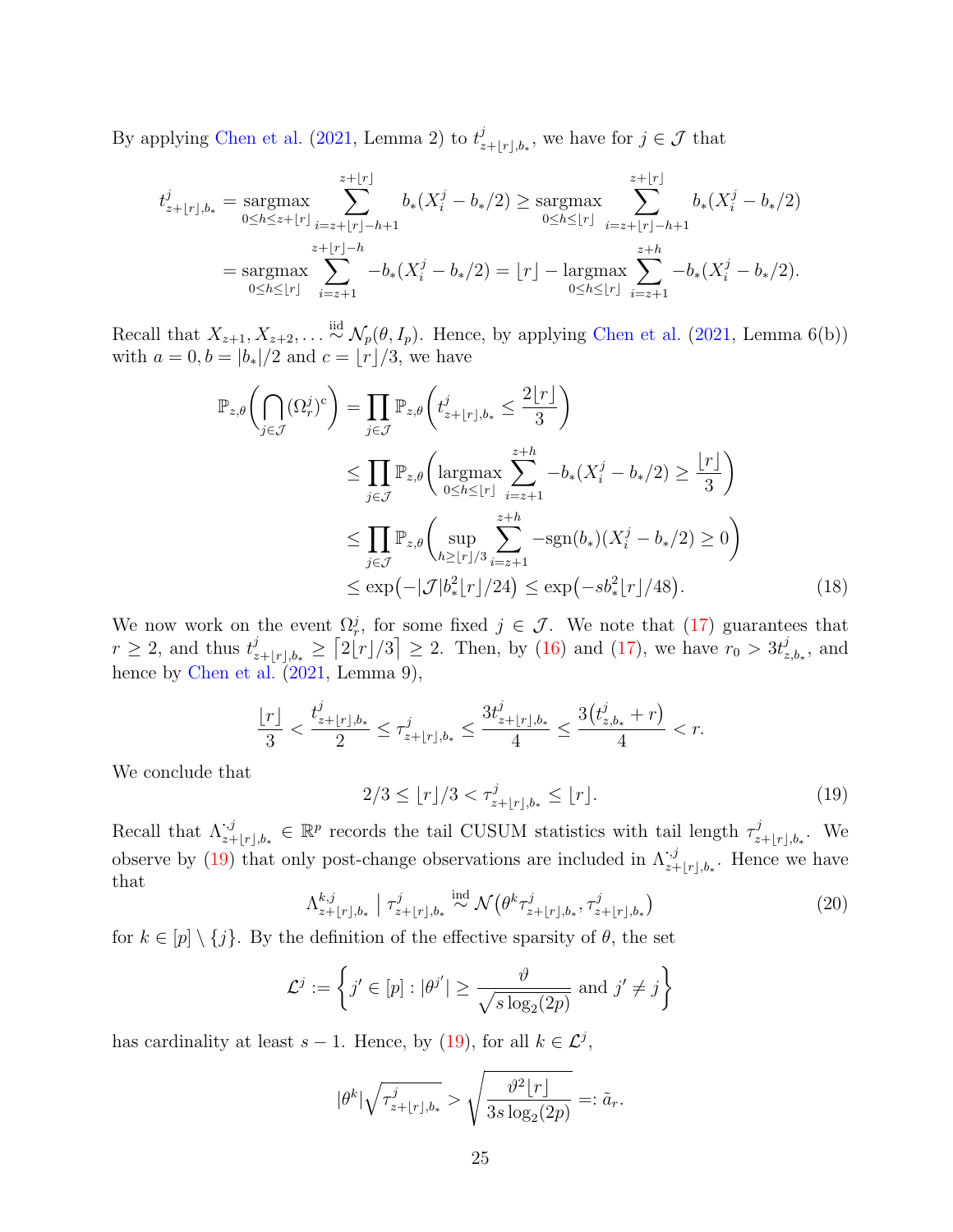We then observe, from  $(17)$ , that

<span id="page-25-1"></span><span id="page-25-0"></span>
$$
\tilde{a}_r > 2\left(a \vee \sqrt{8\log 2}\right). \tag{21}
$$

Hence, from [\(20\)](#page-24-1), we have for all  $k \in \mathcal{L}^j$  that

$$
\mathbb{P}_{z,\theta}\bigg(\Omega_r^j\cap\bigg\{|\Lambda_{z+\lfloor r\rfloor,b_*}^{k,j}|<\frac{1}{2}\tilde{a}_r\sqrt{\tau_{z+\lfloor r\rfloor,b_*}^j}\bigg\}\bigg|\tau_{z+\lfloor r\rfloor,b_*}^j\bigg)\leq\frac{1}{2}e^{-\tilde{a}_r^2/8}=:q_r.
$$

We denote

$$
U^j := \left| \left\{ k \in \mathcal{L}^j : |\Lambda^{k,j}_{z+ \lfloor r \rfloor, b_*}| < \frac{1}{2} \tilde{a}_r \sqrt{\tau^j_{z+ \lfloor r \rfloor, b_*}} \right\} \right|.
$$

Then, by the Chernoff–Hoeffding binomial tail bound [\(Hoeffding,](#page-29-16) [1963,](#page-29-16) Equation (2.1)), we have

$$
\mathbb{P}_{z,\theta}\left(\Omega_r^j \cap \left\{U^j \ge |\mathcal{L}^j|/2\right\} \mid \tau_{z+\lfloor r \rfloor,b_*}^j\right) \le \exp\left\{-\frac{|\mathcal{L}^j|}{2}\log\left(\frac{1}{4q_r(1-q_r)}\right)\right\}
$$
\n
$$
\le \exp\left\{-\frac{|\mathcal{L}^j|}{2}\left(\frac{\tilde{a}_r^2}{8} - \log 2\right)\right\} \le \exp\left(-\frac{3|\mathcal{L}^j|\tilde{a}_r^2}{64}\right) \le \exp\left\{-\frac{\vartheta^2\lfloor r \rfloor}{128\log_2(2p)}\right\},\tag{22}
$$

where the penultimate inequality follows from [\(21\)](#page-25-0). Now, on the event  $\Omega_r^j \cap \{U^j \lt |\mathcal{L}^j|/2\},\$ we have

$$
\sum_{j' \in [p]: j' \neq j} \frac{\left(\Lambda_{z+|r|,b_*}^{j',j}\right)^2}{\tau_{z+|r|,b_*}^j \vee 1} \mathbb{1}_{\left\{|\Lambda_{z+|r|,b_*}^{j',j}|\geq a\sqrt{\tau_{z+|r|,b_*}^j}\right\}} \geq \sum_{j' \in [p]: j' \neq j} \frac{\left(\Lambda_{z+|r|,b_*}^{j',j}\right)^2}{\tau_{z+|r|,b_*}^j \vee 1} \mathbb{1}_{\left\{|\Lambda_{z+|r|,b_*}^{j',j}|\geq \frac{1}{2}\tilde{a}_r\sqrt{\tau_{z+|r|,b_*}^j}\right\}} \geq \frac{\tilde{a}_r^2}{4} \left\{|\mathcal{L}^j| - \left(\left\lceil \frac{|\mathcal{L}^j|}{2} \right\rceil - 1\right)\right\} = \frac{\tilde{a}_r^2}{4} \left\{\frac{|\mathcal{L}^j| + 1}{2} \right\} \geq \frac{\vartheta^2 \lfloor r \rfloor}{24 \log_2(2p)} \geq T^{\text{off}},\tag{23}
$$

where the penultimate inequality uses the fact that  $|\mathcal{L}^{j}| \geq s-1$  and the last inequality follows from [\(17\)](#page-23-1). We now denote

$$
\tilde{E}_r^j := \left\{ \sum_{j' \in [p]: j' \neq j} \frac{\left(\Lambda_{z+ \lfloor r \rfloor, b_*}^{j', j}\right)^2}{\tau_{z+ \lfloor r \rfloor, b_*}^j \vee 1} 1_{\left\{\lvert \Lambda_{z+ \lfloor r \rfloor, b_*}^{j', j} \rvert \ge a\sqrt{\tau_{z+ \lfloor r \rfloor, b_*}^j}\right\}} < T^{\text{off}} \right\}.
$$

Combining  $(18)$ ,  $(22)$  and  $(23)$ , we deduce that

$$
\mathbb{P}_{z,\theta}(N > z + r) \leq \mathbb{P}_{z,\theta}(N > z + \lfloor r \rfloor) \leq \mathbb{P}_{z,\theta}\left(\bigcap_{j \in \mathcal{J}} (\Omega_r^j)^c\right) + \sum_{j \in \mathcal{J}} \mathbb{P}_{z,\theta}\left(\tilde{E}_r^j \cap \Omega_r^j\right)
$$
  

$$
\leq \mathbb{P}_{z,\theta}\left(\bigcap_{j \in \mathcal{J}} (\Omega_r^j)^c\right) + \sum_{j \in \mathcal{J}} \mathbb{P}_{z,\theta}\left(\Omega_r^j \cap \{U^j \geq |\mathcal{L}^j|/2\}\right)
$$
  

$$
\leq \exp\left\{-\frac{sb_*^2(r-1)}{48}\right\} + p \exp\left\{-\frac{\vartheta^2(r-1)}{128\log_2(2p)}\right\},
$$

as desired.

<span id="page-25-2"></span> $\Box$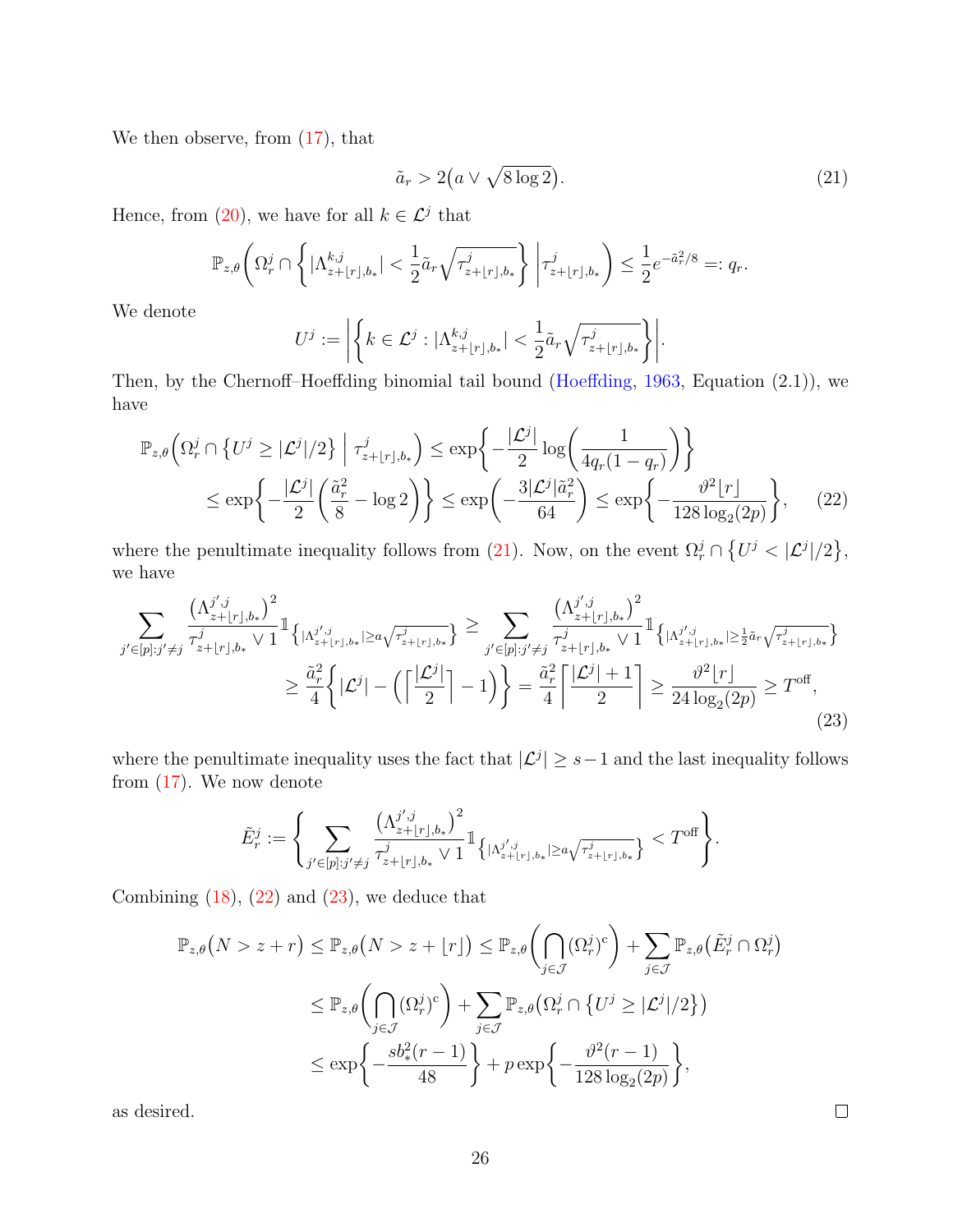<span id="page-26-0"></span>**Lemma 7.** Let  $p \geq 2$ . Then the output N from ocd', with inputs  $(X_t)_{t \in \mathbb{N}}$ ,  $0 < \beta \leq \vartheta$ ,  $a \geq \sqrt{8 \log(p-1)}$ ,  $T^{\text{diag}} = \log\{16p\gamma \log_2(4p)\}\$  and  $T^{\text{off}} = 8 \log\{16p\gamma \log_2(2p)\}\$ , satisfies

$$
\mathbb{P}_{z,\theta}(N\leq z)\leq \frac{z}{4\gamma}.
$$

Proof. This follows from [Chen et al.](#page-28-4)  $(2021, 16)$  $(2021, 16)$  in the proof of Theorem 1 and  $(31)$  in the proof of Theorem 3).  $\Box$ 

<span id="page-26-1"></span>Lemma 8. Let  $U \sim \mathcal{N}(0, \phi_1)$ ,  $V \sim \mathcal{N}(0, \phi_2 - \phi_1)$ ,  $Y \sim \mathcal{N}(\alpha \phi_3, \phi_3)$  and  $Z \sim \mathcal{N}(\alpha \phi_4, \phi_4)$  be independent random variables.

(a) Assume that  $\min{\phi_2, \phi_3}/4 \geq \kappa \geq \phi_1 \geq 0$  for some  $\kappa > 0$ . Then

$$
\mathbb{P}\bigg(\frac{|U+V+Y|}{\sqrt{\phi_2+\phi_3}}\geq \frac{|U+Y|}{\sqrt{\phi_1+\phi_3}}\bigg)\leq \exp\bigg(-\frac{\kappa\alpha^2}{6}\bigg).
$$

(b) Assume that  $\min{\phi_1, \phi_3}/4 \geq \kappa \geq \phi_4 \geq 0$  for some  $\kappa > 0$ . Then

$$
\mathbb{P}\bigg(\frac{|U+Y+Z|}{\sqrt{\phi_1+\phi_3+\phi_4}}\geq \frac{|Y|}{\sqrt{\phi_3}}\bigg)\leq \exp\bigg(-\frac{\kappa\alpha^2}{12}\bigg).
$$

*Proof.* The case  $\alpha = 0$  is trivial in both cases, so without loss of generality, we may assume  $\alpha > 0$  throughout the rest of the proof. (a) Let

$$
W_1 := \left(\sqrt{\phi_2 + \phi_3} - \sqrt{\phi_1 + \phi_3}\right)(U + Y) - \sqrt{\phi_1 + \phi_3}V,
$$

so that

$$
W_1 \sim \mathcal{N}\Big(\alpha\phi_3(\sqrt{\phi_2+\phi_3}-\sqrt{\phi_1+\phi_3}), \left\{\left(\sqrt{\phi_2+\phi_3}-\sqrt{\phi_1+\phi_3}\right)^2+\phi_2-\phi_1\right\}(\phi_1+\phi_3)\Big).
$$

<span id="page-26-2"></span>Hence, by the standard Gaussian tail bound used at the end of the proof of Lemma [5,](#page-22-3) we have

<span id="page-26-3"></span>
$$
\mathbb{P}(W_1 \le 0) \le \frac{1}{2} e^{-\alpha^2/(2w_1)},\tag{24}
$$

where  $w_1 := \frac{\phi_1 + \phi_3}{\phi_2^2}$  $\frac{+\phi_3}{\phi_3^2} \left(1 + \frac{\phi_2 - \phi_1}{(\sqrt{\phi_2 + \phi_3} - \sqrt{\phi_1 + \phi_3})^2}\right)$ . Then

$$
w_1 = \frac{\phi_1 + \phi_3}{\phi_3^2} \left( 1 + \frac{\left(\sqrt{\phi_2 + \phi_3} + \sqrt{\phi_1 + \phi_3}\right)^2}{\phi_2 - \phi_1} \right)
$$
  

$$
\leq \frac{5}{16\kappa} \left( 1 + \frac{\left(\sqrt{8\kappa} + \sqrt{5\kappa}\right)^2}{3\kappa} \right) \leq \frac{3}{\kappa}, \tag{25}
$$

where the first inequality holds because  $w_1$  is increasing in  $\phi_1$  and decreasing in both  $\phi_2$  and  $\phi_3$ . Hence, using the fact that  $-(U + V + Y) \leq_{st} U + V + Y$ , as well as [\(24\)](#page-26-2) and [\(25\)](#page-26-3), we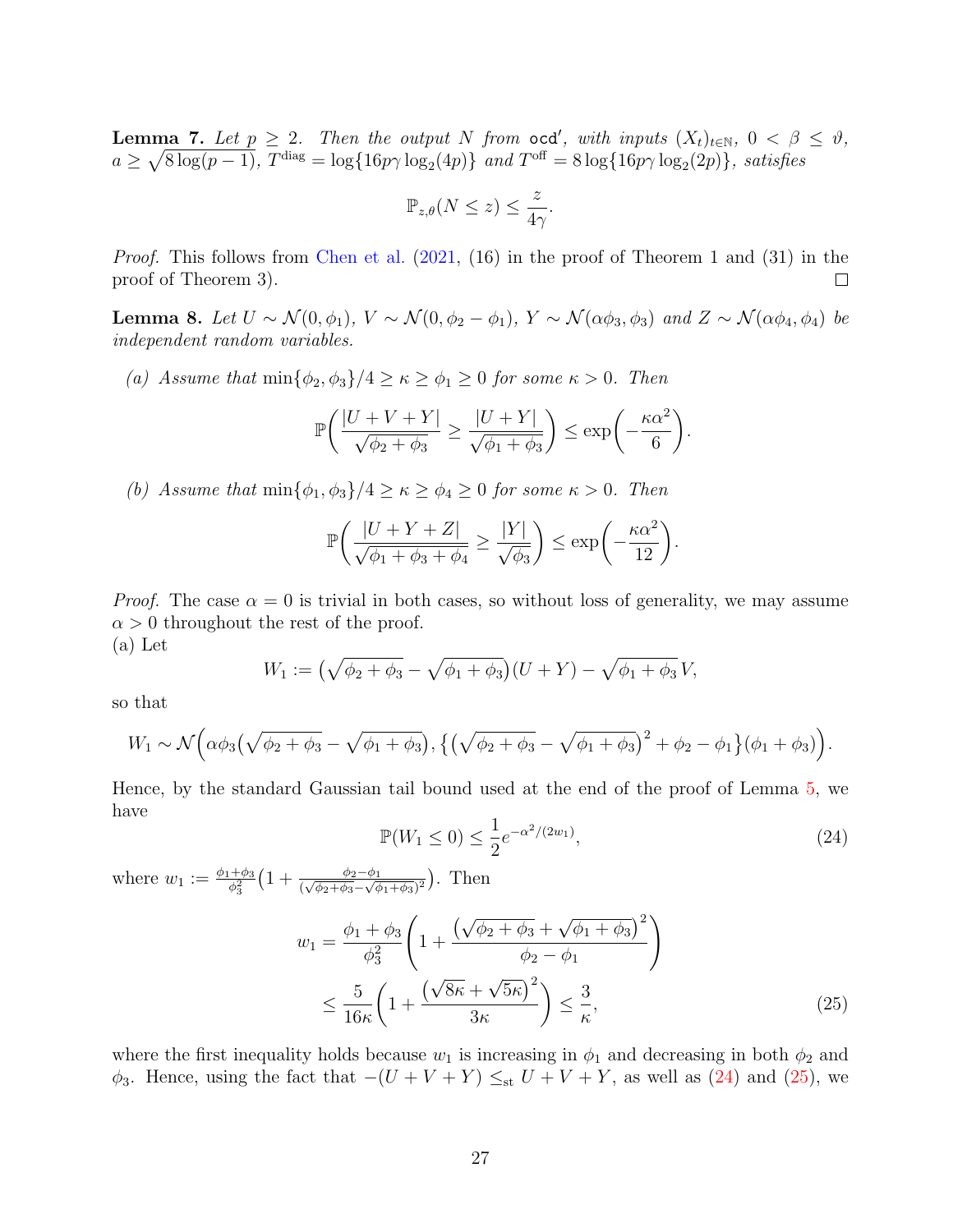have

$$
\mathbb{P}\left(\frac{|U+V+Y|}{\sqrt{\phi_2+\phi_3}}\geq \frac{|U+Y|}{\sqrt{\phi_1+\phi_3}}\right) \leq \mathbb{P}\left(\left\{\frac{U+Y}{\sqrt{\phi_1+\phi_3}}\leq \frac{U+V+Y}{\sqrt{\phi_2+\phi_3}}\right\} \cap \{U+V+Y\geq 0\}\right) \n+ \mathbb{P}\left(\left\{\frac{U+Y}{\sqrt{\phi_1+\phi_3}}\leq -\frac{U+V+Y}{\sqrt{\phi_2+\phi_3}}\right\} \cap \{U+V+Y<0\}\right) \n\leq 2\mathbb{P}\left(\frac{U+Y}{\sqrt{\phi_1+\phi_3}}\leq \frac{U+V+Y}{\sqrt{\phi_2+\phi_3}}\right) \n= 2\mathbb{P}(W_1\leq 0) \leq \exp\left(-\frac{\kappa\alpha^2}{6}\right),
$$

as required.

(b) Let

$$
W_2 := (\sqrt{\phi_1 + \phi_3 + \phi_4} - \sqrt{\phi_3})Y - \sqrt{\phi_3}(U + Z),
$$

so that

$$
W_2 \sim \mathcal{N}\Big(\alpha\phi_3\sqrt{\phi_1 + \phi_3 + \phi_4} - \alpha(\phi_3 + \phi_4)\sqrt{\phi_3}, \left\{\left(\sqrt{\phi_1 + \phi_3 + \phi_4} - \sqrt{\phi_3}\right)^2 + \phi_1 + \phi_4\right\}\phi_3\Big).
$$

Note that the assumption guarantees that  $\mathbb{E}(W_2) > 0$ . Hence, by the standard Gaussian tail bound used at the end of the proof of Lemma [5,](#page-22-3) we have

<span id="page-27-0"></span>
$$
\mathbb{P}(W_2 \le 0) \le \frac{1}{2} e^{-\alpha^2/(2w_2)},\tag{26}
$$

where

$$
w_2 := \frac{(\sqrt{\phi_1 + \phi_3 + \phi_4} - \sqrt{\phi_3})^2 + \phi_1 + \phi_4}{(\sqrt{\phi_3(\phi_1 + \phi_3 + \phi_4)} - \phi_3 - \phi_4)^2}.
$$

Calculating the partial derivatives of  $w_2$  with respect to  $\phi_1, \phi_3$  and  $\phi_4$  and simplifying the expressions, we have

$$
\frac{\partial w_2}{\partial \phi_1} = \frac{(\phi_3 + \phi_4)\sqrt{\phi_3} - (\phi_3 + 2\phi_4)\sqrt{\phi_1 + \phi_3 + \phi_4}}{\sqrt{\phi_1 + \phi_3 + \phi_4} (\sqrt{\phi_3(\phi_1 + \phi_3 + \phi_4)} - \phi_3 - \phi_4)^3} \le 0,
$$
\n
$$
\frac{\partial w_2}{\partial \phi_3} = \frac{-(\sqrt{\phi_1 + \phi_3 + \phi_4} - \sqrt{\phi_3})^2 [3\phi_1 + \phi_4 + (\sqrt{\phi_1 + \phi_3 + \phi_4} - \sqrt{\phi_3})^2]}{2\sqrt{\phi_3(\phi_1 + \phi_3 + \phi_4)} (\sqrt{\phi_3(\phi_1 + \phi_3 + \phi_4)} - \phi_3 - \phi_4)^3} \le 0,
$$
\n
$$
\frac{\partial w_2}{\partial \phi_4} = \frac{2\phi_1 (2\sqrt{\phi_1 + \phi_3 + \phi_4} - \sqrt{\phi_3})^2 + 3(\phi_3 + \phi_4)(\sqrt{\phi_1 + \phi_3 + \phi_4} - \sqrt{\phi_3})^2}{2(\phi_1 + \phi_3 + \phi_4)(\sqrt{\phi_3(\phi_1 + \phi_3 + \phi_4)} - \phi_3 - \phi_4)^3} + \frac{(\phi_1 + \phi_4)(\phi_3 + \phi_4)}{2(\phi_1 + \phi_3 + \phi_4)(\sqrt{\phi_3(\phi_1 + \phi_3 + \phi_4)} - \phi_3 - \phi_4)^3} \ge 0.
$$

Thus  $w_2$  is increasing in  $\phi_4$  and decreasing in both  $\phi_1$  and  $\phi_3$  and hence

<span id="page-27-1"></span>
$$
w_2 \le \frac{6}{\kappa}.\tag{27}
$$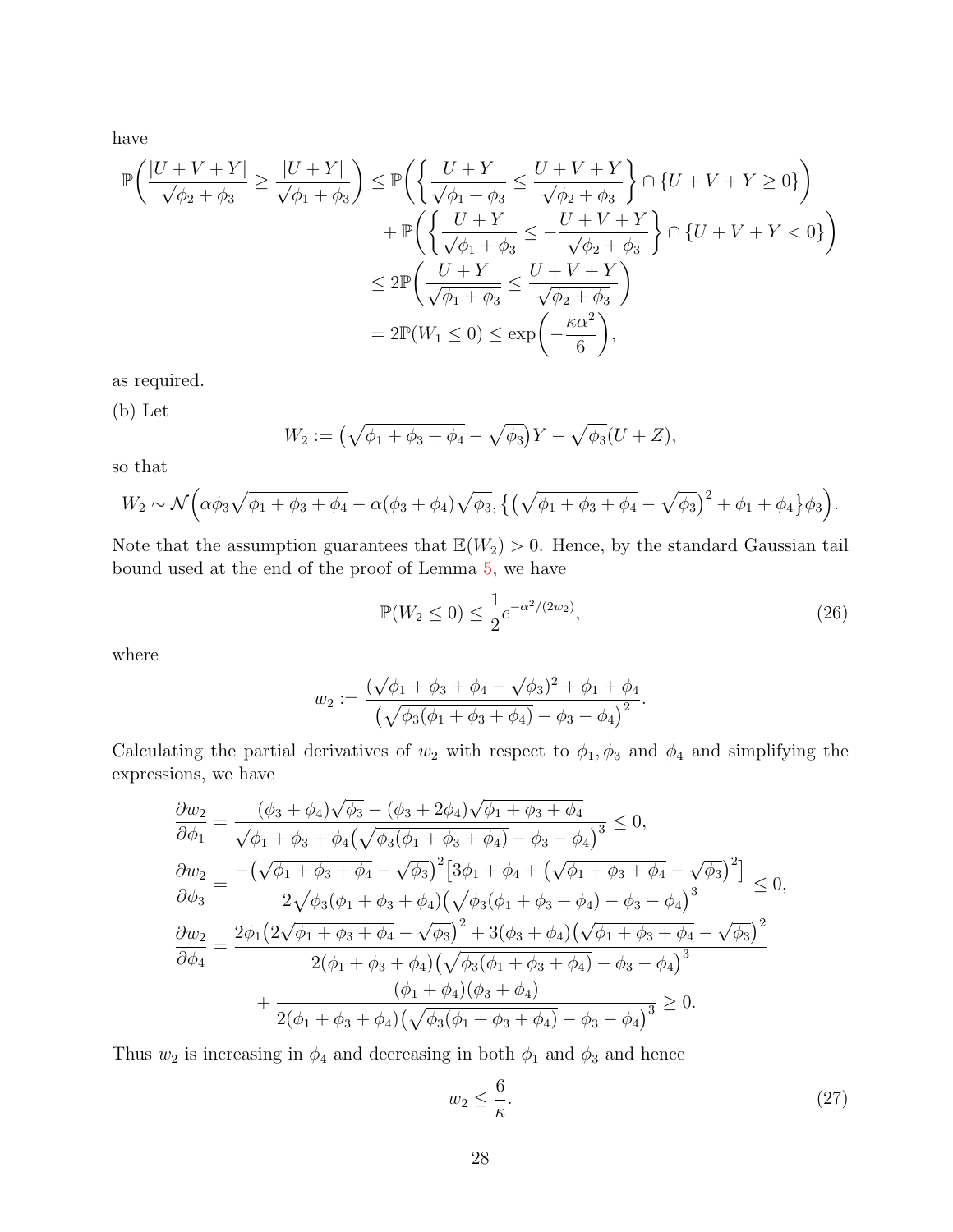Hence, using the fact that  $-(U + Y + Z) \leq_{st} U + Y + Z$ , as well as [\(26\)](#page-27-0) and [\(27\)](#page-27-1), we have

$$
\mathbb{P}\left(\frac{|U+Y+Z|}{\sqrt{\phi_1+\phi_3+\phi_4}} \ge \frac{|Y|}{\sqrt{\phi_3}}\right) \le \mathbb{P}\left(\left\{\frac{Y}{\sqrt{\phi_3}} \le \frac{U+Y+Z}{\sqrt{\phi_1+\phi_3+\phi_4}}\right\} \cap \{U+Y+Z \ge 0\}\right) \n+ \mathbb{P}\left(\left\{\frac{Y}{\sqrt{\phi_3}} \le -\frac{U+Y+Z}{\sqrt{\phi_1+\phi_3+\phi_4}}\right\} \cap \{U+Y+Z<0\}\right) \n\le 2\mathbb{P}\left(\frac{Y}{\sqrt{\phi_3}} \le \frac{U+Y+Z}{\sqrt{\phi_1+\phi_3+\phi_4}}\right) \n= 2\mathbb{P}(W_2 \le 0) \le \exp\left(-\frac{\kappa\alpha^2}{12}\right),
$$

as required.

Acknowledgements: The research of TW was supported by Engineering and Physical Sciences Research Council (EPSRC) grant EP/T02772X/1 and that of RJS was supported by EPSRC grants EP/P031447/1 and EP/N031938/1, as well as European Research Council Advanced Grant 101019498.

 $\Box$ 

## References

- <span id="page-28-8"></span>Cai, H. and Wang, T. (2021) Estimation of high-dimensional change-points under a group sparsity structure. *arXiv preprint*, arxiv:2107.08724.
- <span id="page-28-0"></span>Chan, H. P. and Walther, G. (2015) Optimal detection of multi-sample aligned sparse signals. Ann. Statist., 43, 1865–1895.
- <span id="page-28-7"></span>Chen, Y., Wang, T. and Samworth, R. J. (2020) ocd: high-dimensional, multiscale online changepoint detection. R package, available at [https://cran.r-project.org/package=](https://cran.r-project.org/package=ocd) [ocd](https://cran.r-project.org/package=ocd).
- <span id="page-28-4"></span>Chen, Y., Wang, T. and Samworth, R. J. (2021) High-dimensional, multiscale online changepoint detection. J. Roy. Statist. Soc., Ser. B, to appear.
- <span id="page-28-2"></span>Cho, H. (2016) Change-point detection in panel data via double CUSUM statistic. Elect. J. Statist., 10, 2000–2038.
- <span id="page-28-1"></span>Cho, H. and Fryzlewicz, P. (2015) Multiple-change-point detection for high dimensional time series via sparsified binary segmentation. J. Roy. Statist. Soc., Ser. B, 77, 475–507.
- <span id="page-28-5"></span>Csörgő, M. and Horváth, L. (1997) *Limit Theorems in Change-Point Analysis*. John Wiley and Sons, New York.
- <span id="page-28-3"></span>Dette, H. and Gösmann, J. (2020) A likelihood ratio approach to sequential change point detection for a general class of parameters. J. Amer. Statist. Assoc., 115, 1361–1377.
- <span id="page-28-6"></span>Duncan, A. J. (1952) Quality Control and Industrial Statistics. Richard D. Irwin Professional Publishing Inc., Chicago.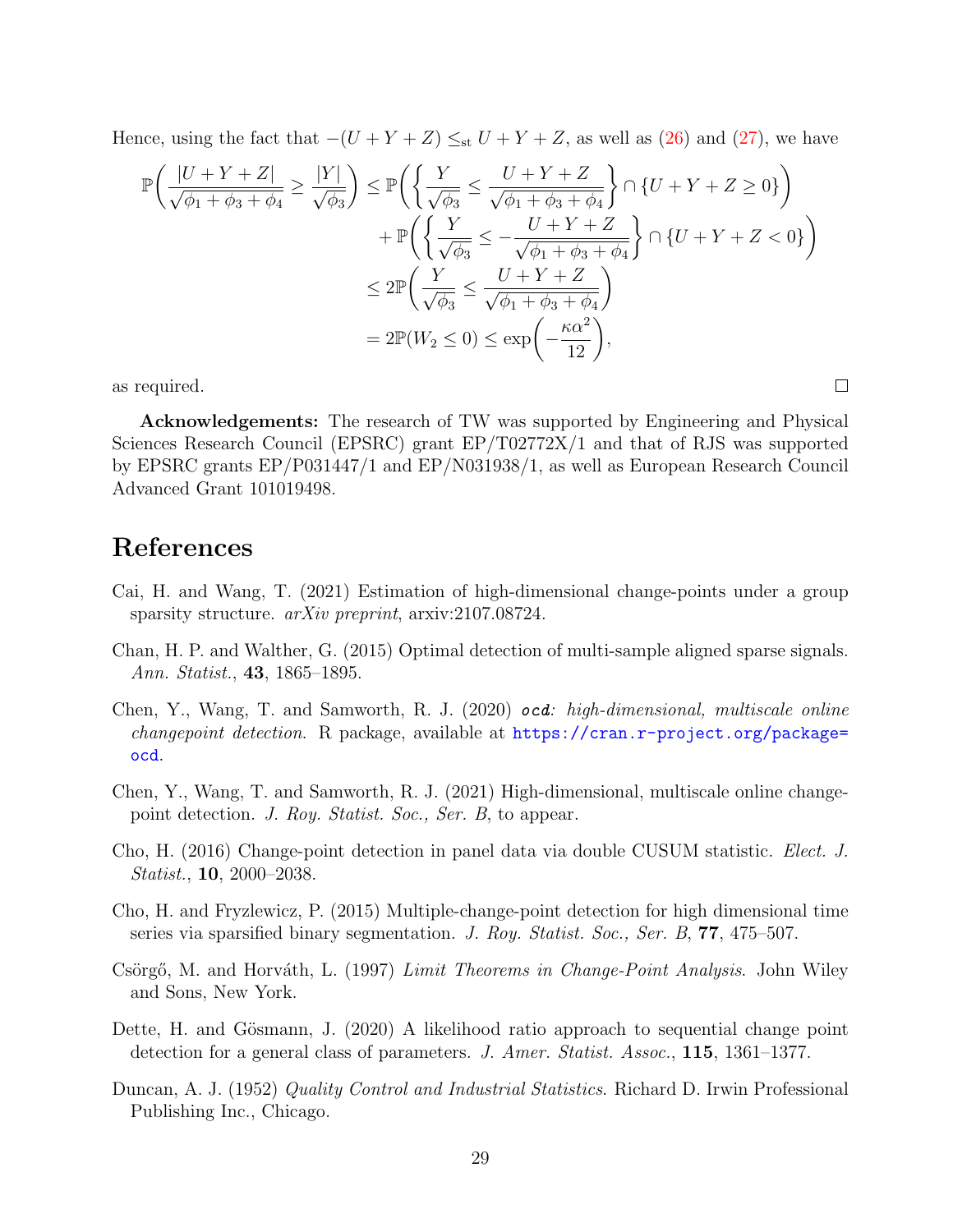- <span id="page-29-1"></span>Enikeeva, F. and Harchaoui, Z. (2019) High-dimensional change-point detection under sparse alternatives. Ann. Statist., 47, 2051–2079.
- <span id="page-29-4"></span>Follain, B., Wang, T. and Samworth, R. J. (2021) High-dimensional changepoint estimation with heterogeneous missingness. *arXiv preprint*, arxiv:2108.01525.
- <span id="page-29-9"></span>Gösmann, J., Stoehr, C., Heiny, J. and Dette, H. (2020) Sequential change point detection in high dimensional time series. *arXiv preprint*, arxiv:2006.00636.
- <span id="page-29-15"></span>Hausman, A. and Johnston, W. J. (2014) Timeline of a financial crisis: Introduction to the special issue. J. Bus. Res., 67, 2667–2670.
- <span id="page-29-16"></span>Hoeffding, W. (1963) Probability inequalities for sums of bounded random variables. J. Amer. Statist. Assoc., 58, 13–30.
- <span id="page-29-11"></span>Horváth, L. and Rice, G. (2014) Extensions of some classical methods in change point analysis. TEST, 23, 219–255.
- <span id="page-29-13"></span>Janková, J. and van de Geer, S. (2015) Confidence intervals for high-dimensional inverse covariance estimation. Electron. J. Statist., 9, 1205–1229.
- <span id="page-29-12"></span>Javanmard, A. and Montanari, A. (2014) Confidence intervals and hypothesis testing for high-dimensional regression. J. Mach. Learn. Res., 15, 2869–2909.
- <span id="page-29-0"></span>Jirak, M. (2015) Uniform change point tests in high dimension. Ann. Statist., 43, 2451–2483.
- <span id="page-29-3"></span>Kaul, A., Fotopoulos, S. B., Jandhyala, V. K. and Safikhani, A. (2021) Inference on the change point under a high dimensional sparse mean shift. Electron. J. Statist., 15, 71–134.
- <span id="page-29-8"></span>Kirch, C. and Stoehr, C. (2019) Sequential change point tests based on U-statistics. arXiv preprint, arxiv:1912.08580.
- <span id="page-29-5"></span>Liu, H., Gao, C. and Samworth, R. J. (2021) Minimax rates in sparse, high-dimensional changepoint detection. Ann. Statist., 49, 1081–1112.
- <span id="page-29-6"></span>Londschien, M., Kovács, S. and Bühlmann, P. (2021) Change-point detection for graphical models in the presence of missing values. J. Comput. Graph. Statist., 30, 1–12.
- <span id="page-29-2"></span>Padilla, O. H. M., Yu, Y., Wang, D. and Rinaldo, A. (2019) Optimal nonparametric multivariate change point detection and localization. arXiv preprint, arxiv:1910.13289.
- <span id="page-29-10"></span>Page, E. S. (1954) Continuous inspection schemes. Biometrika, 41, 100–115.
- <span id="page-29-7"></span>Rinaldo, A., Wang, D., Wen, Q., Willett, R. and Yu, Y. (2021) Localizing changes in highdimensional regression models. In International Conference on Artificial Intelligence and Statistics, 2089–2097. PMLR.
- <span id="page-29-14"></span>Ryan, J. A., Ulrich, J. M., Thielen, W., Teetor, P., Bronder, S. and Ulrich, M. J. M. (2020) quantmod: quantitative financial modelling framework. R package, available at  $https:$ [//cran.r-project.org/package=quantmod](https://cran.r-project.org/package=quantmod).